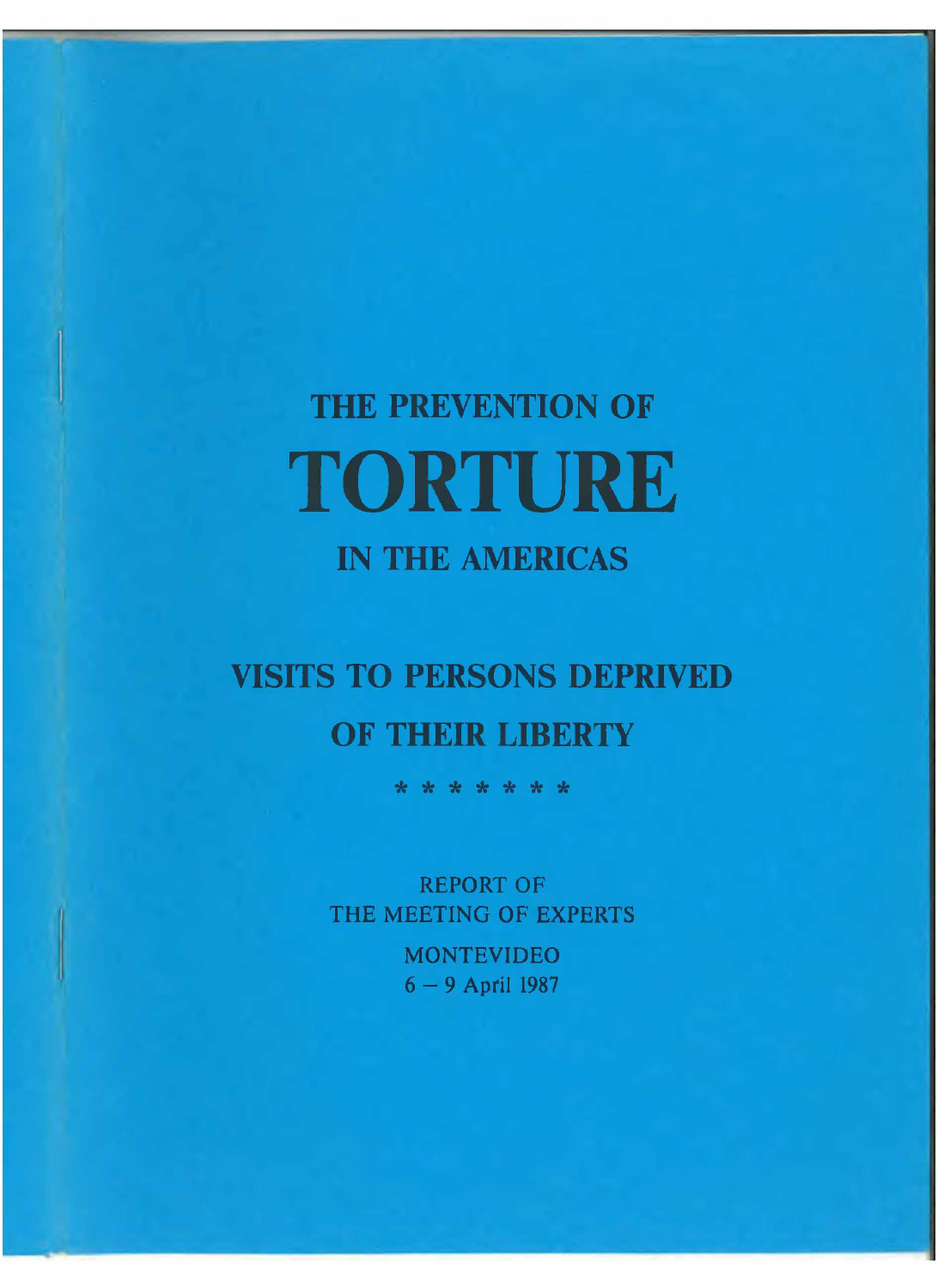## THE PREVENTION OF

I <

## TORTURE

## IN THE AMERICAS

## VISITS TO PERSONS DEPRIVED OF THEIR LIBERTY

REPORT OF THE MEETING OF EXPERTS MONTEVIDEO 6-9 April 1987

*c u*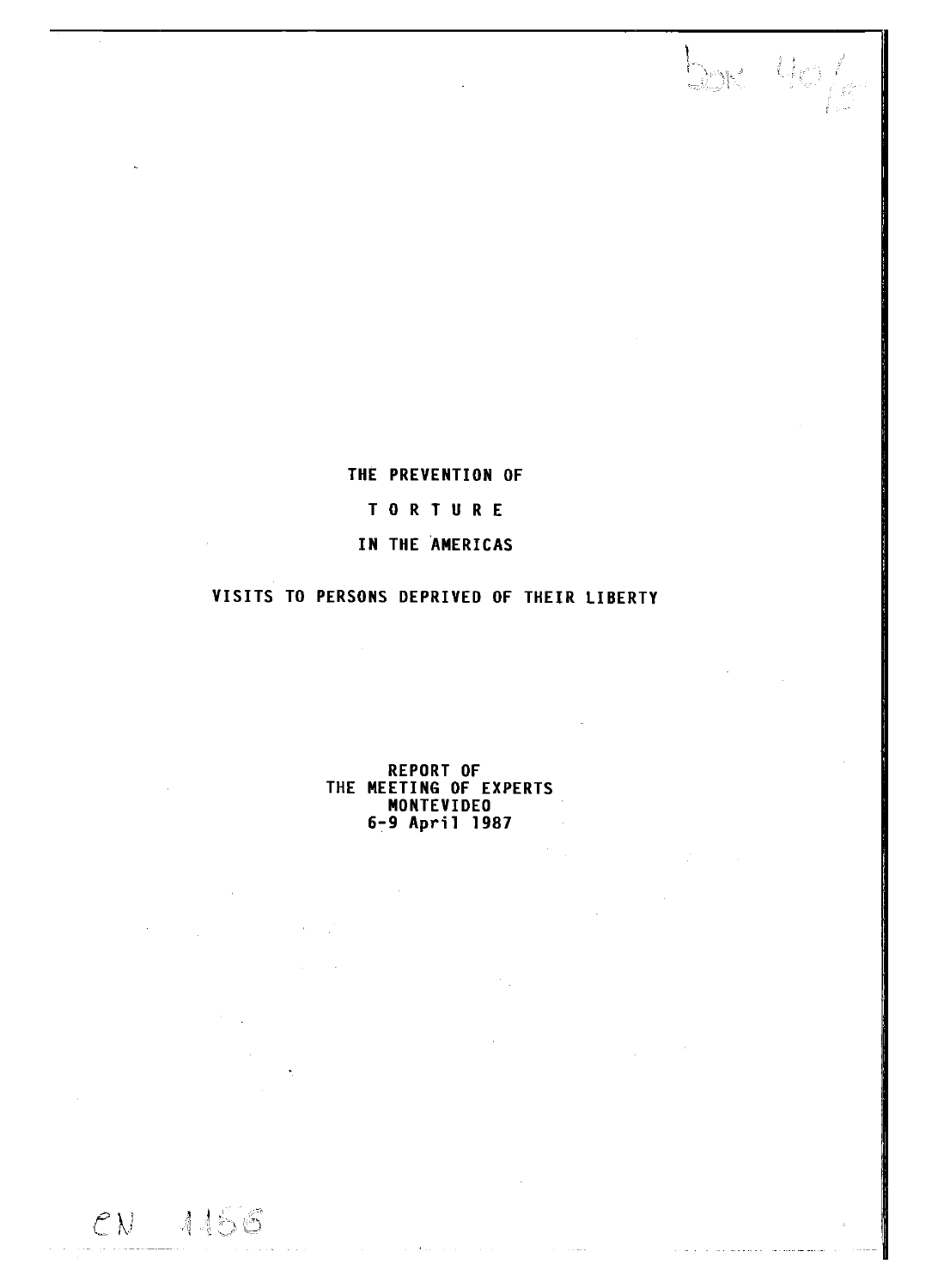## Published by

- Committee of Experts for the Prevention of Torture in the Americas Seer. Gen: Dr. Alejandro Artucio, IELSUR, 18 Julio 1296,
- Montevideo.
- International Commission of Jurists, Geneva.
- Swiss Committee against Torture Po.Box 2267, 1211 Geneve 2, Switzerland

Printed in Geneva in January 1988 Original: TORTURA: Su Prevencion en las Americas Visitas de Control a las Personas Privadas de Libertad Coloquio de Montevideo (6 al 9 de Abril 1987) Montevideo, July 1987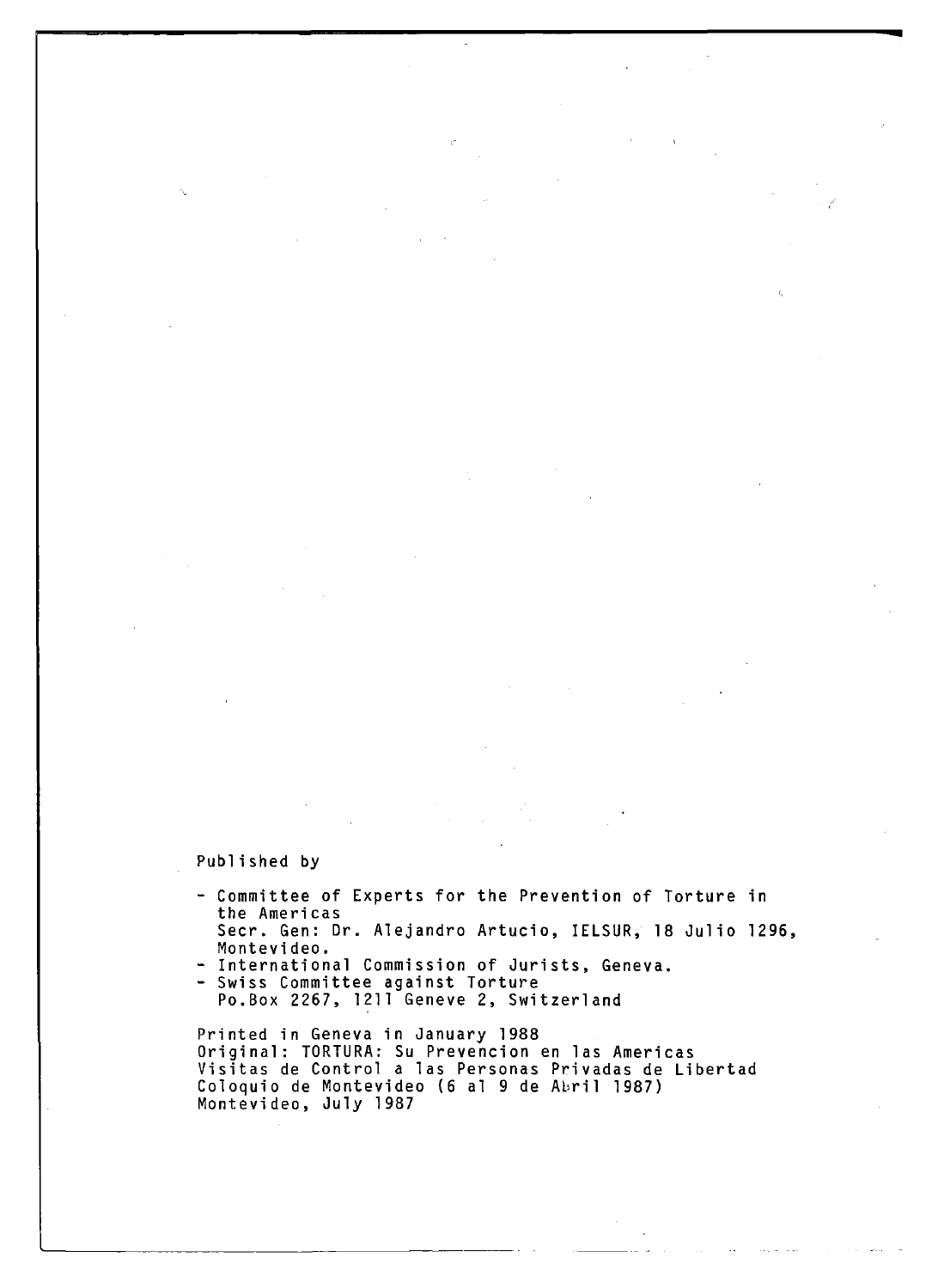## CONTENTS

**r**

|                                                        | page |
|--------------------------------------------------------|------|
| - Introduction                                         | 5    |
| - Message of Cardinal Paulo Evaristo Arns              | 11   |
| - Report by Diego García Sayán                         | 13   |
| - Annexes                                              |      |
| I Text adopted by the Seminar                          | 29   |
| II First draft submitted by the ICJ and SCT            | 35   |
| III Resolution of the UN Commission on<br>Human Rights | 45   |
| IV List of Participants                                | 47   |

Most of the texts included in this booklet are translated<br>from Spanish.

 $\varphi(\varphi) = \varphi(\varphi(\varphi))$  , where  $\varphi(\varphi(\varphi))$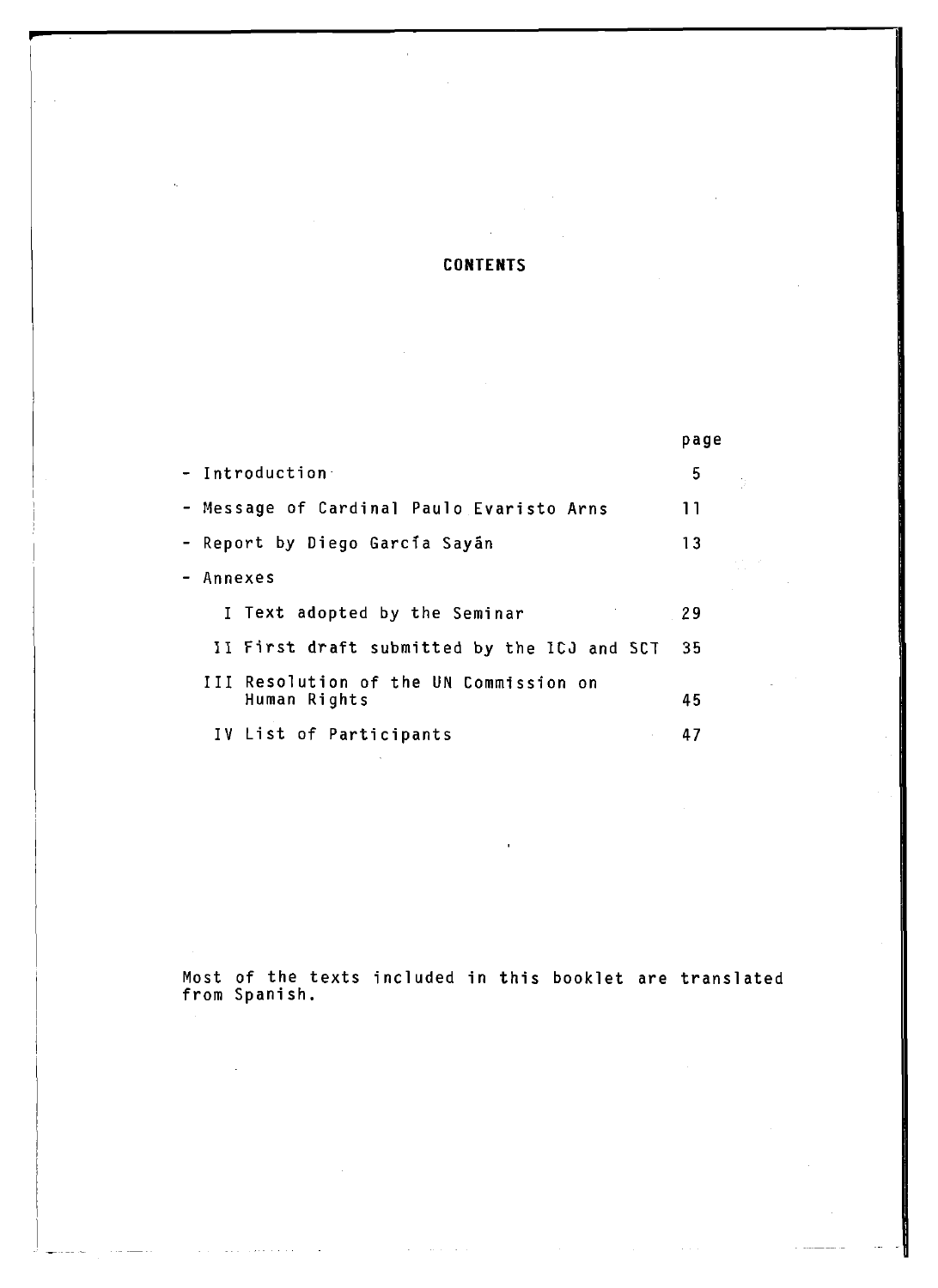## Introduction

From the 6th to the 9th of April 1987, some thirty experts met at Montevideo in order to examine a draft Inter-American Convention whose purpose is to make the prevention of torture more effective. This meeting was convened by the International Commission of Jurists (ICJ) and the Swiss Committee against Torture (SCT) and had the support of the Government of Uruguay. The present publication is the complete report of the Montevideo Colloquium. At the end of this report, 4 annexes are to be found :

a. The text of the articles of the proposed convention which were approved by the experts.

b. The text of the first draft submitted by the ICJ and the SCT:

c. Resolution 1986/56 of the United Nations Commission on Human Rights.

d. The list of participants.

<sup>6</sup>

In this introduction, the two sponsoring organisations would like to present the draft that they submitted to the experts and the reasons for convening this Colloquium.

#### The need for a complementary instrument of prevention

On December 10th 1984, the General Assembly of the United Nations adopted the Convention against Torture and Other Cruel, Inhuman and Degrading Ireatment or Punishipment which entered into force on June 26th, 1987, after having obtained 20 ratifications. On December 9th 1985, the Organisation of American States had adopted the Inter-American Convention to Prevent and Punish Torture. Both instruments have a great importance for defining and punishing the use of torture. In our view, however, they need to be complemented by more effective means of prevention.

Indeed, there are reasons to fear that the procedures set up by these two Conventions to ensure that States respect the commitments they made in ratifying them may prove to be inadequate. The United Nations Convention provides that a Committee of ten experts will be empowered to examine the reports that the States Parties must submit on the measures taken to implement such Convention. The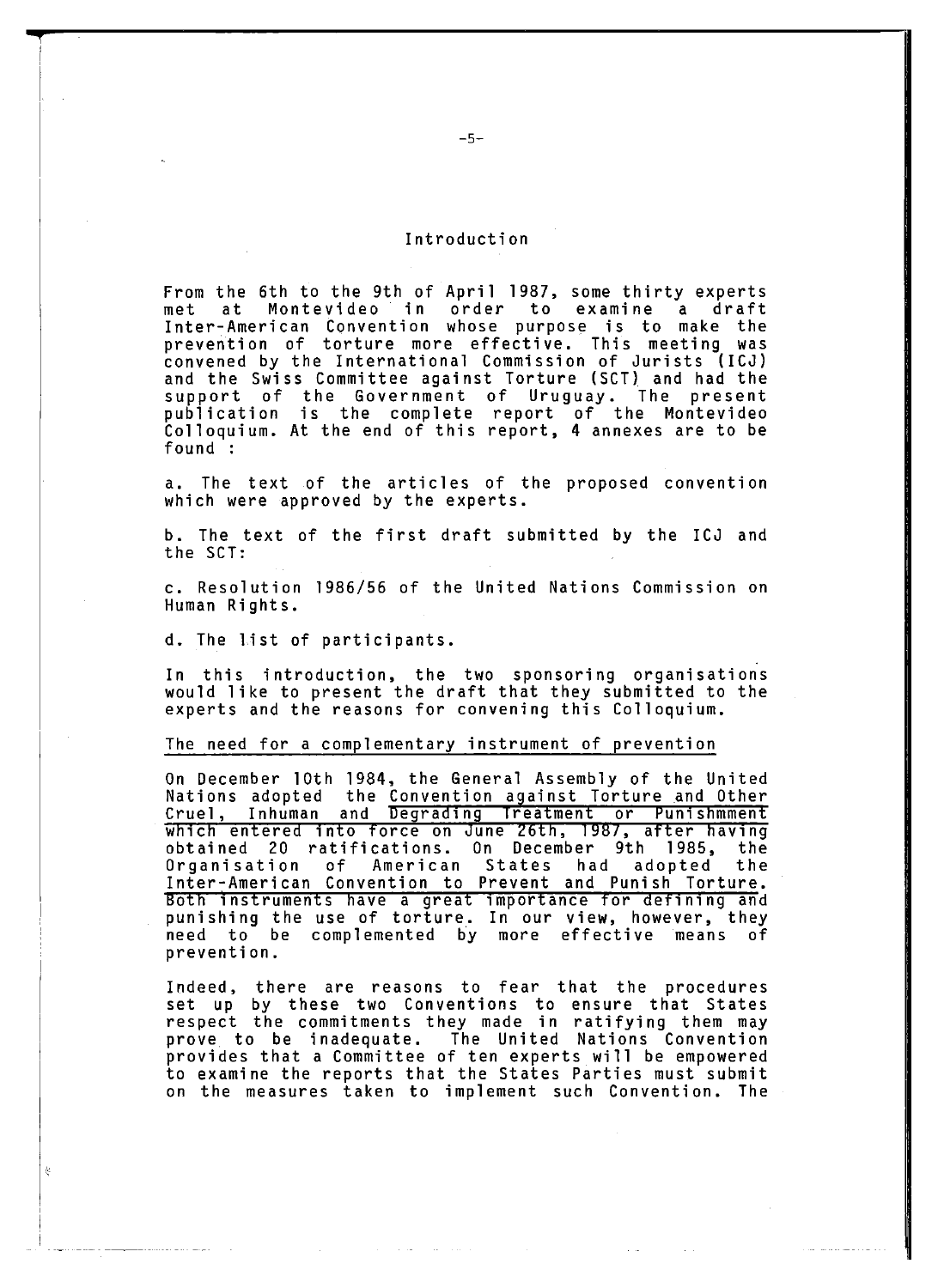Committee may also initiate confidential inquiries if it "receives reliable information which appears to it to give well-founded indications that torture is being systematically practised in the territory of a State Party" (Article 20). It may also examine complaints lodged by other States Parties or by individuals, in so far as the States Parties have recognized the mandate of the Committee in this respect. As for the Inter-American Convention, it provides no special organ for its implementation, but it attributes to the Inter-American

Commission on Human Rights a general function in addition

The procedure proposed by the United Nations Convention represents an important step forward compared to that proposed by the 1966 Covenant on Civil and Political Rights, in that it authorizes the Committee to take the initiative of conducting inquiries. However, as with the Committee on Human Rights established by the 1966 Covenant, the new Committee against Torture may not examine the situation in a given country until that country has been accused of practising torture systematically. Generally, governments which tolerate or encourage torture deny such allegations and use all pretexts to delay the implementation of the procedure. And if they are finally declared responsible for acts of torture - as on occasion they have been following decisions made by the Committee on Human Rights - the victims may already be dead or suffering for years the terrible consequences of the treatment to which they were subjected.

The International Commission of Jurists and the Swiss Committee against Torture propose another procedure whose aim is not to replace the Conventions against torture of the United Nations or of the Organisation of American States, but rather to complement them. Their proposal was devised by a remarkable man, Jean-Jacques Gautier, a Swiss lawyer and banker, who retired early to devote himself to the struggle against torture. His death in May 1986 was a great loss to us all.

His idea, inspired by the work of the International Committee of the Red Cross, was to build defences against torture at a time when torture is not being practiced in a country, defences which will stand firm even after a change of régime to another which might be tempted to introduce torture.

#### The outlines of the draft.

to those it already has.

The draft proposes that States Parties to the Convention create an international committee of persons serving in their individual capacities, not as representatives of governments. The Committee will send missions, composed of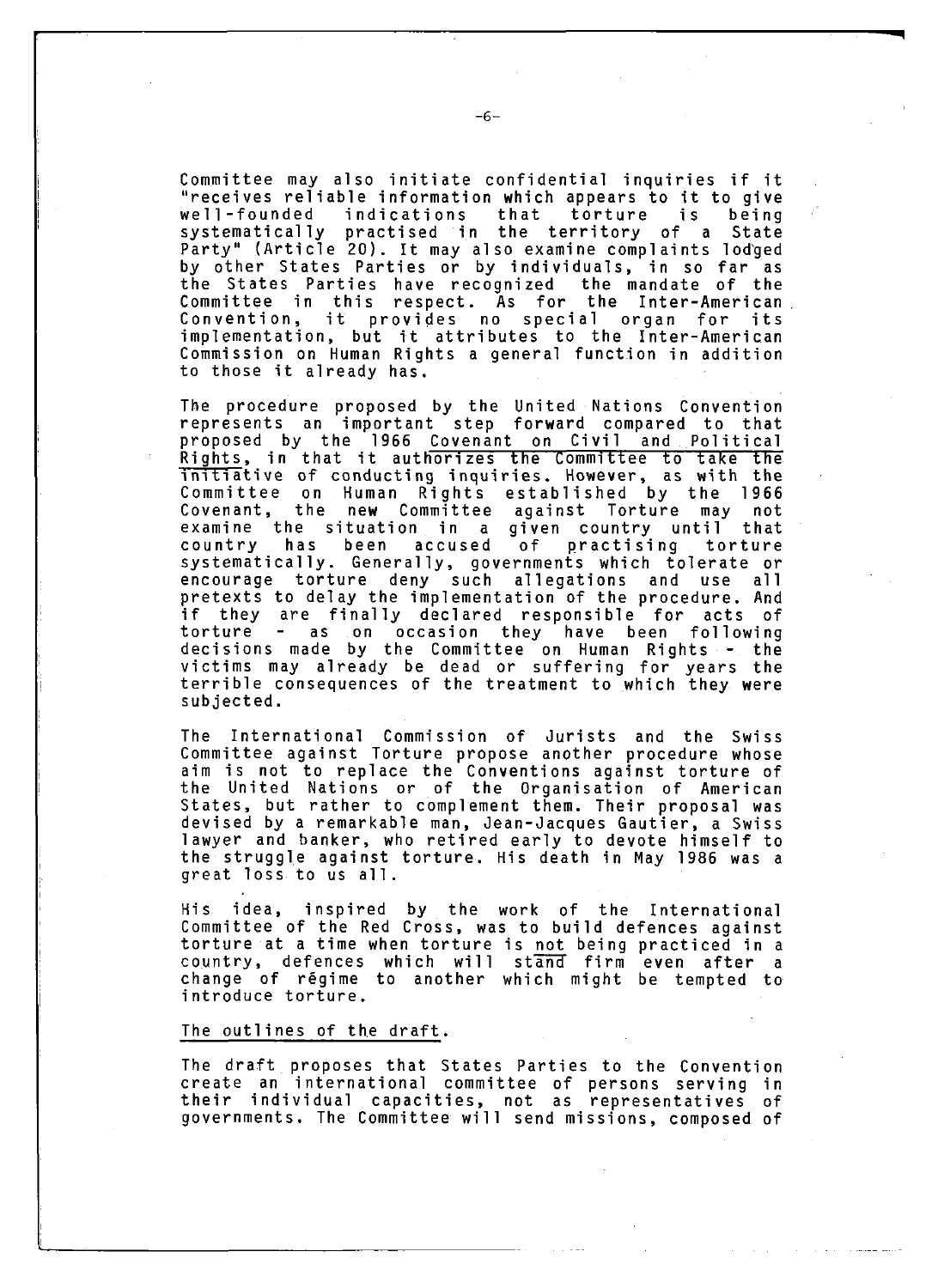delegates from a panel of specially trained experts, to visit member States on a routine basis, and where necessary send ad hoc missions in urgent cases. The missions will be entitIed to visit any place of detention without prior notice, to inspect the entire premises, and to interview alone any or all of the detainees about their treatment and conditions of detention. It is important that they be able to visit all places where persons are<br>detained without their consent, including places of detained without their consent, including places of provisional, administrative or re-educative detention or places where persons are interned for medical reasons. They will also be entitled to receive information from the families, friends or lawyers of people in detention.

The mission will report back to the Committee, which will send its conclusions and recommendations to the State Party concerned, and if appropriate enter into a dialogue with the government on how to improve the conditions of detention and the treatment of the detainees.

The whole of this procedure shall be confidential. As long as the State Party cooperates with the Committee, it will remain confidential. The Committee, the delegates and their staff are sworn to secrecy. No announcements will be made about the findings in any particular country, not even in the annual report of the Committee which will be in general terms.

The procedure is not a judicial procedure. The Committee may, of course, receive communications from any source with allegations of torture. These will help the Comittee to decide which places to visit. But the Committee will not report back to the complainant. That role must be left to the complaint procedures under other Conventions or Covenants.

Once a State is a party to the Convention, it will not be entitled under any circumstances to prevent the visits taking place, not even in a case of war, be it an international war or a civil war. No emergency or state of exception will justify a refusal to allow the visits to continue.

The success of this procedure will depend upon its confidentiality. No form of sanction is available to the Committee, with one exception. It is assumed that States Parties to this Convention will want to prevent torture practices and will therefore cooperate with the Committee in eradicating any form of torture which may come to light as a result of the visits. But if for some reason, perhaps a change of régime, the government becomes obstructive, ceases to cooperate with the Committee, prevents a mission from carrying out its work properly, or refuses to take steps to eradicate abuses, in those circumstances the Committee would be able to make a public statement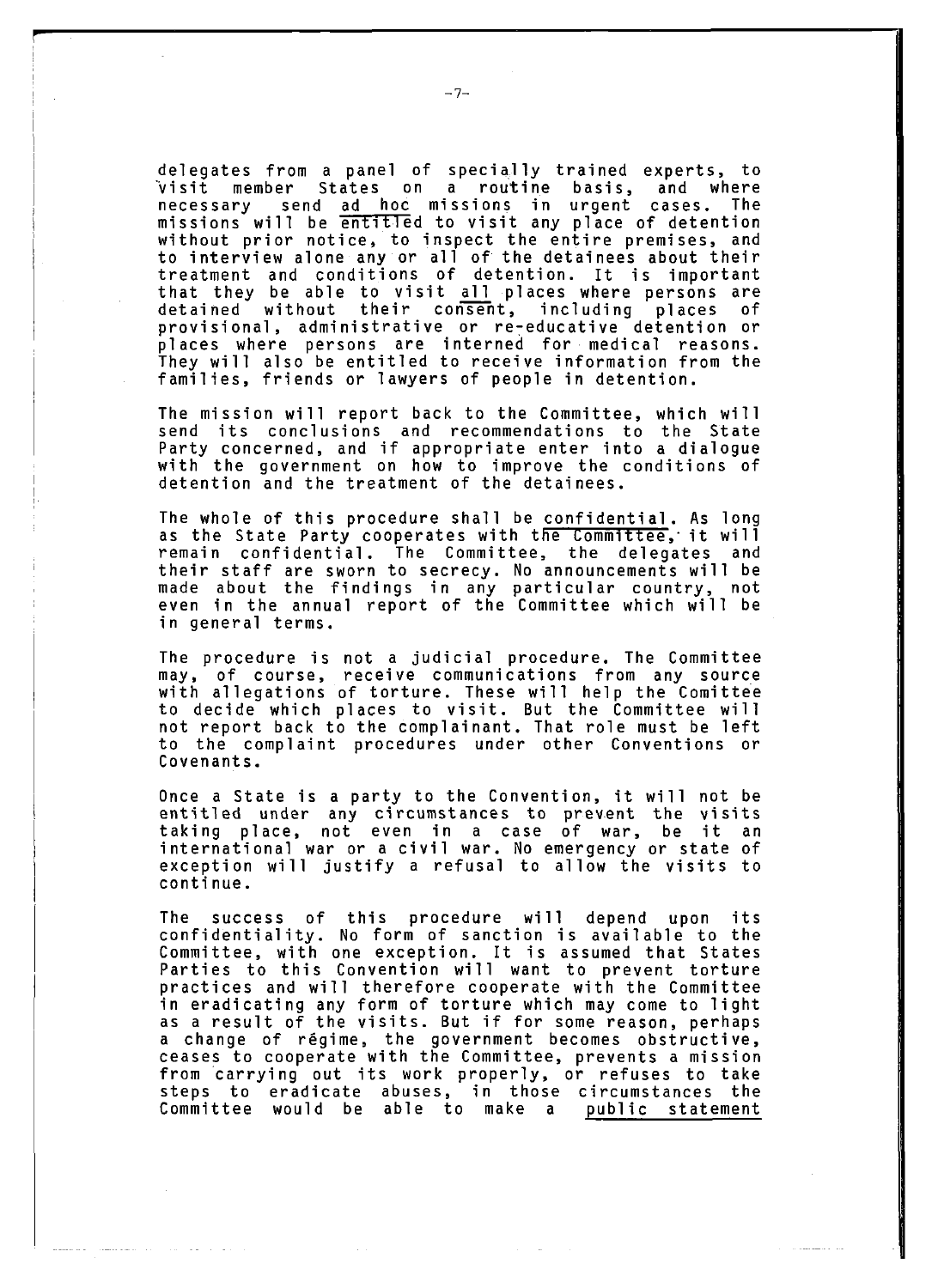denouncing the obstruction and reporting its findings. We anticipate that this would be a very rare occurrence. The Committee, wanting to maintain its access to the country concerned, would be reluctant to take this step except where it was evident that no useful purpose would`be served by continuing the visits. On the other hand, the threat of such a denunciation would constitute a substantial pressure upon a State Party to continue to cooperate with the Committee.

These are, in essence, the outlines of the new mechanism put forward by the I.C.J. and the S.C.T.

#### Why an Inter-American Convention?

But why did two non-governmental organisations based in Geneva propose an Inter-American Convention rather than a United Nations Convention?

In fact, the proposal of the I.C.J. and the S.C.T. was initially put forward as a draft Optional Protocol to the United Nations Convention against Torture. The proposal was presented officially in 1980 by the Government of Costa Rica. At that time the UN Convention against Torture was in process of el aboration, and it was made clear that the draft Optional Protocol should not be considered before the Convention itself was adopted. But two years before this was done (10 December 1984), our two organisations had been asked by the Council of Europe to elaborate a draft European Convention based on the same model. After several years of discussion, we can now announce that this draft Convention was adopted by the Council of Europe on the 26th of June 1987 under the name of the "European Convention for the prevention of torture and other inhuman and degrading treatment or punishment. It has been signed by 19 of the 21 member States of the Council of Europe on November 26th, 1987 and will enter into force once seven European States have ratified it.

It is however obvious that this kind of system of visits to places of detention would be useful not only in Europe.

In its 1986 session, the Commission on Human Rights of the United Nations adopted a resolution, introduced by Costa Rica, which recommended that states consider the possibility of preparing other regional Conventions containing ideas similar to those set out in the Optional Protocol (See Annex 3).

Encouraged by this resolution of the Commission on Human Rights, we naturally turned towards the American continent. We did this, for three reasons:

The first is that since the introduction of the draft Optional Protocol by Costa Rica, many Latin American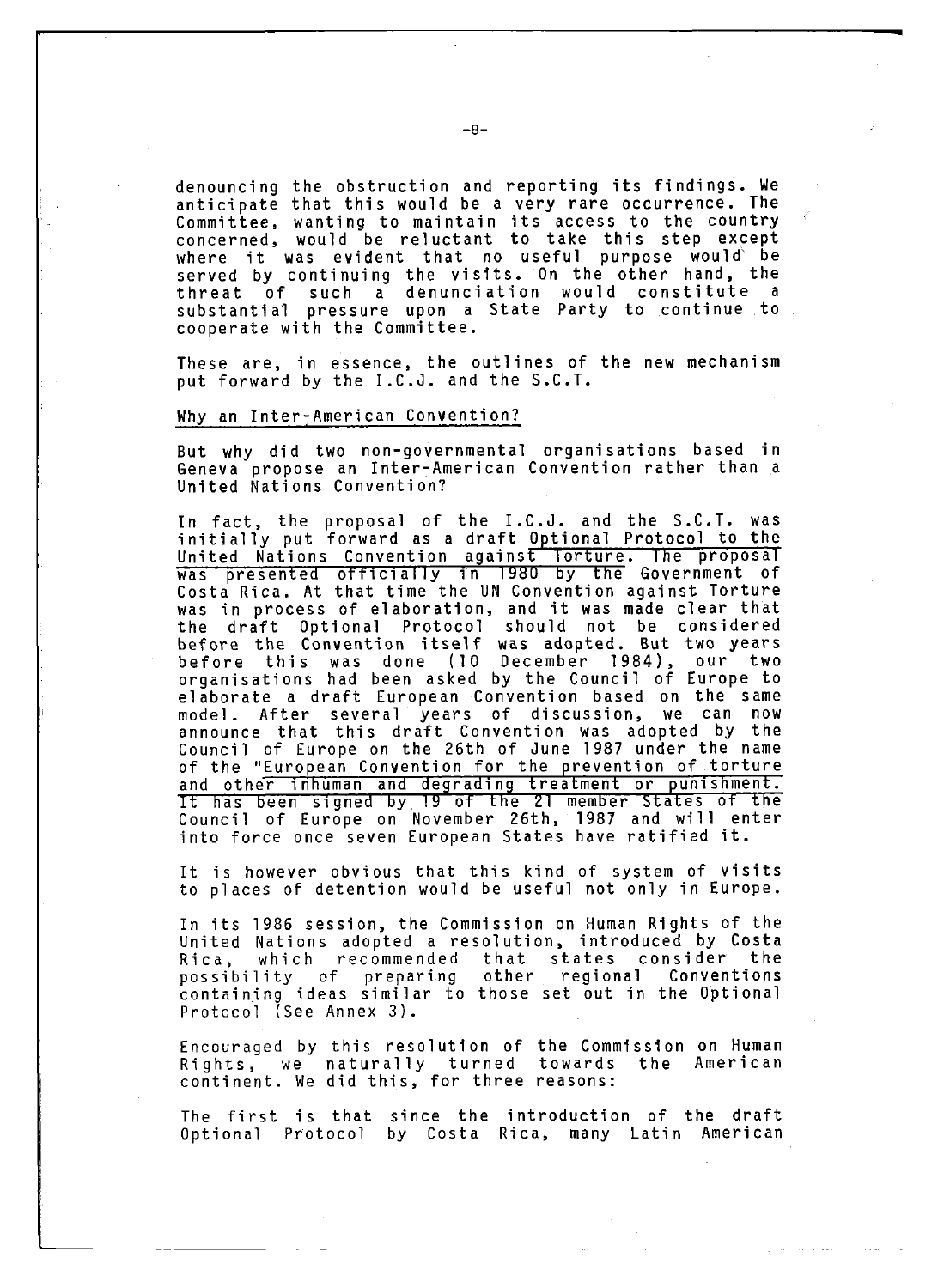experts had expressed interest in the system proposed.

The second is that the Inter-American Convention to Prevent and Punish Torture adopted in 1985 provides a good starting point for establishing a complementary and effective means of implementation.

The third reason is that several Latin American countries, after having experienced terrible periods of dictatorship, returned to democracy and demonstrated a clear desire to eradicate torture. We believe, therefore, that the present climate is particularly favourable for consideration of the system that we are proposing.

#### A first step taken

In order to realize the objective, the draft Convention had to be sponsored by a number of jurists and high-level personalities on the American continent. With this aim in mind we decided to start by convening a meeting of Spanish and Portuguese-speaking experts. For financial reasons it was, unfortunately, impossible to invite more than thirty. To our great satisfaction, all those invited showed a great interest in the draft and most of those who were unable to come to Montevideo designated other experts to replace them.

The excellent debates that took place at Montevideo were most useful. The draft Convention was improved in several respects. It was of course not possible, in three days, to reach an agreement on all of the Convention's articles, and a number of issues remained open, in particular those<br>concerning, its, institutional, framework, It, was, also institutional framework. It was also difficult to formulate some of the articles definitively before having carried out a certain amount of research and consulted with experts other than those who were present. But the Seminar succeeded in considering in detail the various alternatives and we believe that the report of the debates, printed below, is a good basis for the preparation of a Convention which could be adopted by many American States.

The I.C.J. and the S.C.T. would like to thank most sincerely the Government of the Republic of Uruguay which not only hosted our Seminar but also assured us of its support in our efforts to promote the draft Convention. We were particularly honoured by the presence, at the inaugural ceremony, of two members of the Uruguayan government, Cr. Enrique Iglesias, Minister of Foreign Affairs, and Dr. Adela Reta, Minister of Education and Culture, the latter honouring us by participating in the entire Seminar.

We also owe special thanks to Ambassador Leandro Despouy (Argentina) who chaired the debates with great competence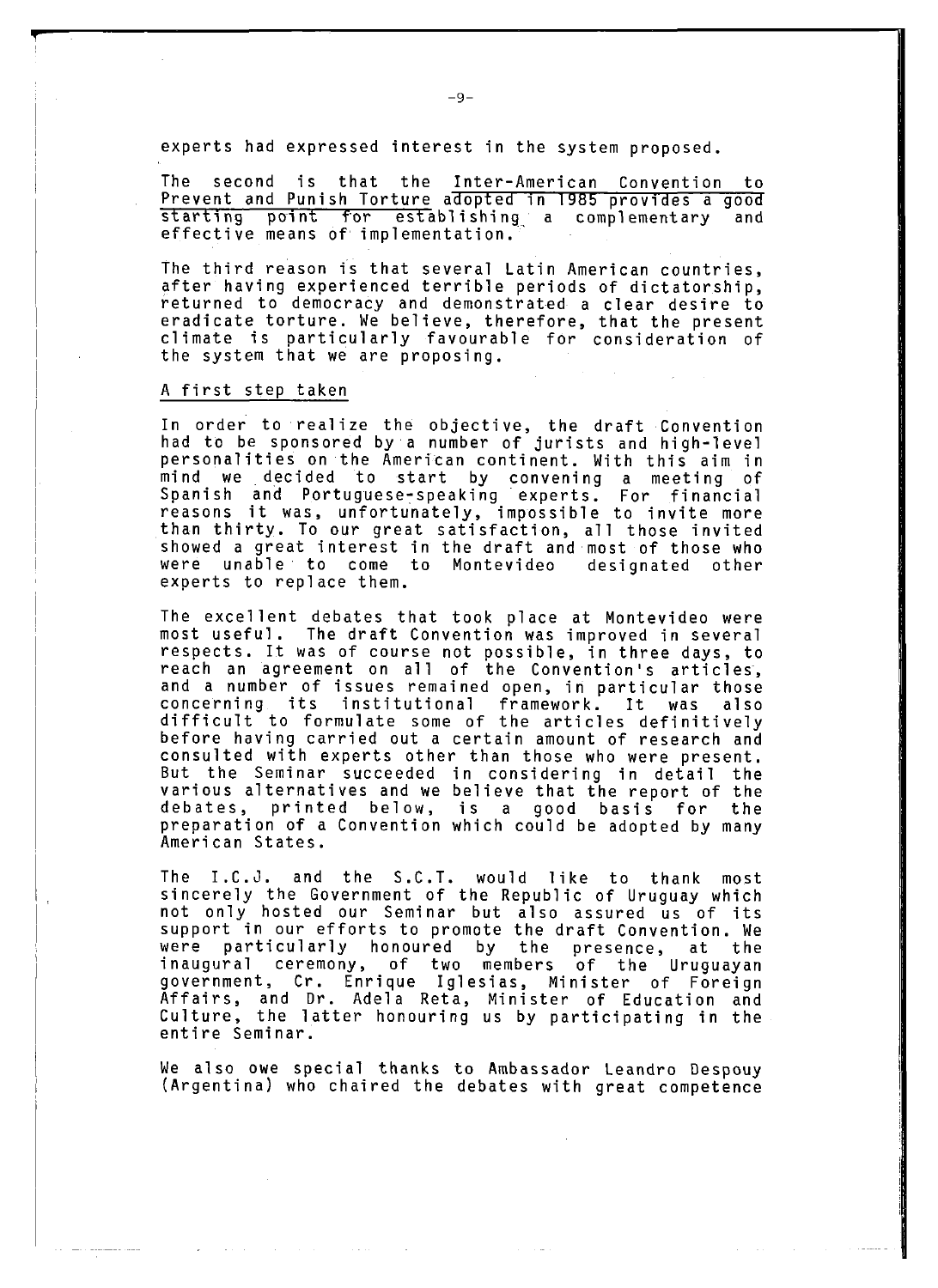and tact, as well as to the rapporteur, Dr. Diego García Sayan (Peru), whose report, printed below, reflects with great accuracy the debates which took place during the Seminar. We also thank Dr. Alejandro Artucio (Uruguay), who prepared up the first draft submitted for discussion by the Seminar, and whose knowledge of the problems addressed was invaluable for the advancement of our work, as well as the staff of the IELSUR (Institute of Legal and Social Studies of Uruguay) who undertook the local organisation of the Seminar.

At the closing of the meeting, the organisers were asked to appoint a group of 10 experts which would be responsible for all follow-up work. Dr. Artucio accepted to be the executive secretary of this Working Group. The task of this body will be to ensure the distribution of this report as well as to approach other governmental and non-governmental experts of the continent - including English speaking ones - with a view to achieving approval of the draft Convention considered at Montevideo and to having it adopted by American governments in the near future.

Niall MacDermot Secretary General of the International Commission of Jurists

T

Francois de Vargas Secretary General of the Swiss Committee against Torture.

Geneva, December 1987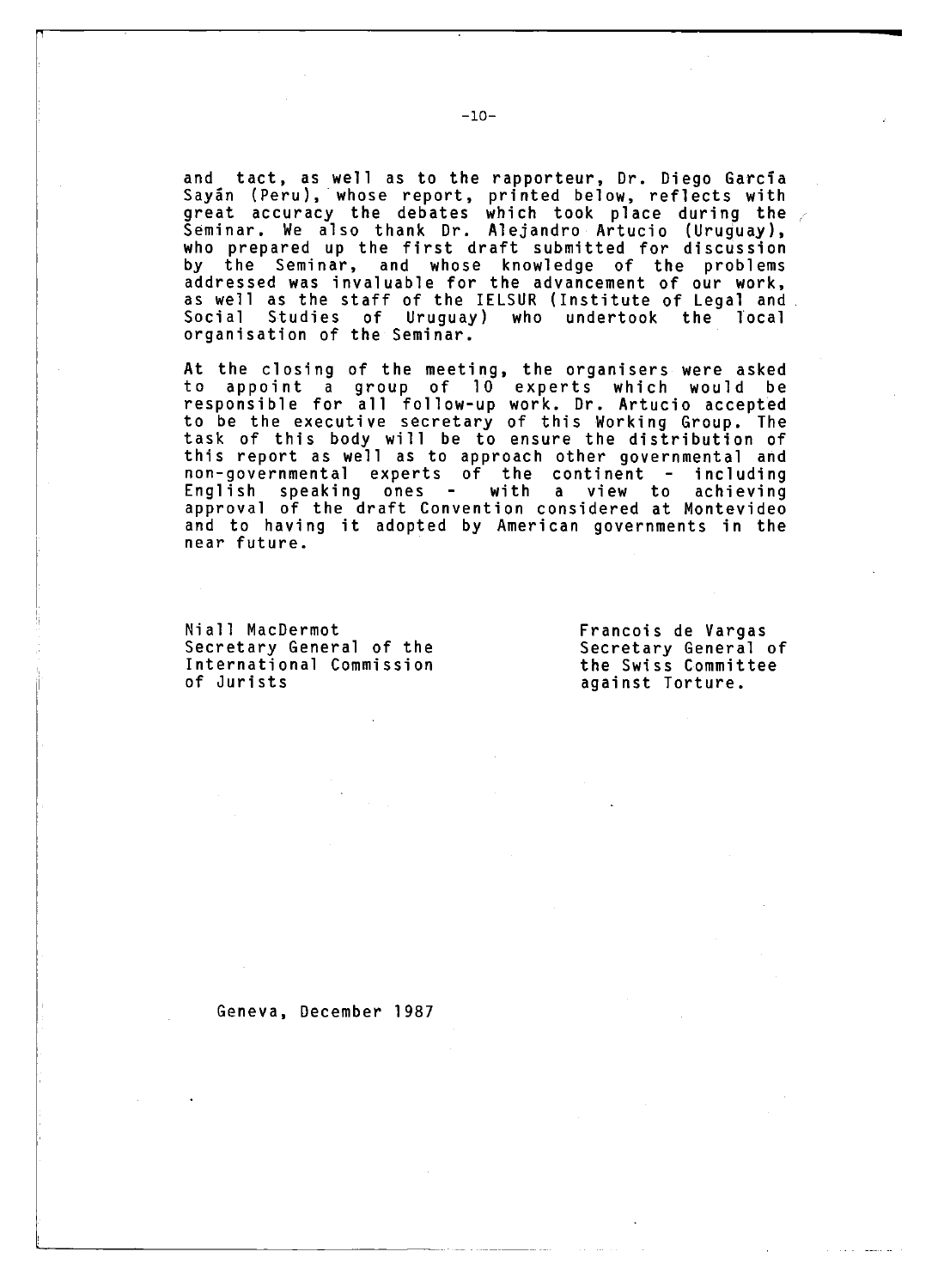#### MESSAGE OF THE CARDINAL ARCHIBISHOP OF SAO PAULO, DON PAULO EVARISTO ARNS

read at the opening session of the Montevideo Seminar on April 6, 1987

It was a great honour for me and, at the same time, a<br>cause of great happiness and hope to receive the cause of great happiness and hope to receive the invitation sent by the International Commission of Jurists and the Swiss Committee against Torture asking me to participate in this Colloquium and to address this first opening session.

Happiness and hope because, as we know, each effort to strenghten legal instruments which help to protect the human individual is a step forward. Anything which leads society to promote the dignity of man must be welcomed with joy by all who believe in God, because we are committed to supporting the truth contained in the first book of the Holy Scripture : that man was created in the image of God. Moreover, ever since Christ died for each and every man, the disciples of Christ and the Church have known that each HUMAN BEING has the value of Christ's own life.

It is doubtless that one of the great contradictions of our continent is that, on the one hand, its great majority confesses itself Christian but, on the other hand, the imperatives for the respect of the dignity of the human individual which are contained in the Christian faith are far from being put into practise. The Latin American Episcopate in its Third General Conference at Puebla de Los Angeles denounced the fact that "Latin Americans survive in social conditions which are in contradiction with their situation as inhabitants of a continent whose majority is of the Christian religion. The contradiction between unjust social structures and the imperatives of the Gospel are evident. In this context - continues the Puebla document - where access to social services and to political decision-making is impeded, violations of the f re ed om of opinion, of religion and of physical integrity are increasing. Assassinations, disappearances, arbitrary arrests, acts of terrorism, abductions, torture occuring everywhere on the continent, demonstrate a complete lack of respect for the human individual". (Puebla 1262).

This international Seminar proposes to examine the possibility of a Convention with the aim of guaranteeing and protecting the human individual against torture.

- 11-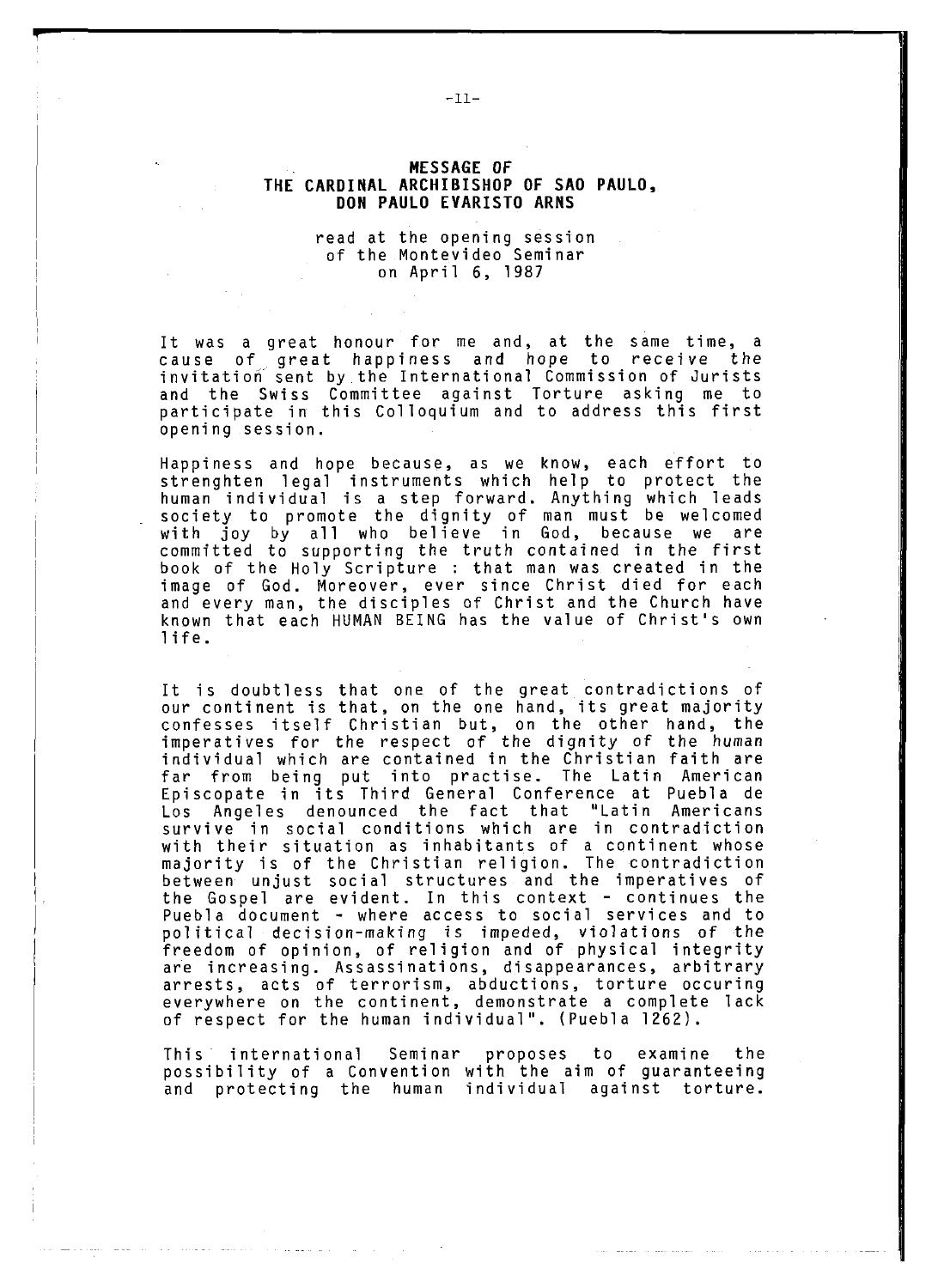Christians, in the light of their commitment to the Gospel, have the responsibility to devote themselves to this cause. Such international instruments are becoming more and more necessary, given that, as we all know, many countries continue to violate the rights of the human person. In particular the practice of torture is a sad reality in many countries and a serious threat in many others. The possibility of a Convention, accepted by the States, which would establish a system of visits to places of detention, emerges as an important step in the effort to avoid cruelty to human beings.

The Church cannot remain outside this effort without betraying the Gospel of its Founder. It must give this effort its decisive and firm support in all countries. A support which implies an ever increasing effort of "conscientisation" (conscience awakening). As mother and teacher, the Church must cultivate in its members an awareness of the necessity to reject torture. All Christians must learn to understand that physical and psychological torture is always to be condemned, and that when it is the authority responsible for the common good which carries out such crimes, those responsible for them become vile, despite any justification they may present.

This support means using the moral authority of the Church so that the governments of our continent, whose vast majority calls itself Christian, do not escape their commitment to take effective measures for the defence of human rights and to intensify their efforts so that governments ratify the international conventions which ensure that their citizens are protected against all forms of torture.

This support means lending its voice to those who suffer for denouncing those violations. The World Council of Churches, in its Declaration on Torture, in August 1977, made the following request : "Torture is endemic, arises in obscurity and silence. We appeal to the Churches to bring to public recognition its existence, to end their silence, to make known the individuals and the structures of our societies which are responsible for this most dehumanising of all violations of human rights".

For all these reasons, we cannot refrain from giving our total support to this Seminar which is starting today, and desiring that it will be an effective contribution to the elimination of torture from the whole world and in particular from our Latin American continent.

> + Paulo Evaristo Arns Cardinal Archbishop of Sao Paulo.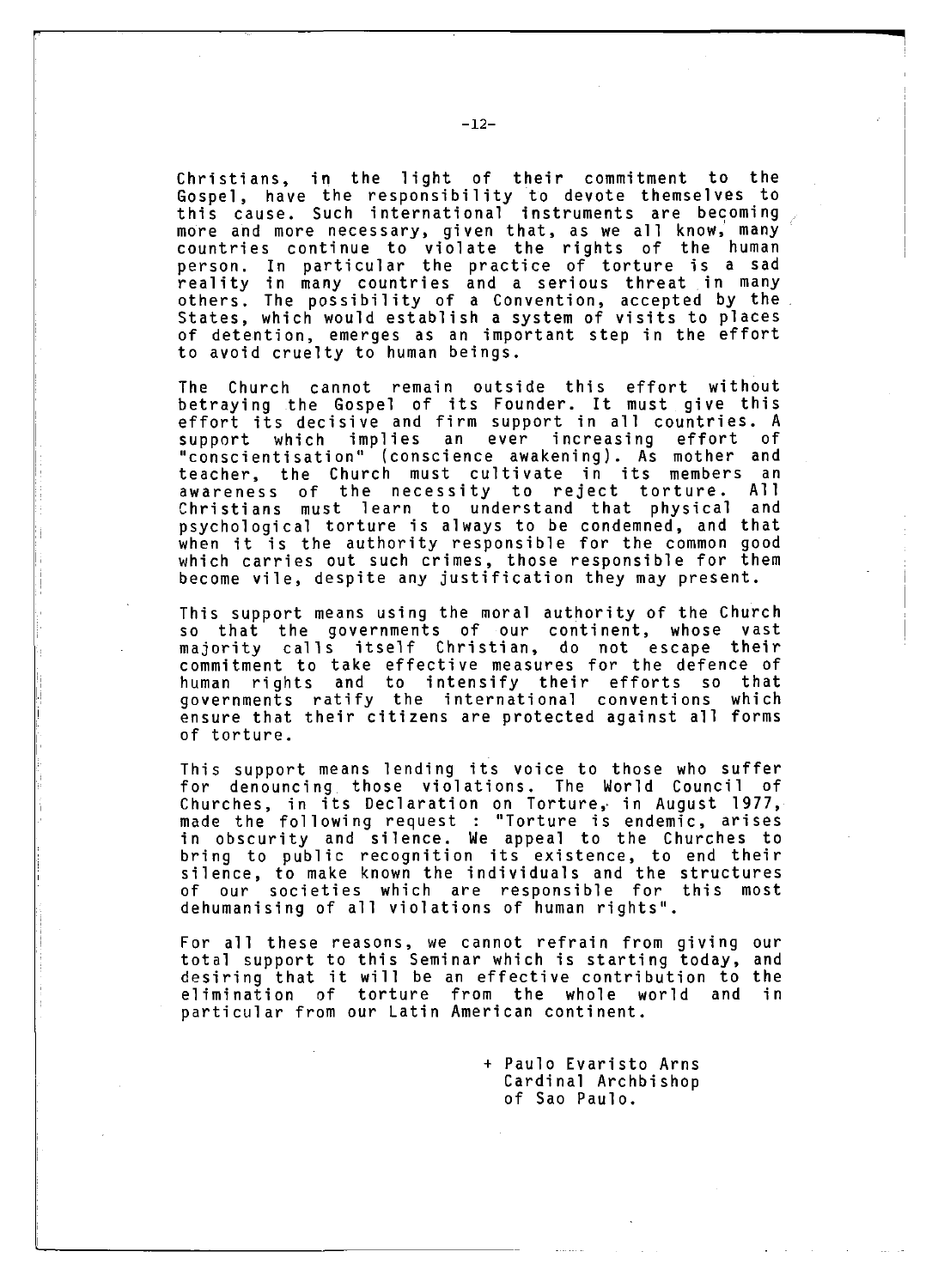#### REPORT of the Montevideo Seminar April 6-9, 1987

#### on a proposed American Convention to establish a System of Visits to Persons Deprived of their Liberty to protect them from Torture and from other Cruel, Inhuman or Degrading Treatment or Punishment

This report seeks to summarise the principal reflections shared during the Seminar by some 30 experts. The rich and productive exchange of ideas facilitated significant agreement on the essential themes.

As this document is a synthesis of the debate, the interventions of the participants were not transcribed in a textual form. For the same reason, and although the participants intervened in a personal capacity and not as representatives of their governments or organizations, it has been thought best not to include the names of those who supported particular points of view.

Annexed to this report are the first draft prepared by the sponsoring organisations, (i.e. the International Commission of Jurists and the Swiss Committee Against Torture) which was the basic working document (Annex 2), as well as the revised draft which resulted from the Seminar (Annex 1). The organisers have received a draft preamble proposed by one of the participants, which will be a useful working document for the future. Unfortunately, its text could not be discussed for lack of time.

#### 1. Opening Session

The opening session of the Seminar, the only public one, was presided by Dr. Adela Reta, Minister of Education and Culture of Uruguay. The following persons took the floor in the order indicated : Contador Enrique Iglesias, Minister of Foreign Affairs of Uruguay; Professor Pierre de Senarclens, Vice-chairman of the Swiss Comittee Against Torture; Mr. Niall MacDermot, Secretary General of the International Commission of Jurists; Lic. Luis Paulino Mora, Minister of Justice of Costa Rica; Monseñor Dario Bevilacqua of Sao Paulo who read a message of the archbishop of that city, Cardinal Paulo Evaristo Arns, and Mr. François de Vargas, Secretary General of the Swiss Committee Against Torture.

- 13-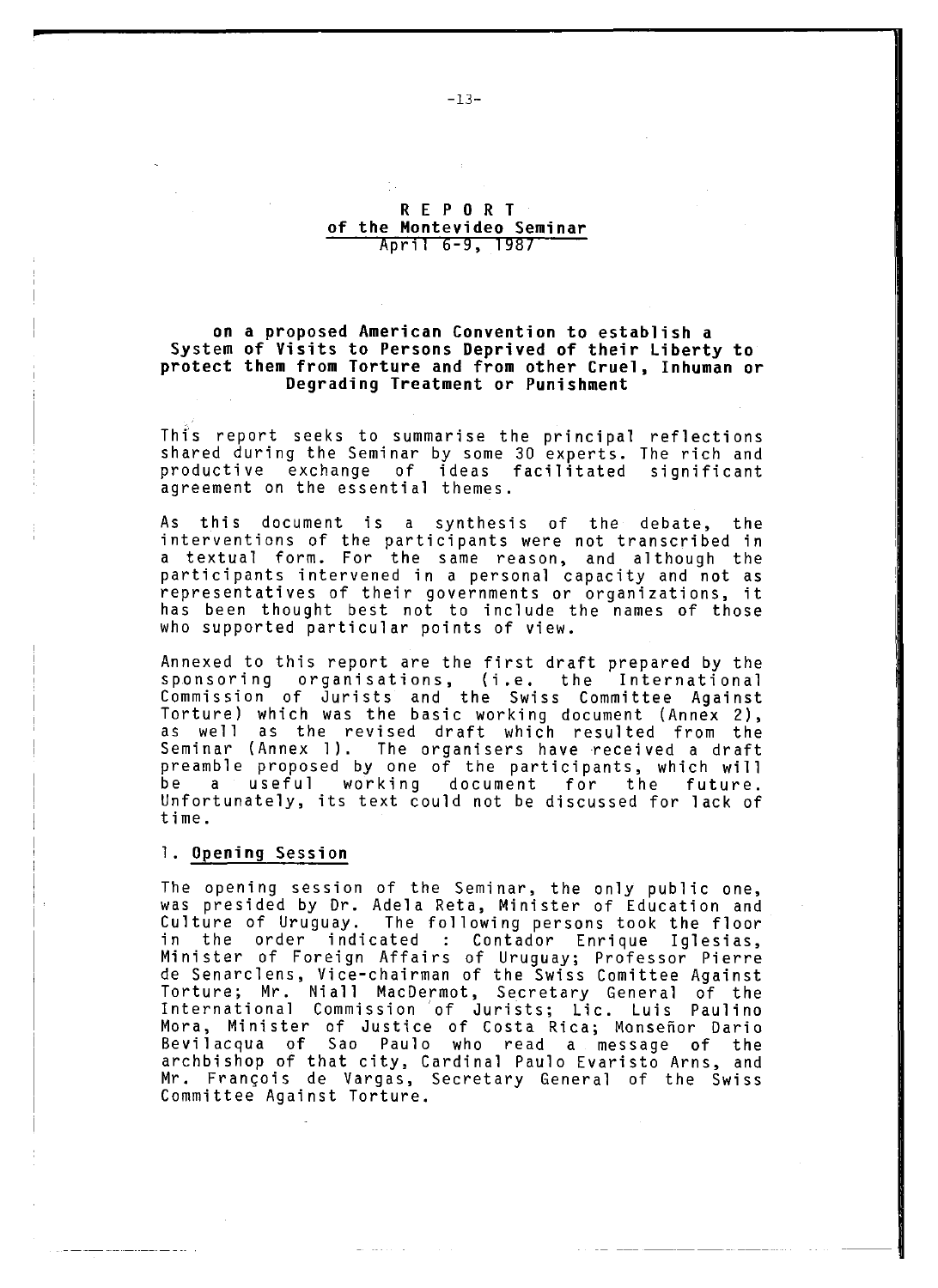At the first private session, a Bureau was established comprising Ambassador Leandro Despouy as Chairman, Dr. Alejandro Artucio as Secretary, Dr. Diego Garcia-Sayan as Rapporteur, Mr. Niall MacDermot, Professor Pierre de Senarclens and Mr. Frangois de Vargas.

#### 2. The themes debated

Using the valuable draft presented by the organisers as a working base, the discussions at the Seminar - which were held in private sessions - focussed on four basic themes, namely : the system of visits to persons deprived of their liberty as a mechanism to prevent torture, the juridical nature of the instrument to be passed, the inst<del>itutional</del> frame-work which would be most adequate for making effective the instrument under discussion, and finally who should be the competent body for carrying out the system of visits.

Besides these main themes, interventions were made and some important conclusions were reached about the nature of the obligations to be assumed by the Parties and about the admissibility of reservations.

#### 3. Non-derogable nature of the obligations and non-admissibility of reservations

Several participants highlighted the importance of the content of Article 2, paragraph 1 of the draft concerning the non-derogable nature of the obligations derived from the international instrument under discussion. It was noted that it is precisely under situations of exception that an operative mechanism for the prevention of torture can be most urgent and necessary. One participant proposed a change of the wording, which was adopted : the nature of the obligations stipulated would be clearer if lines 2 and 3 of paragraph 1 of Article 2 of the draft, were omitted.

On the other hand, several participants highlighted in their interventions that Article 1 of the draft is fundamental in as far as it determines the non-admissibility of reservations. Several examples were mentioned which illustrated how the meaning and content of international standards can be distorted by reservations.

#### 4. The system of visits

The basic idea of the draft is to implement a system of visits to all places where persons who are deprived of their liberty may be held. There was general consensus that these visits must have as their objective to examine the treatment given to persons who are deprived of their liberty with a view to improving the protection against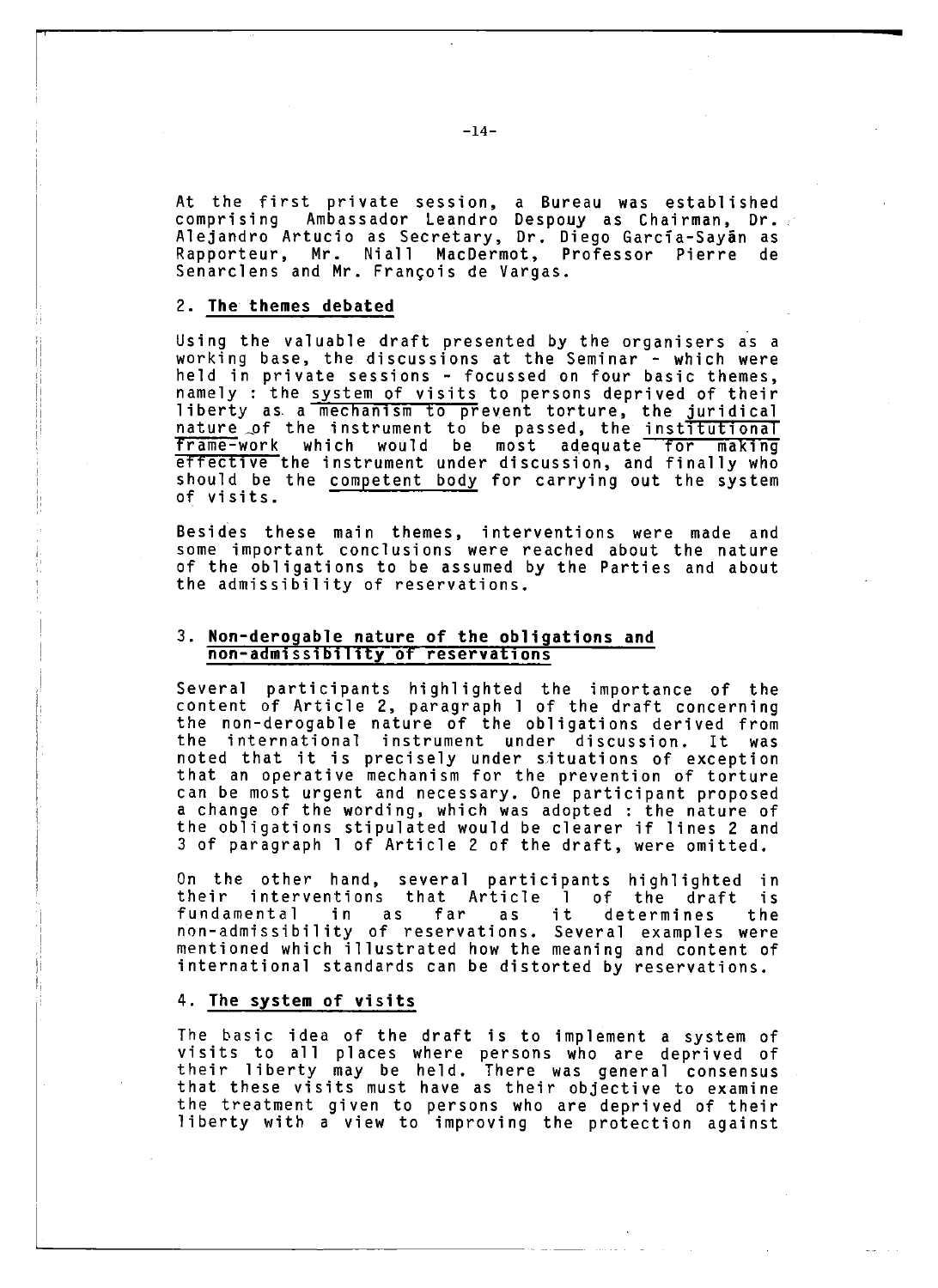torture and other cruel, inhuman or degrading treatment. The discussion on the system of visits focussed mainly on the themes indicated below.

## 4.1. Places to be visited

The draft stipulates (Art. 1, para. 1) that visits can be carried out in "...any place within its juridiction, where persons deprived of their liberty by the decision of a public author it y are being held or may be held for whatever reason". The draft specifies that these places can be "...inter alia, civil or military prisons or penitentiaries and places controlled by the police, the security or armed forces; civil and milit interrogation centres; centres controlled by the judicial power; detention centres in general, re-educative, corrective, health or hospital institutions" (Art.8, para. 1 **).**

These provisions of the draft were subject to a long debate which led to a general consensus. The importance of considering the cases of all persons deprived of their liberty "...for whatever reason..." was insisted upon, bearing in mind that what the instrument under discussion seeks to achieve is not to determine whether a detention is legitimate or not, but to prevent, and protect a person deprived of his liberty from the practice of torture.

During the debate, the experience of some countries of the region, where torture is practised mainly in detention centres which are not prisons, was taken into consideration. For this reason, a formula which is ample enough not to restrict the spectrum of places to be visited must be devised. Special emphasis was placed on the importance of maintaining in Art. 1, par. 1, the provision which refers to the places where "...persons deprived of their liberty are being held or may be held..." (emphasis added), so that the convention could become a useful instrument against the use of clandestine detention centres.

On the basis of the general agreement expressed, proposals were made for some changes in the wording. One participant pointed out that the words "...in any circumstances and at any time..." (Art. 1, par. 1) should be omitted, since it is precisely the instrument under discussion which defines the terms and conditions of the visits. After some debate the proposal was accepted. Another participant suggested that the word "decision" should be eliminated from the sentence mentioning that the deprivation of liberty results from a "...decision of a public authority...", since this could result in a discussion or interpretation in each instance on whether a decision of some recognisable authority existed or not. There was general agreement on this proposal.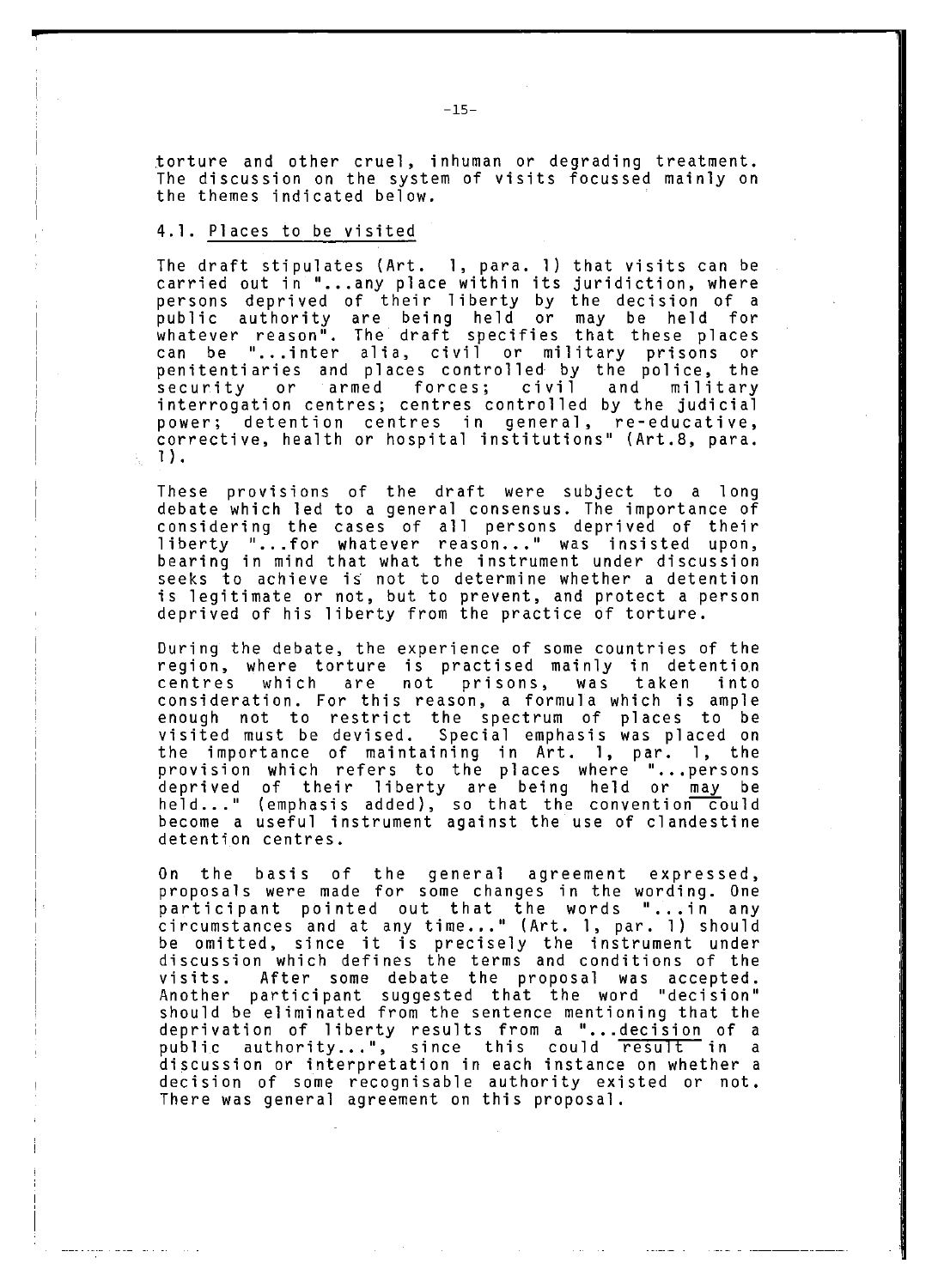In adddition, it was suggested that not only the situation in which a person finds himself deprived of his liberty by virtue of an act of a public authority should be considered, but also situations in which a person is d eprived of his liberty be cause of an o mission of the authority. This proposal was accepted, not without a mention, however, of the practical difficulties of carrying out visits under such circumstances.

Throughout the Seminar different points of view were expressed on the provision of Article 8, paragraph 2, of the draft which establishes that no visits shall be carried out to places which "...the representatives or delegates of a Protecting Power, or of the International Committee of the Red Cross (ICRC), are allowed to visit in agreement with the Geneva Conventions of 1949 and its Additional Protocols of 1977, and which they visit effectively ".

A significant number of participants expressed their opinion that such a rule would be undesirable since, given the magnitude of the problem of torture, a possible concurrence of organizations was appropriate. Some participants pointed out that what was indicated in Article 8, paragraph 2, referred to an armed conflict (for which the Geneva Conventions and its Additional Protocols are relevant) and that, as a consequence, in normal situations as well as in situations of disturbance or internal tensions the dilemma would not arise since in these cases the ICRC does not act on the conventional basis mentioned. Likewise, it was mentioned that in practice action by a Protecting Power did not occur in the terms stipulated in the article mentioned.

An agreement between the participants was finally reached on the need to adopt a wording compatible with the activities of the ICRC, seeking a necessary complement, as far as possible. Without having adopted a definite text, the proposal remained that the system which is being designed should put emphasis on persons deprived of liberty other than those who are under the protection of the ICRC (referred to as "prisoners of war" in a situation of armed conflict, whether non-international or international, and "political or security prisoners" in other situati ons ).

Some participants expressed the view that it would be appropriate to extend the system of visits to States which are not parties to the convention if and when the government consented to such visits. This idea was met with interest since it could make the functioning of the system of control possible, in certain circumstances, in States which would not readily become parties to the convention. Other participants noted, however, that this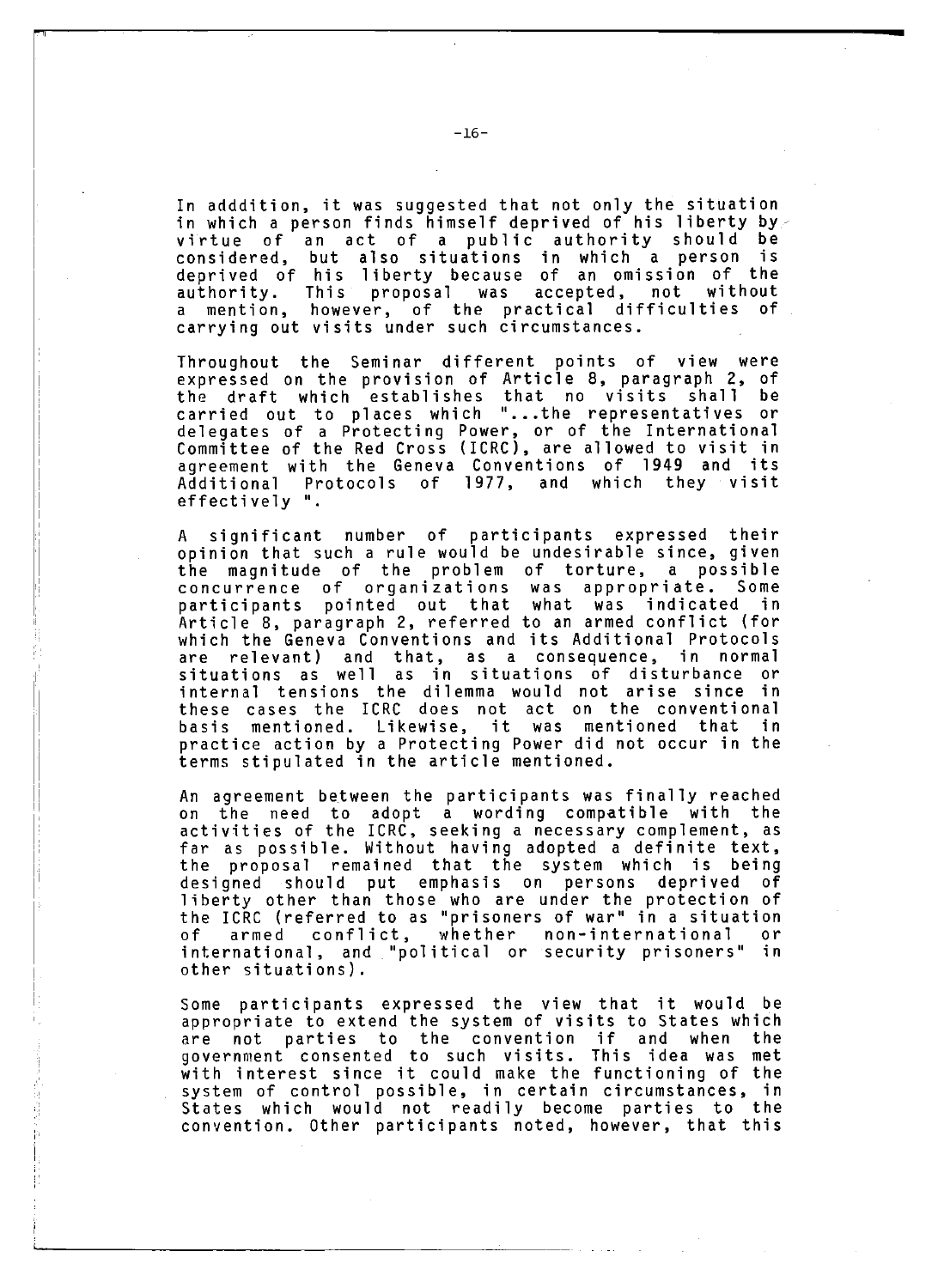could weaken the convention, since some States could use such a provision as a pretext for not becoming parties to the convention, while expressing their readiness to study the possibility of giving the necessary authorisation on a "case by case" basis.

Finally, various participants commented that Article 16 of the draft did not conform with the present trend of international law. Some comments were made on some specific situations and it was agreed that this article should be deleted.

#### 4.2 Persons to be visited

In Article 1, paragraph 2 of the draft, an enumeration is made of what is understood by "persons deprived of their liberty". Even though the paragraph states that such an enumeration has an exclusively exemplary purpose, several participants pointed out that any such enumeration always lends itself to a restrictive interpretation. Others made observations on some of the circumstances mentioned in this paragraph, especially that referring to medical considerations, as well as on others which had not been mentioned such as, for instance, internal banishment. Bearing this in mind, there was agreement on eliminating the enumeration contained in this paragraph.

Following this debate, there was a consensus on adopting a general formula which would refer only to "persons deprived of their liberty" omitting an enumeration which could eventually exclude some serious and important circumstances. The participants agreed that among such persons consideration should be given to those who were in such a situation for political reasons, as well as for reasons of common law or any other reason.

## 4.3. Objective and characteristics of the visits

Starting from the interventions of some of the participants, it was agreed that it was necessary to emphasize the objective of the visits stipulated in the text of the dr<del>aft (art.</del> 1, para. 1 and Art. 10, para. 1 and 2). For formal reasons, it was thought better to gather together everything concerning that subject and to place it under Article 1.

More than one participant noted that although the objective of the visits be to ascertain whether persons deprived of their liberty are being, or have been, inflicted with torture or with any other cruel, inhuman or degrading treatment, the possibility of remedying their condit io n where necessary and, in any event, of proposing measures for improving their protection should expressly be considered.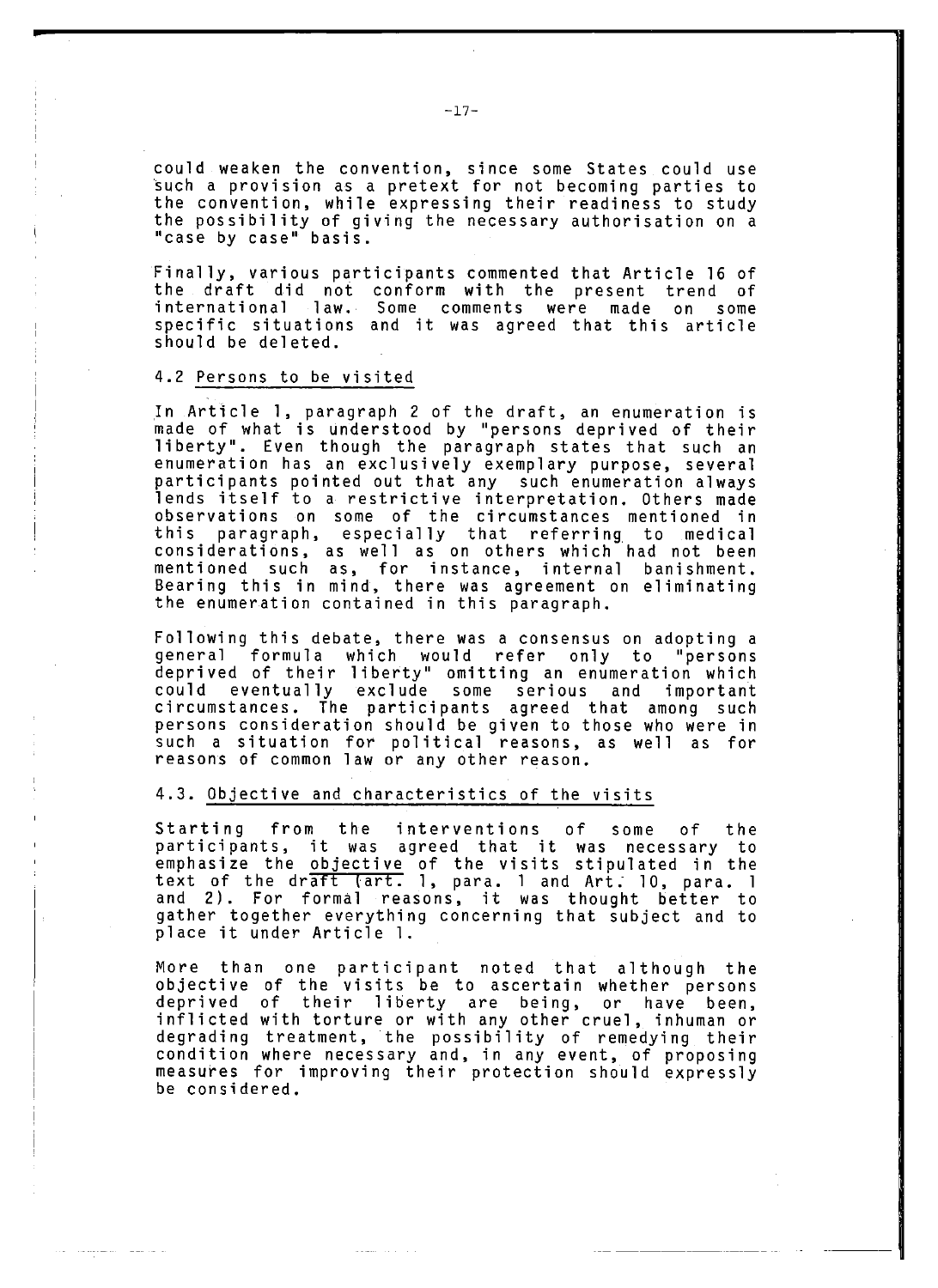All the participants expressed their agreement with the provision referring to the obligations of the State (Art. 9) with regard to the carrying out of the visits. Special emphasis was placed on the importance of the provision (Art. 9, para. 1, d) which focusses on the commitment of the State to guarantee that the interviews with persons deprived of their liberty take pl<del>ace in pri</del>vate, without witnesses and for the length of time considered necessary. One participant suggested that providing adequate means of transport when there is no other means of access to a place to be visited should be considered as an obligation of the State, since in certain conditions the lack of transport to the place to be visited can make the permission of the authorities illusory. Another participant proposed an obligation of the State to provide facilities for the delegates to record or tape the interviews with the persons deprived of their liberty. Both suggestions were endorsed by consensus.

Bearing in mind that this system for the prevention of torture could simultaneously serve as a brake to the phenomenon of disappearances, one participant suggested that when carrying out visits, the delegates could request the authorities to produce specific persons who, according to their information, are being deprived of their liberty. This could occur outside of the place of detention. For this reason, an addition to Article 9, para.l was adopted.

Several participants emphasized the need to maintain the principle of periodic visits (Art. 6, para. 1). Two considerations in favour of this were put forward. In the first place, the fact that the implementation of a regular and permanent system of visits to places where persons deprived of their liberty are being held or may be held, constituted per se a mechanism of protection against torture. In the second place, the periodic nature of visits to different places and under different circumstances could convert these visits into a normal and accepted procedure. Therefore, it can and must be assumed that the circumstances in which visits would be carried out would not prejudge in any way the question of whether a State was inflicting or had been inflicting torture or other forms of cruel, inhuman or degrading treatment.

The importance of the delegates being able to freely interview the relatives, lawyers, doctors and any other persons who could supply information on persons who are deprived of their liberty, was stressed. One participant suggested - and this was accepted - that it should be made explicit that the right to communicate be extended not only to other persons, but also to organisations, since the non-governmental human rights organisations are playing an increasingly important role in our countries.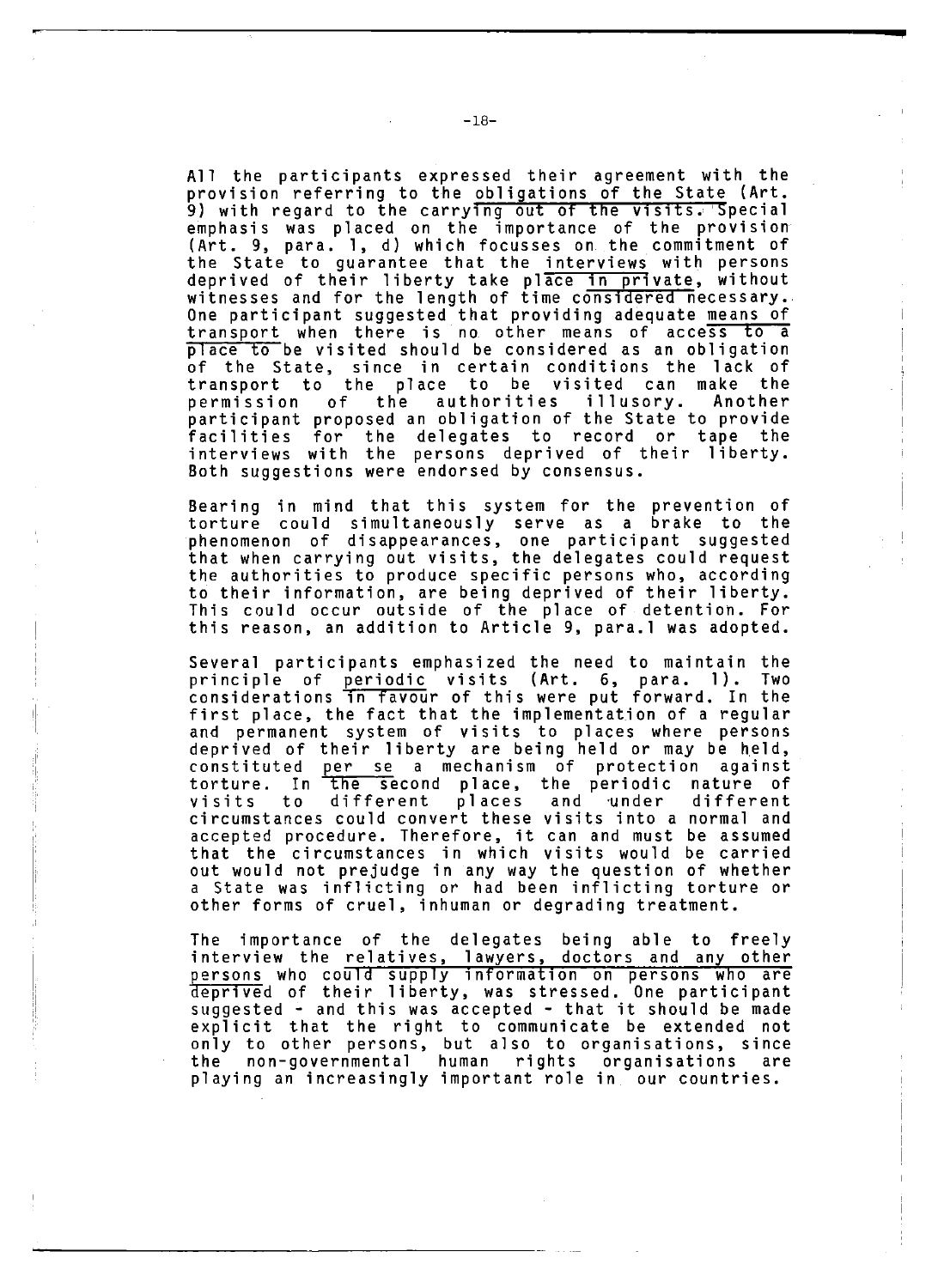In order to make visits viable and fruitful, there was a consensus on the need to reassert the principle of protection of persons deprived of their liberty who might be endangered by any statement or affirmation they could have made to the delegates. One participant proposed that this principle of protection should be extended to relatives, lawyers, institutions and any other person interviewed by the delegates, for the statements or affirmations they made. The suggestion was adopted without objections.

Whether the extension of this protection should be maintained in the event that the statements "...were false" was the subject of a rich exchange of ideas (Art. 10). The participants who suggested the elimination of that phrase, affirmed that it would imply the assumption that persons deprived of their f re edom or their families can make false statements, and thus render the results of the visits and its conclusions illegitimate. Those who were in favour of maintaining this principle argued that it could constitute a protective instrument, since in specific circumstantes the alleged "falseness" of statements could be the basis for reprisals disguised as penal provisions against contempt of authority and calumny. The text finally adopted maintains the intent of draft Article 9, para. 2, while taking into account the preoccupations of all the participants.

## 4.4. Procedures for carrying out visits

Some participants noted that the provision of Article  $8$ , paragraph 1 of the draft with reference to carrying out the visits "...without prior notice and at any time...", was not feasible in practical terms. Several comments were made regarding this problem. Reference was made to the experience of the International Committee of the Red Cross and of the Inter-American Commission on Human Rights showing how, in these cases, a process of negotiation with the authorities was inevitable in order to be able to make the visits effective.

Several participants placed emphasized the importance of maintaining the principle that the mere notifying of the State Party should be enough for carrying out the visit since, if such a provision were eliminated, it could possibly be interpreted as meaning that the State Party has some sort of discretionary power to accept or refuse a visit. It was agreed, however, that in practical terms, after the notification - or jointly with it - a mechanism of dialogue should be initiated with the respective State Party, in order to make the visits viable (credentials, authorisation before the subordinate authorities, etc.). For this reason, there was agreement on eliminating the words "...without prior notice and at any time.." contained in Article 8, para. 1 of the draft, but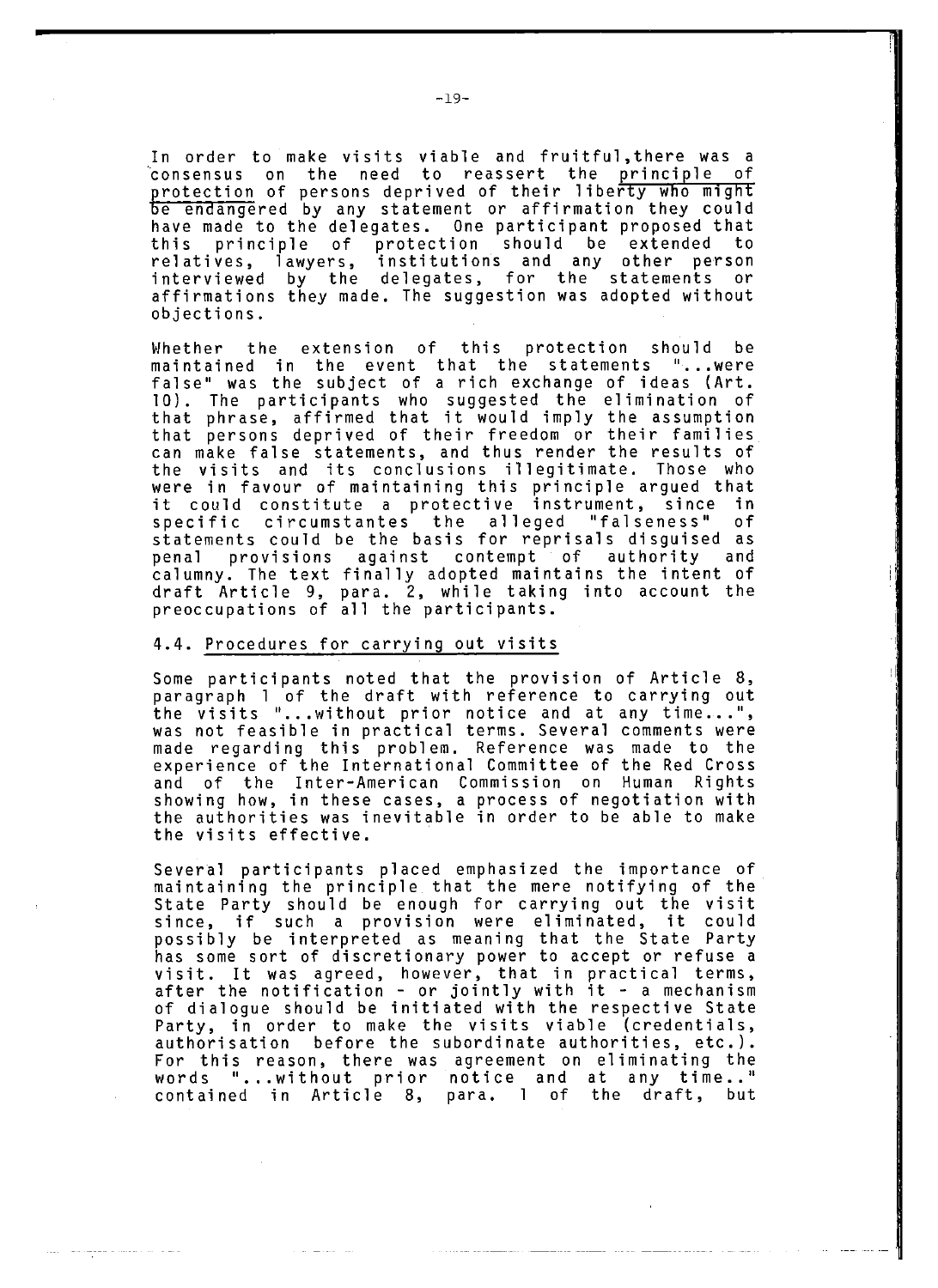maintaining the principle that simply notifying the competent organisation would be sufficient for execution of the visits.

#### 4.5. Confidentiality

Confidentiality is crucial for the effectivness of the system and this was understood by all the participants. In principle, the system proposed was that all procedures are confidential except in exceptional circumstances. The reports which are submitted to the State Party at the end of a mission are confidential (Article 11, para. 1) and can only be published in the event of the goverment's failure to co-operate or of its unwillingness to improve the situation (Article 11, para. 3).

One participant expressed his reservations concerning this confidentiality, pointing out that it could possibly be used by authoritarian regimes for their benefit. Another p articipant argued that in general the confidential treatment of human rights violations in international fora had not led to visible improvements.

Other participants recognized the risks involved in the confidential system for investigating and sanctionin human rights violations. They emphasized, however, that in this case it dealt with a system orientated above towards the prevention of torture, in which periodic visits, with a minimum of guarantees, by the delegates of the competent body were the fundamental mechanism. They pointed out, in this sense, that the reports, being confidential, should not create difficulties per se for a government and that this would facilitate concrete improvements.

Some participants suggested that the confidential reports could be made available simultaneously to the authorities of the respective country, as well as to certain inter-governmental human rights organizations. Other participants claimed that this would precisely rob these reports of their confidential nature, and that these should remain truly confidential, which meant available only and exclusively to the authorities of the respective State Party.

In this respect, some participants expressed their uncertainty on what must be meant by "authorities of the State Party" wondering if this had to mean not only the executive power, but also the judicial power as well as the parliament. Although no specific wording was adopted, various participants expressed the opinion that the "authorities" in question must be those responsible for the foreign relations of the State because it was presumed that, in general terms, the confidential reports had to be addressed to the executive power.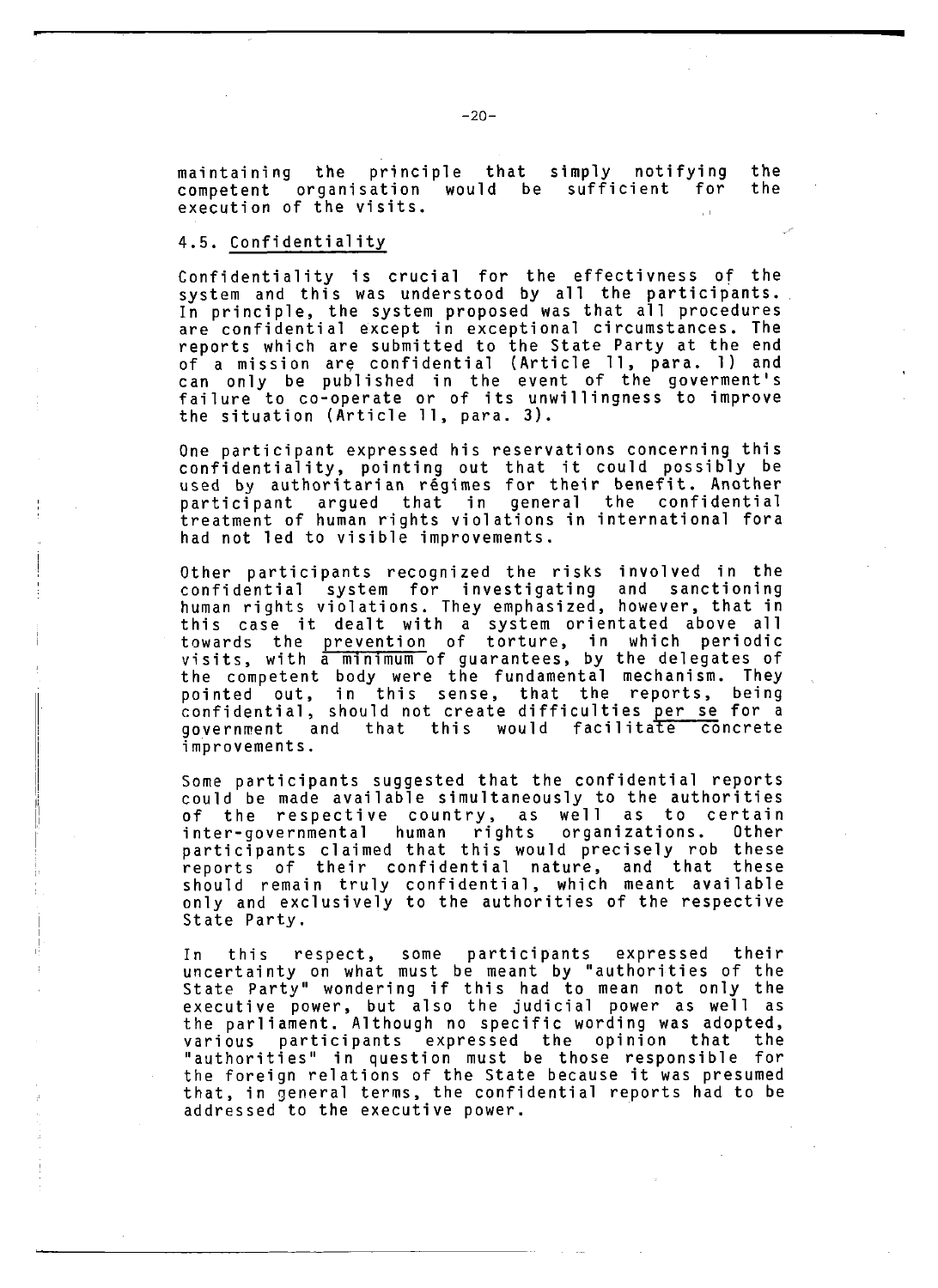On the other hand, some participants - referring to the experience of the ICRC - suggested a wording which conveys the idea that, although the "Committee" (in the wording of the draft) must submit its report to the authorities, it is important to state clearly that the delegates could transmit their observations, statements and recommendations directly to the authorities, immediately following a mission. This, it was argued, would only make explicit what in fact had already become a common practice that during a mission it is normal and logical for delegates to meet with the authorities at different levels and in that event make their main observations and suggestions. Bearing this in mind a new wording was adopted for Article. 11, para. 1.

Finally, the matter of publishing reports, observations, statements and recommendations basically set out in Article 11, para. 3 was considered. It was emphasized that though such publication should be exceptional, it was an important instrument for the improvement of the conditions of detention recorded on the visits. The proposal of one participant was accepted, suggesting that one of the considerations which would lead to publication should not be so much "...the unwillingness (of the State) to improve the situation...", which could possibly have a negative connotation, but rather the factual and verifiable circumstance of "...not adopting the necessary measures for improving the situation...". One participant suggested that a third situation should be added to the two already mentioned justifying publication, namely when the State publishes on its own, in a partial form, the reports, observations, statements or recommendations of the competent body or of delegates. Thus, the mere fact that such a partial publication is made would release the competent body from its obligation to respect the rule of confidentiality. This proposal was adopted by consensus.

Some participants remarked that if a publication was made, it should incorporate the points of view and commentaries which the State Party gave to the competent body or to the delegates. This proposal was also adopted.

#### 5. Juridical nature of the instrument.

This was one of the subjects which stirred some of the most intensive debates at the Seminar. Some participants proposed bringing the instrument into force through a resolution passed by the States while, on the other hand, other participants supported the need for a conventional mechanism so that the instrument would have a binding force between the parties.

The participants who were in favour of the first point of view, argued that achieving agreement on a conventional

F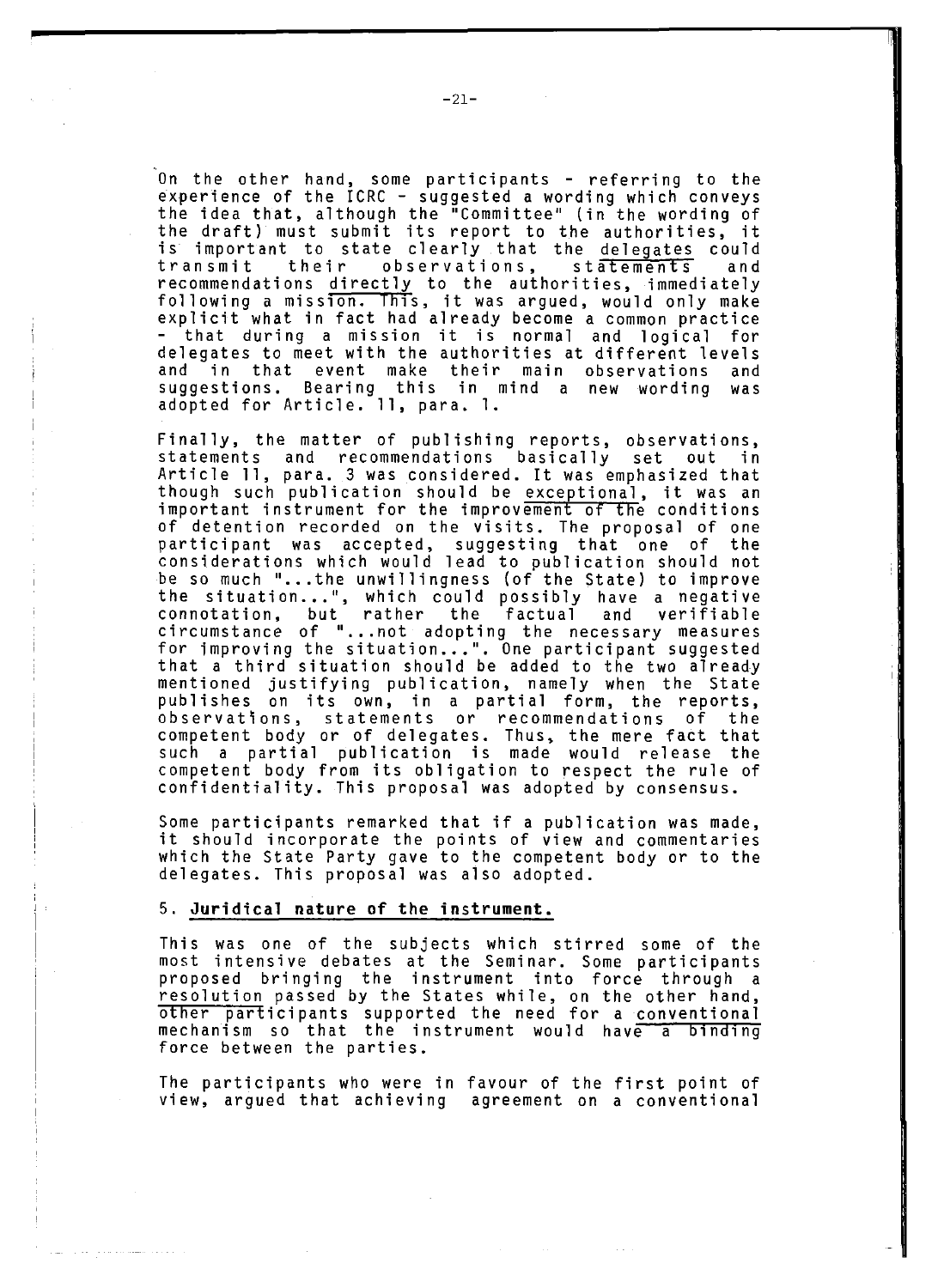instrument would be difficult during both its elaboration and its ratification process. A special warning was given about the risk that possibly few States would approve and/or ratify the Convention in question. Those who were of this opinion pointed out that the General Assembly of the OAS, a meeting of consultation or a specific conference, would be adequate for concretising, in a future not too distant, a resolution or declaration which would welcome the mechanisms of prevention which were being discussed at the Seminar.

On the other hand, various arguments were put forward in favour of the necessity for the instrument to take the form of a convention. The recent European experience was given as an example in which the Council of Europe initiated and carried to fruition a Convention for the Prevention of Torture, the main ideas of which are the same as those in the draft in discussion. In addition although it was recognised that the passing of a resolution or declaration could be a shorter procedure, it was noted that this would be done by sacrificing the effectiveness of the system in removing its obligatory nature, and with the serious danger of jeopardizing the content of the instrument in seeking a hurried consensus.

It was also pointed out that, if a resolution or declaration was passed, it could further delay the possible adoption of a treaty since some States could claim that it would be first necessary to assess the experience of the application of such a resolution or declaration before committing themselves to a new international convention.

In addition, various participants stressed the importance of having a means of elaboration and ratification which, though slow and initially involving only a few countries, would eventually result in an instrument with the necessary force and coherency for confronting the very serious problem of torture. Some participants, moreover, maintained emphatically that to give binding force to an instrument preventing torture would be extremely useful in a situation in which the civilian political authorities of certain countries find themselves constrained, in various ways, by the armed forces. Being compulsory, the acceptance of the visits would not be left to the d isc re ti on of the authorities, and this could help them to consolidate their power in the face of the military sector, by referring to the impossibility of refusing - within the frame-work of international law - to carry out the obligations assumed by the State in a treaty. Moreover, it was pointed out that by having a binding force, the instrument would be less vulnerable to brusk political changes such as, for instance, a coup d'Etat.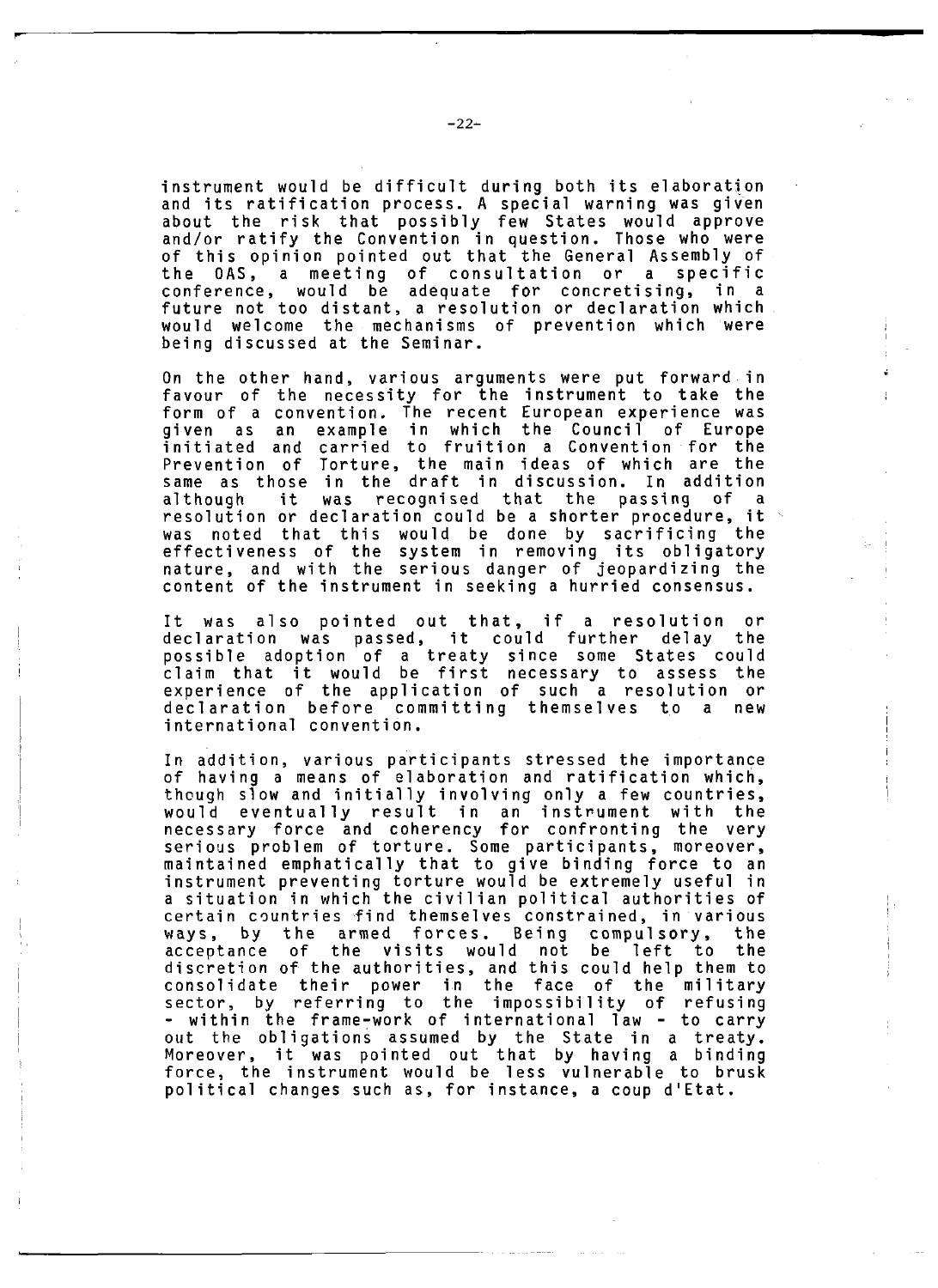At that point of the debate, the participants came to an agreement that a resolution or declaration would be insufficient and that it was indispensable to obtain the adoption of an instrument of binding force. It was noted that while for some participants the mechanism of adoption of a resolution or declaration and of a treaty, should be initiated simultaneously, other participants, were concerned with concentrating their efforts on the complex mechanism of seeking the adoption of a treaty.

With regard to the objective of adopting a treaty, several points of view were expressed which were summarised in two possibilities. One was that the treaty in question should be a Complementary or Additional Protocol to the Interamerican Convention for the Prevention and Sanction of Torture adopted in 1985, or to the American Convention on Human Rights of 1969. The other was, that the elaboration and adoption of a convention autonomous from those conventions should be pursued. To support the first point of view, some participants argued that it would reinforce what already exists within the frame-work of the interamerican system. The participants who maintained that it should, on the contrary, be an autonomous Convention, pointed out that if the instrument was to be an Additional or Complementary Protocol to the Interamerican Convention for the Prevention and Sanction of Torture or to the American Convention on Human Rights, it could be ratified only by the States Parties to one or the other of said Conventions.

## 6. The institutional frame-work

This theme was inevitably closely linked in the debates with that of the juridical nature of the instrument. There was agreement between the participants that there were four possibilities for an institutional frame-work for initiating the adoption of such an instrument. The first was that of the United Nations Organization system, if the objective was to put it within a universal context. The second was that of the interamerican system expressed in the Organization of American States. A third possibility would be that of a regional instrument, totally separated from the OAS and which would function between States Parties. Lastly, would be to give the instrument a regional (interamerican) character, keeping it outside the organic frame-work of the OAS, but having links with the latter through its Secretary General, which was the choice made in the draft.

All the participants agreed on the regional (inter-american) character of the instrument to be adopted, thus coming to an important fundamental agreement on this subject. Different points of view, however, were expressed with respect to the institutional frame-work which this inter-american instrument should have.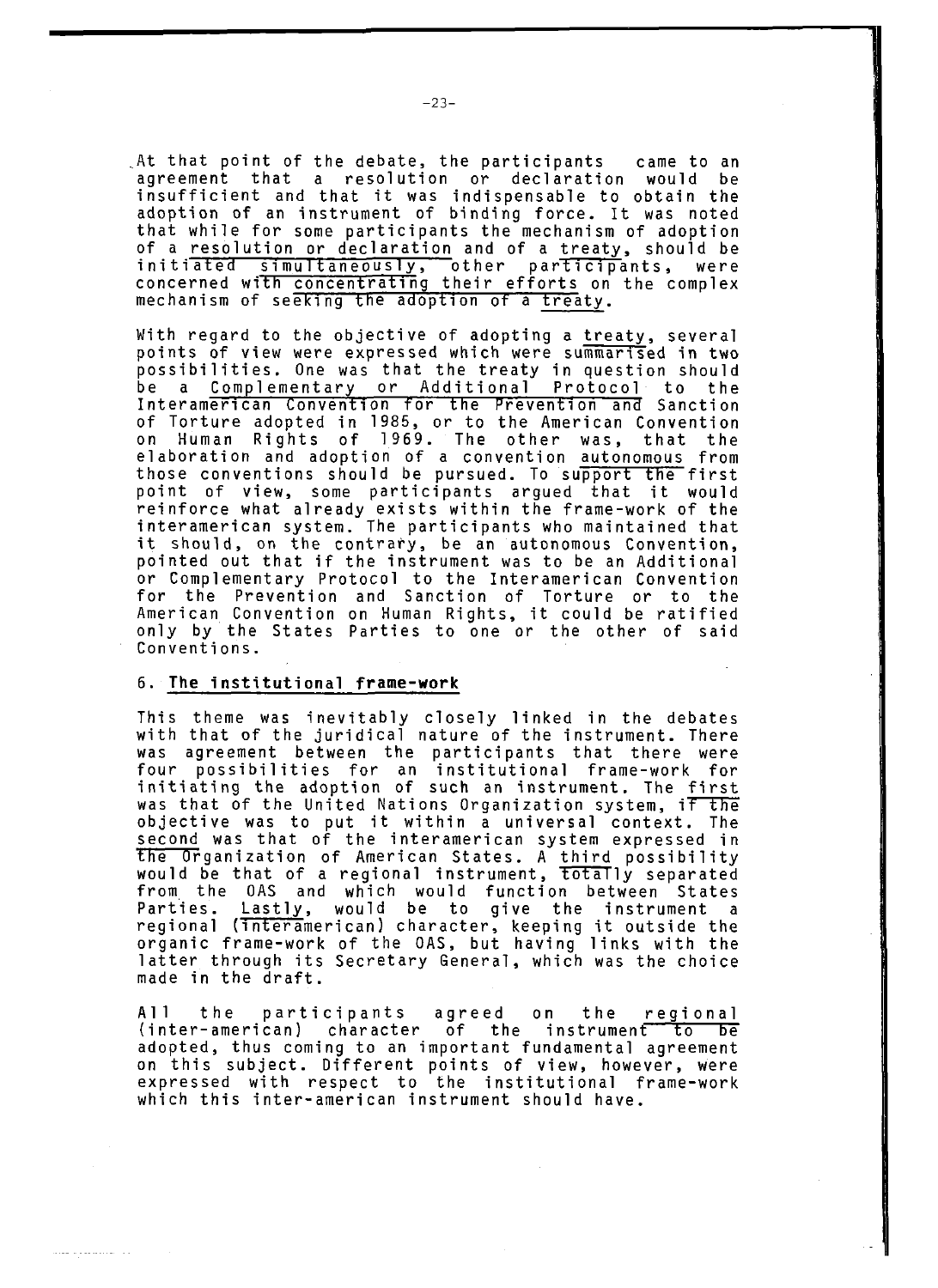Some participants expressed the view that since there existed, within the frame-work of the OAS, a body entrusted with the prevention of human rights violations, i.e. the Interamerican Commission on Human Rights (ICHR), the latter was the logical institutional frame-work for putting this instrument into force. This could be achieved through a specialised conference, as was the case for the. American Convention on Human Rights, or through the General Assembly, as was the case for the Interamerican Convention for the Prevention and Sanction of Torture.

\*

Other participants recognised the advantages of working through an institution which already exists, but noted that under the present conditions, this procedure had the danger that, upon adoption of the text, substantial exceptions and limitations would be introduced. Recognising the importance of the Convention against Torture passed at the American level in 1985, it was pointed out that this Convention allowed the possibility of formulating reservations, and that this had already been used, in the present process of ratifications, in terms which would threaten the basic purpose of the Convention. Some participants, while acknowledging the efforts of the ICHR towards securing the enforcement of human rights in the continent, warned that this organ, due to its composition and location, is subject to a political pressure. Consequently it could not always give priority to those situations or countries which require the greatest attention. It was noted, likewise, that the main contributions of the ICHR have been in the area of public action and denunciation, and that the introduction of mechanisms based on confidentiality could therefore prejudice the practice already existing, resulting in a n eu t ralization of the important function of the organization. Another participant remarked that, in principle, it was difficult to combine public procedures with the confidential ones.

In relation to this, a group of participants emphasized that it was better to promote the adoption of the text by a group of States which, though not being a majority or not very numerous in the beginning, would reduce the risks of the text being distorted and weakened in essential areas. It was pointed out that it would be interesting to consider the possibility of leaving the text open to ratification by States which are not parties to the interamerican system; those who argued in favour of acting within the frame-work of the OAS noted, however, that the recent Interamerican Convention for the Prevention and Sanction of Torture stipulated that it remained open to the accession of any American State (Art. 20), whether it is a member of the OAS or not.

**[**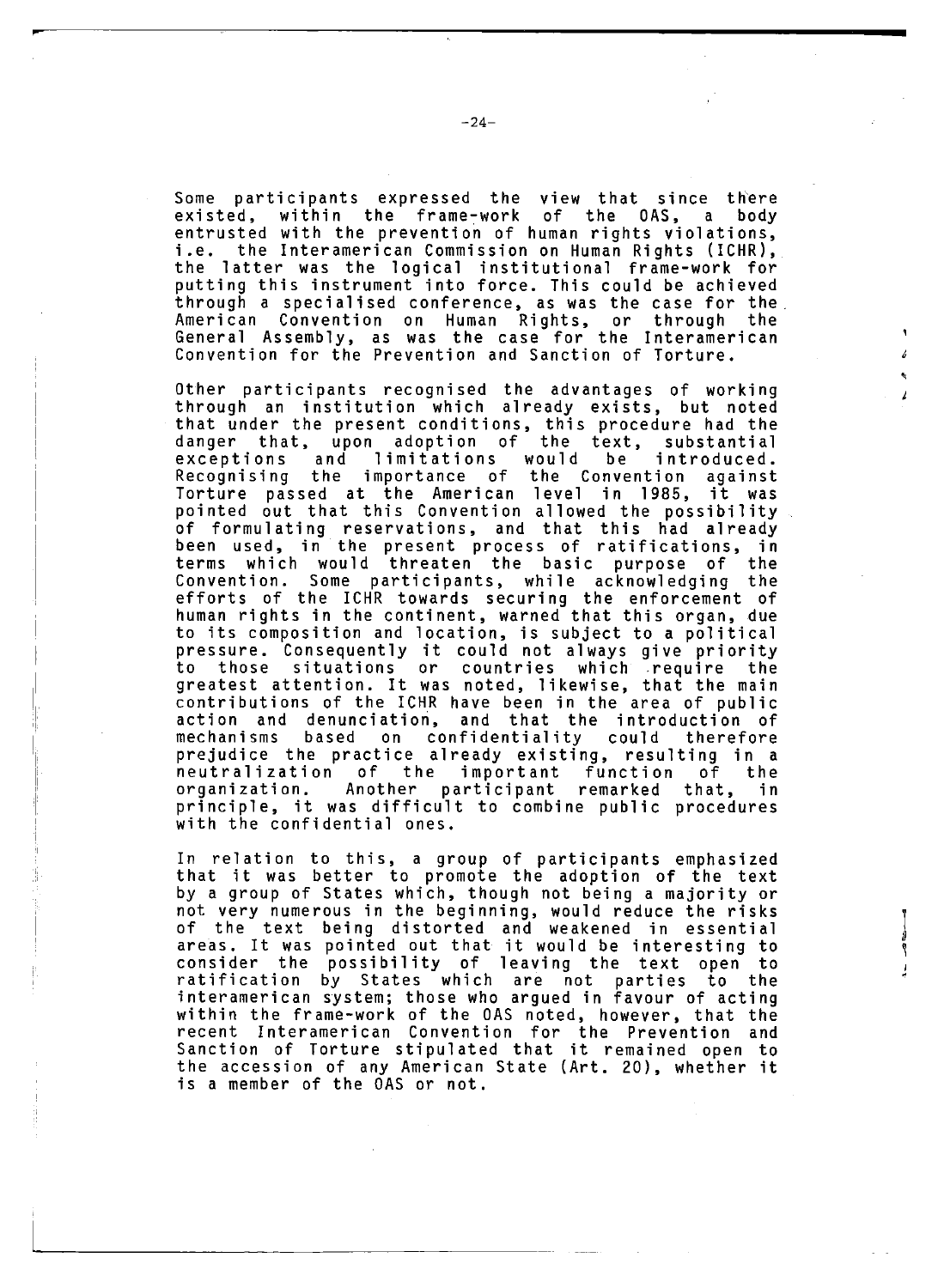In the light of these discussions and exchanges of views both during and outside the session, agreement was expressed on the recognition that the ICHR was already developing confidential procedures which were functioning satisfactorily without a leakage of information. It was agreed that the ICHR could, in principle, organize a system of routine visits under normal conditions, but that in situations of great tension and of serious, systematic and general violations of human rights - such as those resulting from a coup d'Etat - it would not be possible for the ICHR to operate simultaneously with the two procedures, public and confidential. Therefore the Commission would have to choose between a system of confidential visits or sending a mission which would publish a report on the human rights situation, including all the information available on torture. Consequently, it was agreed that certain incompatibilities could arise if the confidential system of visits was channelled through the ICHR. As this system does not allow the publication of the information gathered, it would clash with the necessity to act at the level of public denunciation, by informing also about torture and cruel, inhuman or degrading treatment against persons deprived of their liberty.

## 7. The competent body

Two subjects were central in the debate on this theme; on the one hand, the characteristics of what the draft calls the "Committee" and especially the composition of missions of delegates to visit a particular State; and, on the other hand, the financing of the system, bearing in mind that a periodic system of visits which seeks to protect against torture and ill-treatment of all persons deprived of their liberty (and not only those imprisoned for political or security reasons) could be rather costly.

Since the alternative remained as to whether the competent body should be an autonomous Committee - in the terms of the draft – or the ICHR itself, there was no discussion on the mechanisms of appointment and of functioning of the "Committee" nor suggestions of changes in those of the ICHR. Whatever the option, the delegates would be responsible to the controlling body entrusted with organising the visits.

Some attention was given to the subject of the delegates and total agreement was reached on the need for the work be of the highest technical and specialised quality. This should be kept in mind for the selection of the delegates and for the training sessions which might be necessary. As was already mentioned, several participants put special emphasis on the need to have medical personnel among the delegates who would carry out the visits.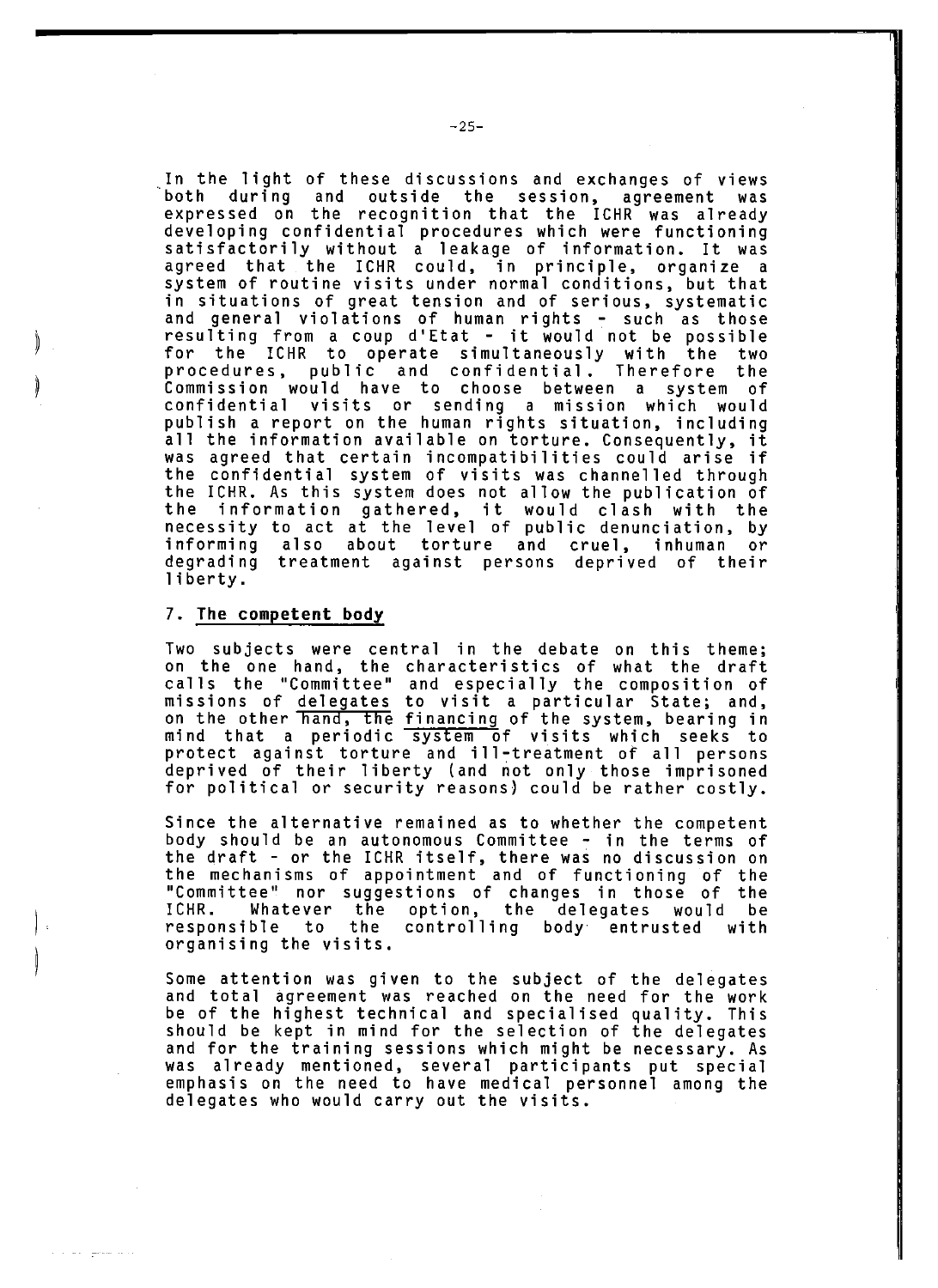Concerning the Committee, several participants noted that it was obvious that the mechanism of its appointment and functioning was directly linked to the institutional frame-work which would be chosen. As to the delegates, several participants noted that the ideal was to rely on a permanent and professional body, but that given the material d iff iculties, they t hought that in the first stage the proposed Committee (or the competent body which would fi nally be chosen), should appoint out those who would participate in a specific mission from a list of possible delegates. That is the procedure proposed in the draft. On the other hand, there was a consensus on the nees to introduce a provision in the text of the instrument, stating that the delegates participating in a m ission should not be nationals of the State visited, in order to dispel any doubt which could arise in regard to the impartiality of such a visit.

Some participants suggested that it would not be very wise to grant the States the possibility of "vetoing" one or more persons on this list (Article 7, para. 2). It was pointed out that this provision could eventually paralyse the mechanism. Other participants argued that such a p, vision was necessary for giving a certain flexibility to the States but, at the same time, it should be made clear that the sense of the rule proposed was not to allow a State to veto the name of one or more of the de legates chosen when they were just about to carry out a m ission to their country. Rather, this power could only be exercised once a year, when the Committee would communicate to the States the list of delegates, without specifying their particular responsibilities.

Concerning the financing of the system, it was first noted that, at present, this is a very serious general problem for the inter-governmental human rights organs. There was agreement that this problem existed whatever institutional frame-work was chosen. The critical economic situation of the OAS and, within it, the severe restrictions imposed on the ICHR, created serious doubts about the possibility of using this organ as a basis for enforcing a system of visits. On the other hand, it was believed that a new institution would not find an easy solution to its financial needs either.

This problem remained, but it was observed that, at the present stage of promotion of an idea and of a draft, resources could be obtained from certain non-governmental organisations and even from some governments. In relation with the financing of the system, once into function, note was taken of some experiences of specific funds within the United Nations system, which do not rely on the general budget of the UN but have obtained resources from certain developed countries and also from some Latin American countries. There was a consensus recognising that the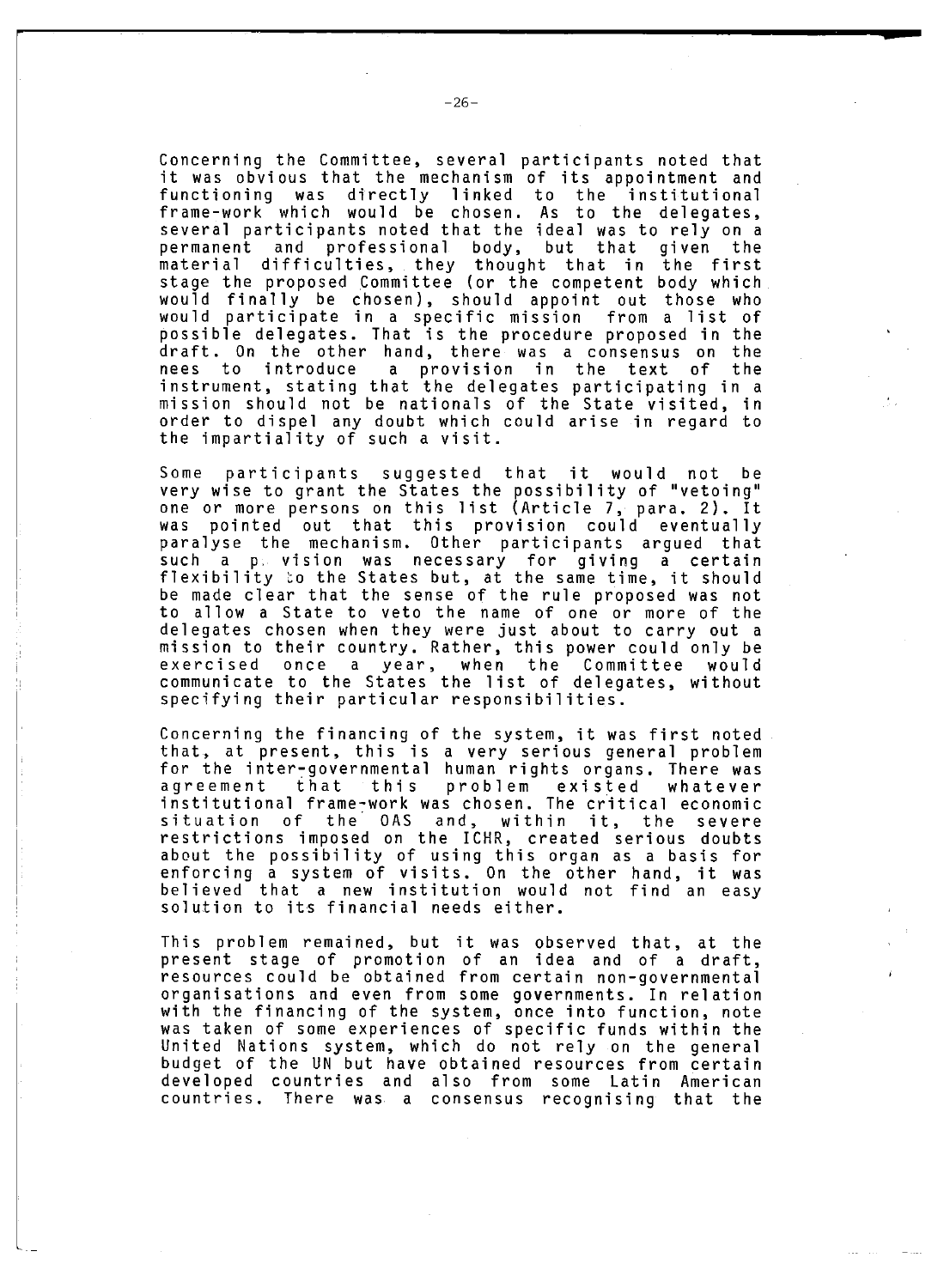problem did not have a simple solution but that this should not hold up for continued progress until solutions could be found.

## 8. Follow-up

On concluding the work of the Seminar, all participants expressed in various ways their satisfaction over the fruitfulness of the debates and the important agreements they had made. There was consensus that a very important step had been taken but that, in order to attain the concrete results which they desired, it was indispensable to assure continuity to the work done.

In this regard, it was agreed that the organisers and the Bureau should launch follow-up mechanisms of communication between the participants, and that they should seek to promote among governments and regional non-governmental organizations the main ideas agreed at the seminar. This would facilitate the continued improvement of the draft and the movement toward the concretization of an interamerican instrument which would protect persons deprived of their liberty from torture and ill-treatment.

Diego García-Sayán

T

Rapporteur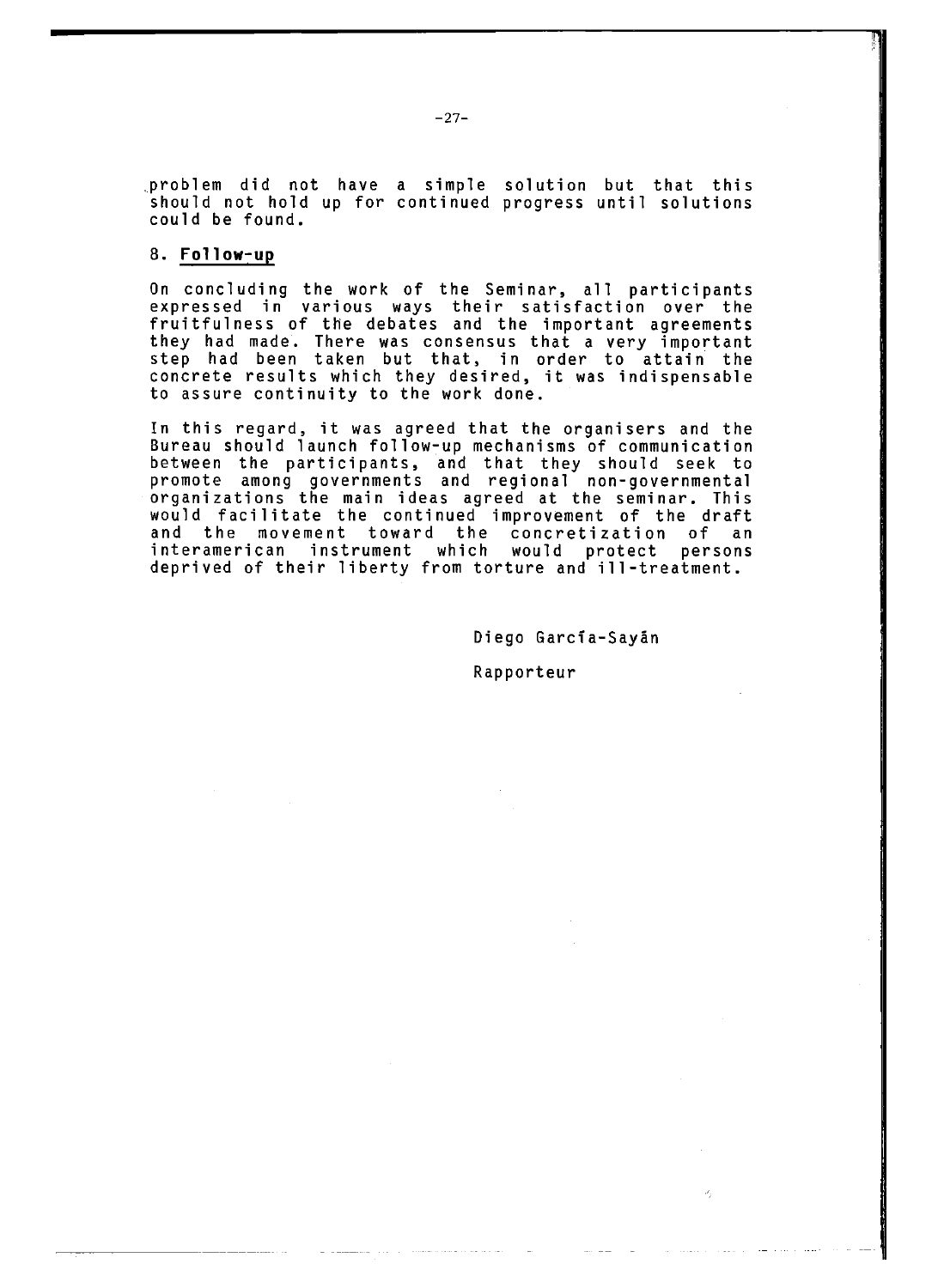#### ANNEX I

Draft American Convention to establish a System of visits to persons deprived of their liberty to prevent Torture or other Cruel, Inhuman or Degrading Treatment or Punishment.

Text adopted at the Montevideo Colloquium (April 1987)

#### SECTION I

#### **Principles**

#### Article 1

1. The States Parties to this Convention undertake to permit visits, in accordance with this Convention, to any place within their jurisdiction where persons deprived of their liberty by a public authority, or with its knowledge or consent, are being held or may be being held, for whatever reason, including medical, educational or correctional reasons.

2. The object of the visits will be to verify, by al available means, whether persons deprived of their liberty are being or have been subjected to torture, and whether any cruel, inhuman or degrading treatment or punishment is being inflicted upon them, with a view to proposing means for securing their protection or improving their situation when necessary.

#### Article 2.

1. At no time can circumstances such as a state or situation of war, invasion, or threat of war or o invasion, internal political instability, disturbances or internal conflicts, or any other public emergency any article of this Convention.

2. No provision of this Convention shall be interpreted as impairing the rights enjoyed by persons deprived of their liberty by virtue of internal legislation or relevant international instruments.

 $-29-$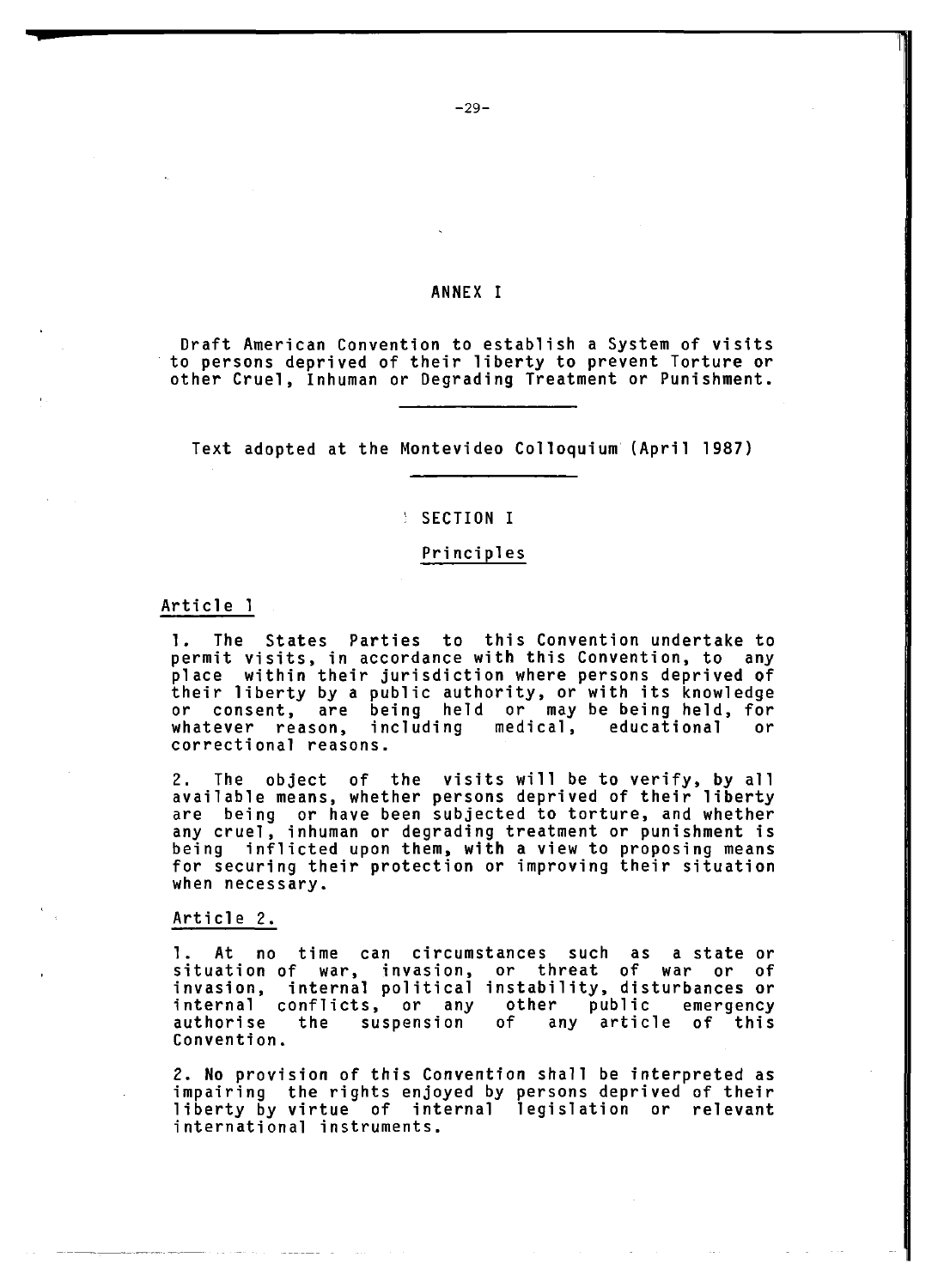#### SECTION II

#### Committee

#### Articles 3,4 and 5

(This Section was the subject of discussion but no definitive text was adopted).

#### SECTION III

#### Visits

#### Article 6

1. The Committee  $(*)$  shall be responsible for organising and carrying out periodic visits to any place under the jurisdiction of a State in which any person deprived of his liberty for whatever reason is held or may be found. In addition, and without prejudice to the periodic visits, the Committee shall be empowered to carry out visits at any other time, when the circumstances call for them, in the opinion of the Committee. The object of the visits shall be the same as indicated in para. 2 of Article 1.

2. The visits shall be carried out by the persons designated to this effect by the Committee at the time of each mission to a State Party. Those persons shall be referred to as "delegates" and shall act under the instructions and responsibility of the Committee. The delegation shall be chaired by the person designated by the Committee.

3. While discharging their functions, both the Committee and its delegates shall seek the cooperation of the competent authorities of the State concerned.

#### Article 7

1. The delegates mentioned in the previous article shall be selected from a list of persons drawn up by the Committee. To qualify for the list, a person shall be of high moral character, have a thorough knowledge of and training in the issues dealt with in this Convention, and meet the other requirements which the internal rules of the Committee may set forth.

2. The delegates selected for carrying out a particular mission shall not be citizens of the State visited.

- 30-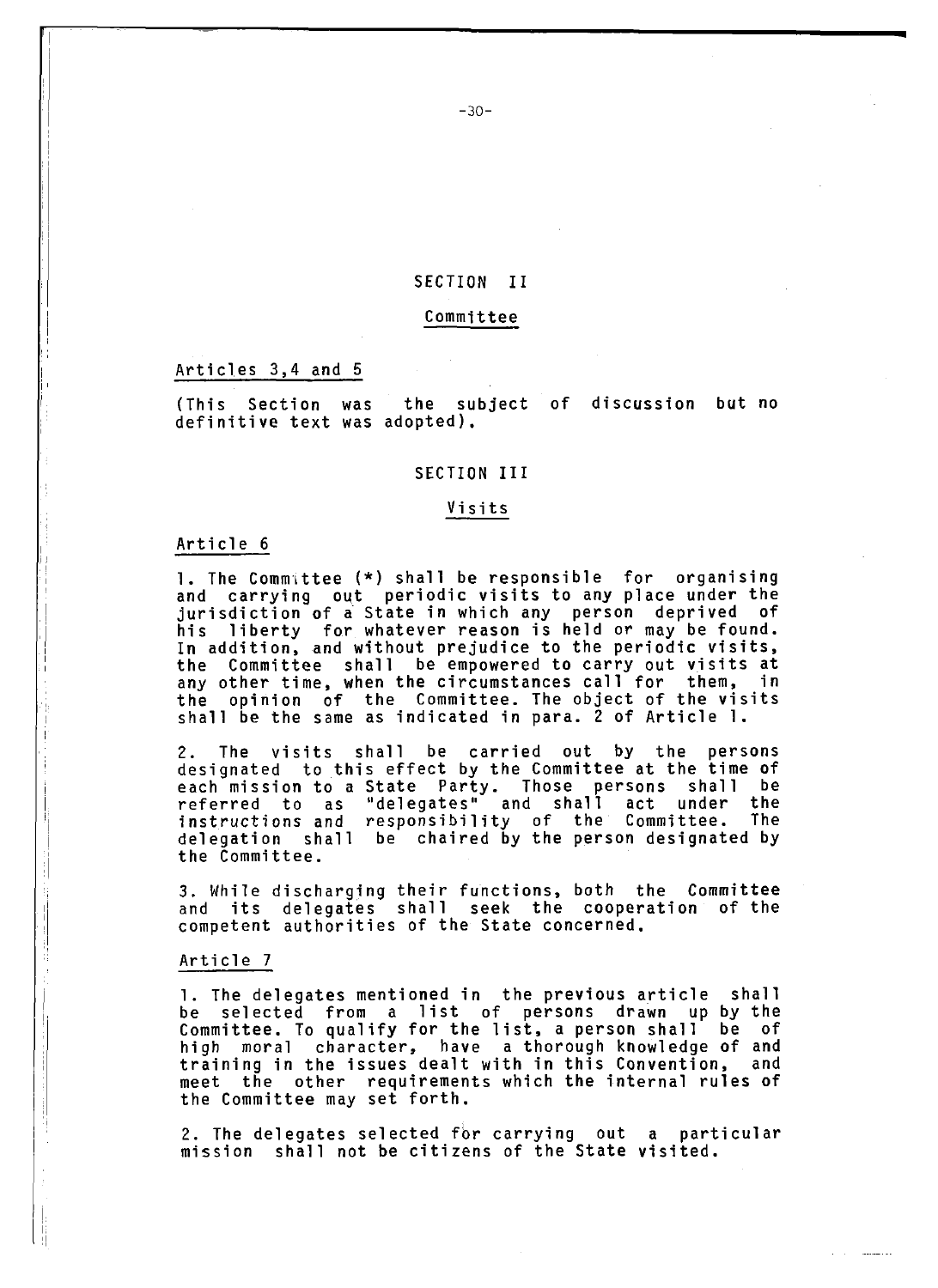3. The Committee shall submit annually to the government of each State Party the said list of persons, with any changes and modifications made in it. In exceptional cases, a State may, within 30 days of receiving this list, declare that one or more persons on it can not participate in visits to places within its jurisdiction, stating its reason or reasons.

#### Article 8

1. The Committee shall notify the Government of the State Party concerned of its intention to carry out a mission and names and the nationalities of the members of the delegation which will carry it out. After such notification, the delegates of the Committee shall be able to visit any place within the jurisdiction of that State where persons deprived of their liberty, within the meaning of article 1, are being held or where the delegates think they may be held. These places include, inter alia, prisons, civil and military penitentiaries, places controlled by the police, the security or armed forces, civil and military interrogation centres, centres controlled by the judicial power, and, in general, any place of detention, or re-educational, corrective,or health institutions, including hospitals.

2. ... (A specific text which would establish the compatibility of activities of the Committee and of the International Red Cross Committee was not adopted, but a consensus was reached on this point which is referred to in the Report).

#### Article 9

1. The State Party within whose jurisdiction a mission is to take place or is being carried out shall provide the Committee and its delegates with all the facilities necessary for the proper fulfilment of its task and shall not obstruct by any means or measures the programme of visits or any other activities which the delegation is carrying out specifically for or in relation to the visits. In particular, the State Party shall :

- a) provide the Committee or the delegates with full information on the places where persons deprived of their liberty are being held, including information which the delegates may request on specific questions;
- b) permit members of the delegation access to and freedom of movement within its territory, and provide means of transport to the places to be visited, when these are not otherwise available ;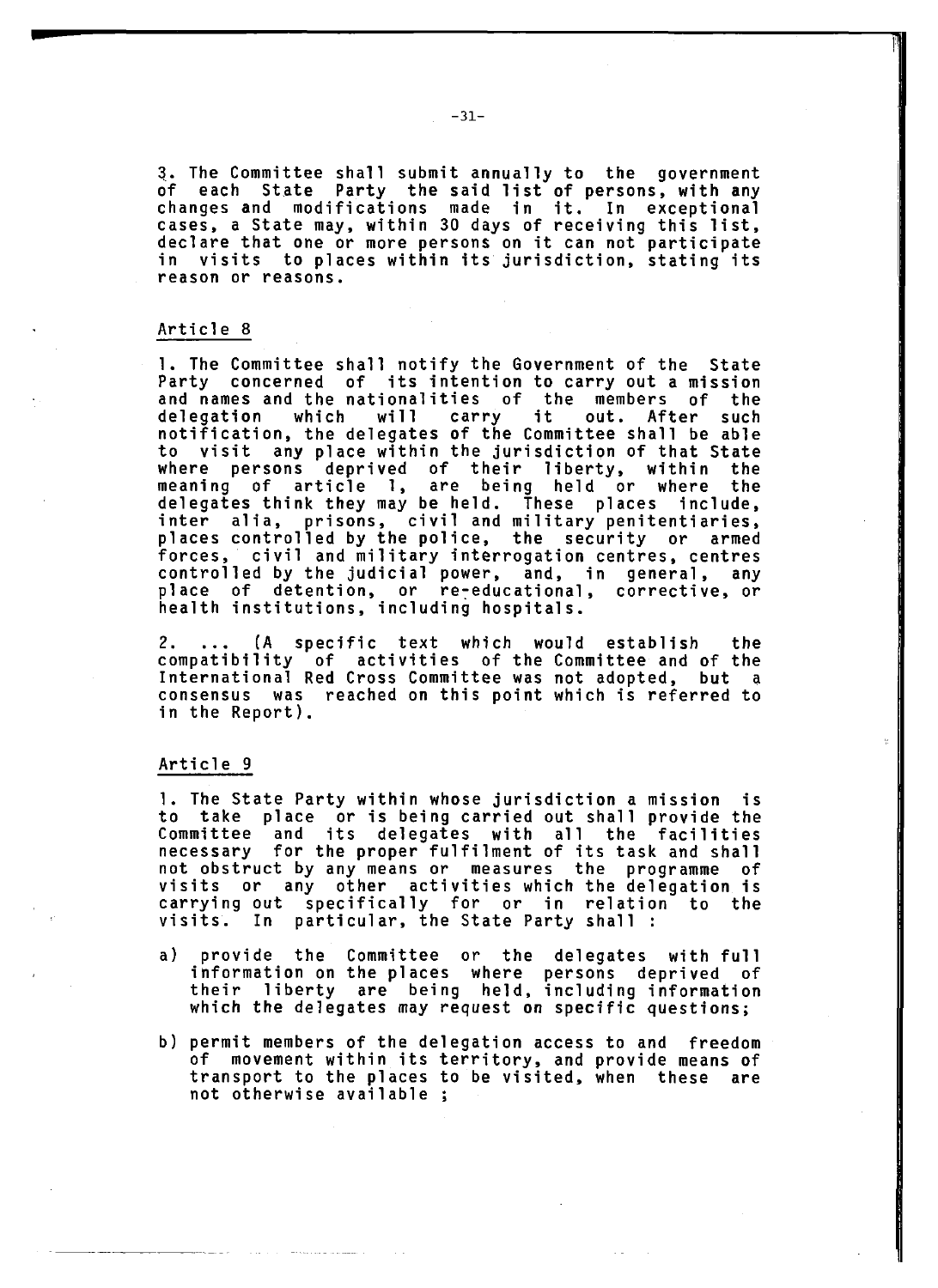- c) allow the delegates, during their mission, free access to any place within its territory where persons deprived of their liberty are being held or may be held;
- d) adopt the necessary measures to allow the delegates to interview in private, without witnesses and for the time they deem necessary, any person deprived of his liberty under the terms of Article 1. This includes any necessary provision to enable delegates to record or tape the testimonies of the persons interviewed if they think it necessary;
- e) produce for the delegates, inside or outside the place of detention, any person deprived of his liberty under the terms of Article  $1$  (1) if so required by the delegates.

2. The delegates may also communicate freely with th relatives, defence lawyers and doctors of the persons d eprived of their liberty, as well as with any other person or organisation considered likely to provide them with information to help them in fulfilling their mission.

#### Article 10

1. If they deem it appropriate, the delegates can immediately communicate some of their observations to the competent authorities of the State visited.

2. Irrespective of the truth or falsity of statements or affirmations made to the delegates by a person deprived of his liberty, or by a person or organisation mentioned in Article 9 (2), these shall not be cause for any authority or official to order, apply, permit or tolerate sanctions against such a person or organisation, or for such a person or organisation to be prejudiced in any way.

#### Article 11

1. At the conclusion of a mission to a State Party, the Committee shall prepare a confidential report based on the information provided by and the observations, findings and views of the delegates and containing the committee's own observations and where appropriate their recommendations. The Committee will submit its report in confidence to the State visited, so that it can make any observations and commentaries upon it.

2. The Committee may also take the initiative to hold consultations with the State Party concerned, with a view to improving the treatment given to persons deprived of their liberty and, where appropriate, adopting measures for protecting them more adequately against torture or other cruel, inhuman or degrading treatment or punishment.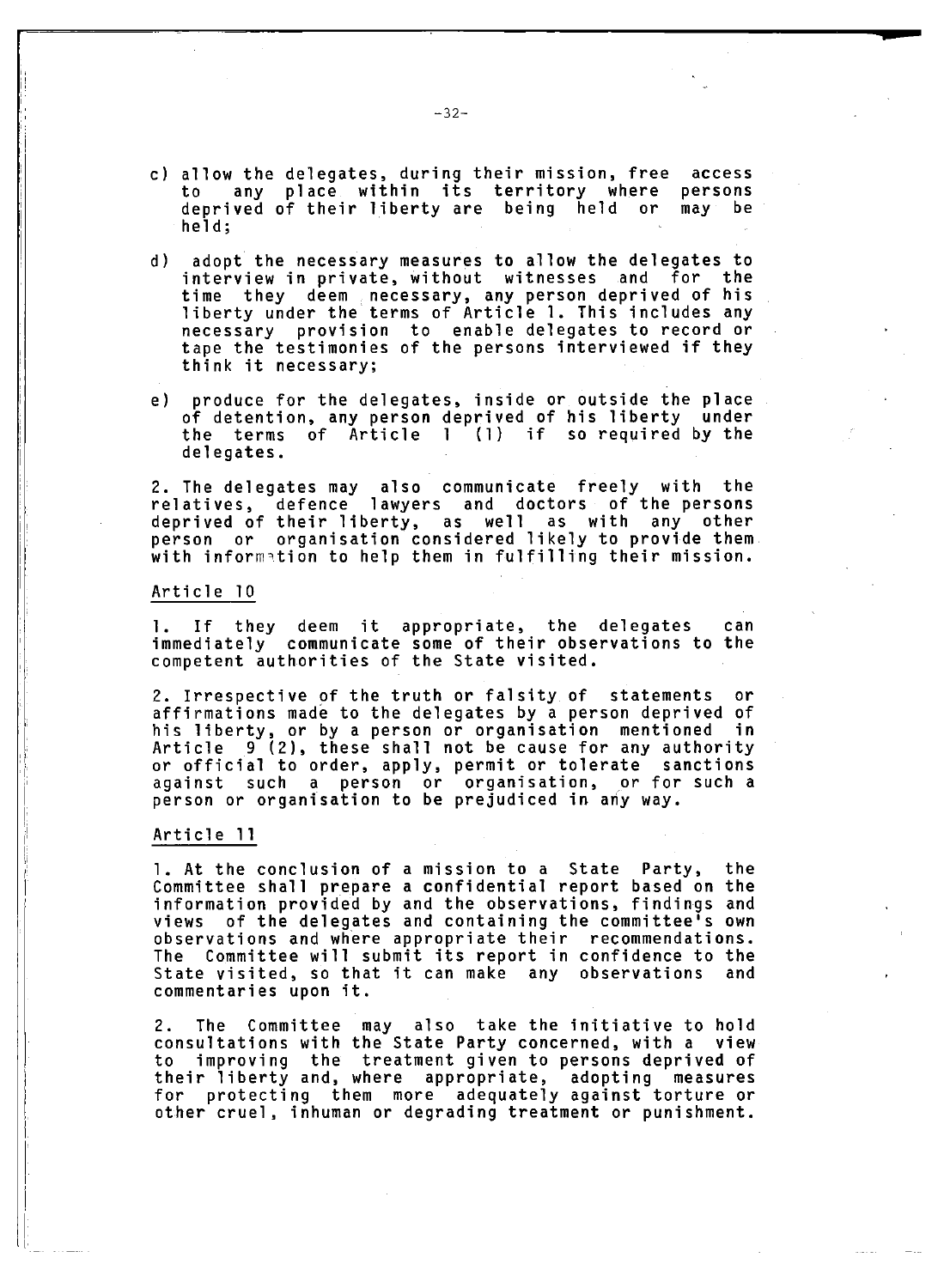3. As a general rule the reports, observations, statements and recommendations of the Committee or its delegates, as well as the consultations with the authorities concerned, shall be confidential. In all cases, the Committee shall bear in mind the points of view and commentaries of the State Party. However, as an exception and only in cases of non-co-operation of the government concerned, or of its refusai to take the necessary measures for improving the situation following the recommendations made by the Committee, or in the case of a partial publication of the confidential report by the State visited, the Committee may make public its findings, observations and recommendations in whole or in part. Provided, however, that the Committee must publish its findings, observations and recommendations whenever requested to do so by the State Party concerned.

4. Under no circumstances shall the Committee include in its communications to the Party, or in its publications, data or other information likely to affect or prejudice the honour, integrity or morality of any person who is or has been deprived of his liberty, or which can jeopardize his integrity or security, without the prior consent of the person concerned, or that of his legal representative. The same provision shall be applied to persons and organisations referred to in Article 9 (2).

#### SECTION IV

## General provisions (\*\*)

Articles 12 to 13 - (No definitive text was adopted).

Article  $14 -$  (take in article 14 of pre-draft).

Article 15 - (No definitive text was adopted).

Article  $16 - (0$ mitted).

Article 17

No reservation may be made in respect of the provisions of this Convention.

IN WITNESS WHEREOF, the undersigned, being duly authorised thereto, have signed this Convention.

DONE at .... on.............. 19.... in English, French, Portuguese and Spanish, all of which are equally authentic.

~1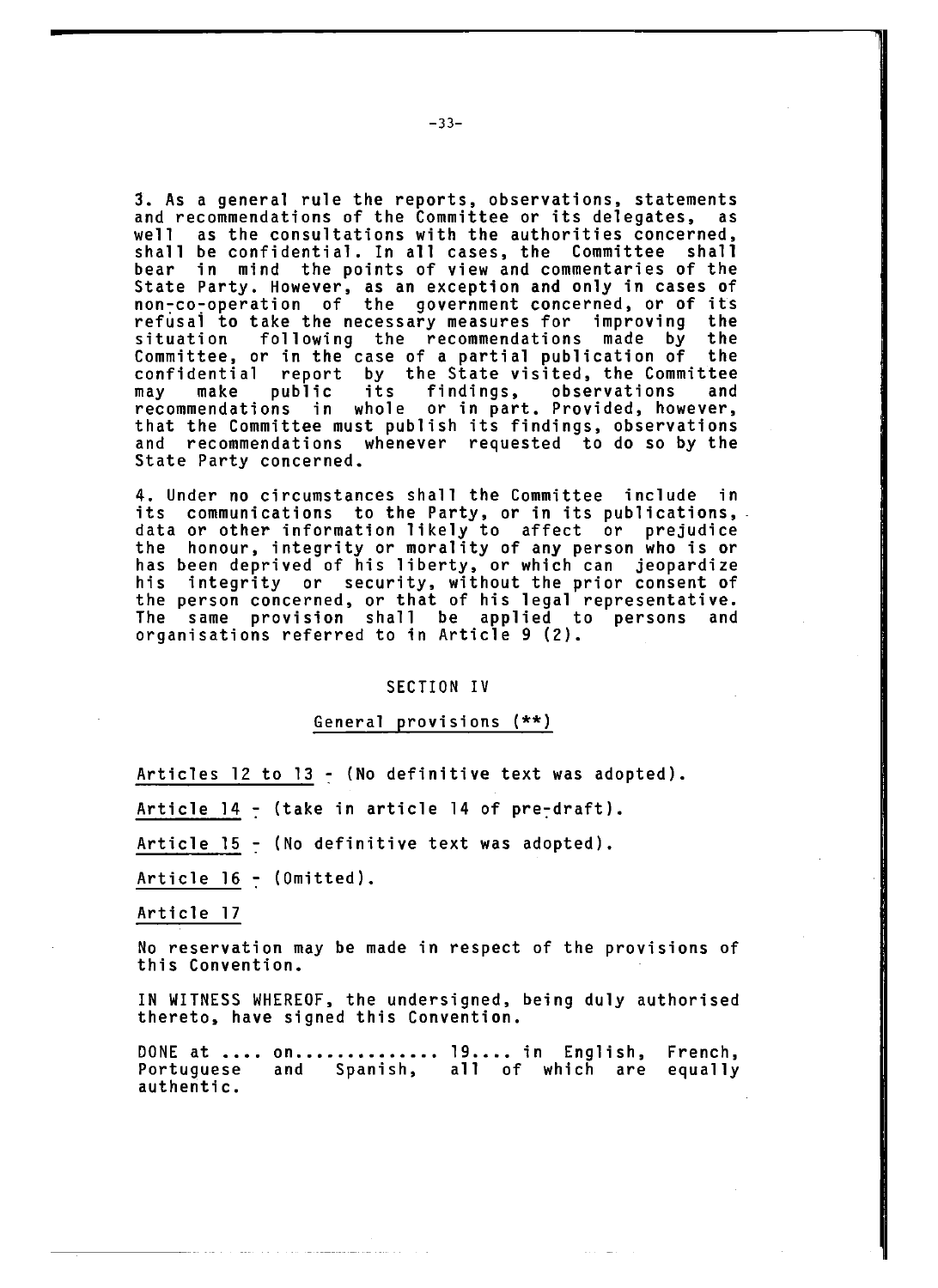(\*) Hereafter, the use of the term "Committee" refers to the organ named in Section II of the Draft, which has not yet been decided upon.

(\*\*) The provisions of this section referring to the functioning of the Committee, to the process of signing and ratification and to the mechanisms of linkage with the Organisation of American States (OAS), have not yet been adopted. The same applies to the transitory provision. The provisions contained in Article 16 of the-Draft-were eliminated by consensus (See Report) while those of Article 14 and 17 of the same Draft were adopted by consensus.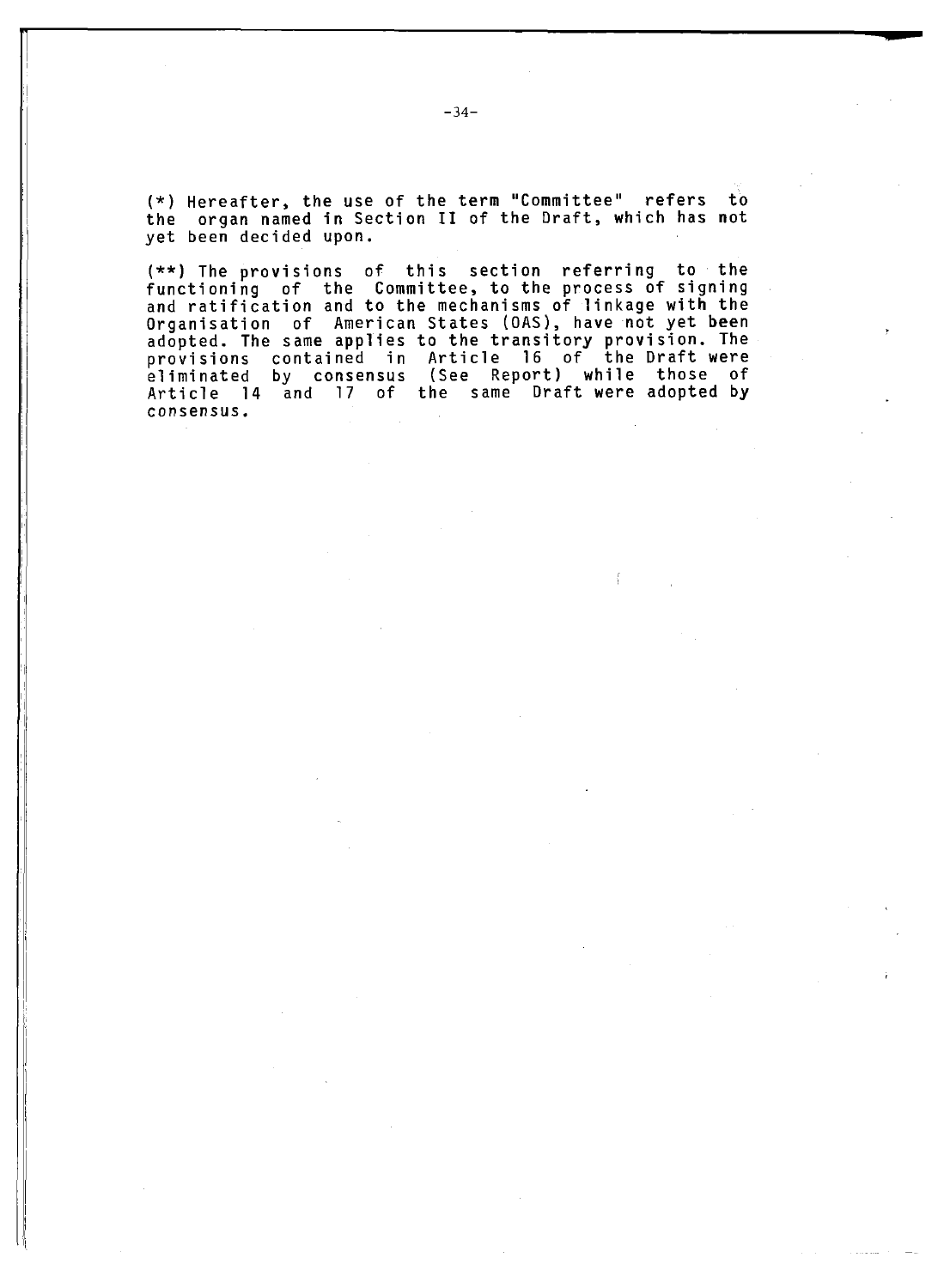#### ANNEX II

First Draft of an

American Convention to establish a System of visits to persons deprived of their liberty to prevent Torture or other Cruel, Inhuman or Degrading Treatment or Punishment.

> Text presented at the Montevideo Colloquium by the International Commission of Jurists and the Swiss Comittee against Torture

> > $PREAMBLE$  (to be drafted....)

#### SECTION I

#### Principles

#### Article 1

1. Each State Party to this Convention undertakes to permit visits, in any circumstance and at any time, in accordance with this Convention, to any place within its jurisdiction where persons deprived of their liberty by a decision of a public authority are being held or may be held for whatever reason. The object of the visits will be to examine and verify the treatment given to persons deprived of their liberty with a view, if necessary, to improving their protection against torture or cruel, inhuman or degrading treatment or punishment.

2. The term "persons deprived of their liberty by a decision of a public authority" shall include, amonq others, those in following situations : persons who are detained, emprisoned or confined by a judicial order or by simple administrative order; those on trial, punished or under investigation for whatever crime or offence and by whatever jurisdiction; those deprived of their liberty for educative or correctional reasons, as well as those who have been forcibly interned for medical reasons, be it by virtue of a judicial or an administrative decision. This enumeration has only an illustrative value.

#### Article 2

1. At no time can circumstances which would justify the declaration of a state of exception or the adoption of legislation of exception, such as a state of war, invasion, or the threat of war or of invasion, internal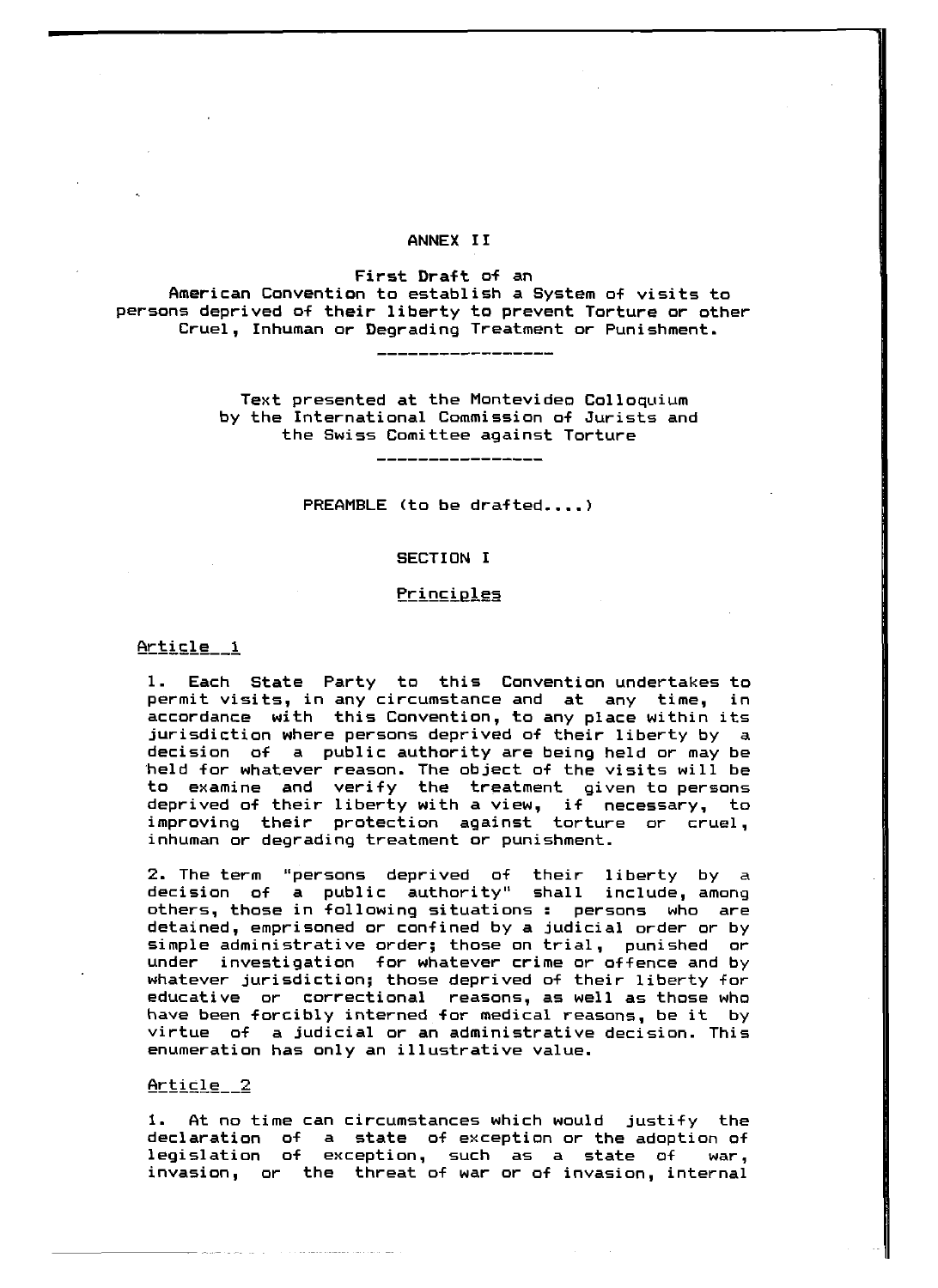political instability, disturbances or internal conflicts, or any other public emergency, authorise the suspension of any article of this Convention.

2. No provision of this Convention shall be interpreted as impairing the rights enjoyed by persons deprived of their liberty by virtue of internal legislation or relevant international instruments.

#### SECTION II

#### **Committee**

#### Article 3

1. For the purpose of this Convention, a Committee shall be established which shall have the tasks set forth below. It shall consist, in the first stage, of five (5) members. When fifteen States have become parties to the Convention, the number of members of the Committee shall be increased to seven (7).

2. The members of the Committee shall serve in their personal capacity and shall be elected among persons of high moral character and recognised competence in the field of human rights, particularly in the matter dealt with in the present Convention. During the exercise of their mandate the members shall not exercise any function incompatible with the requirements of independence, impartiality or availability inherent in their mandate as members of the Committee.

3. No two members of the Committee may be of the same nationality.

#### <u>Article 4</u>

1. The members of the Committee shall be elected by secret ballot by the States Parties to the Convention from a list of candidates proposed by those States parties, compiled and distributed beforehand by the Secretary General of the Organisation of the American States (OAS). The election shall take place in meetings of the States Parties held every two years, which shall be convened for that purpose by the Secretary General of the DAS. In order to draw up the said list, each State Party shall be invited to present up to three candidates, who shall be nationals of an American State and fulfill the requirements stated in para. 2 of Article 3. At least two of the candidates shall have the nationality of the State which proposes them.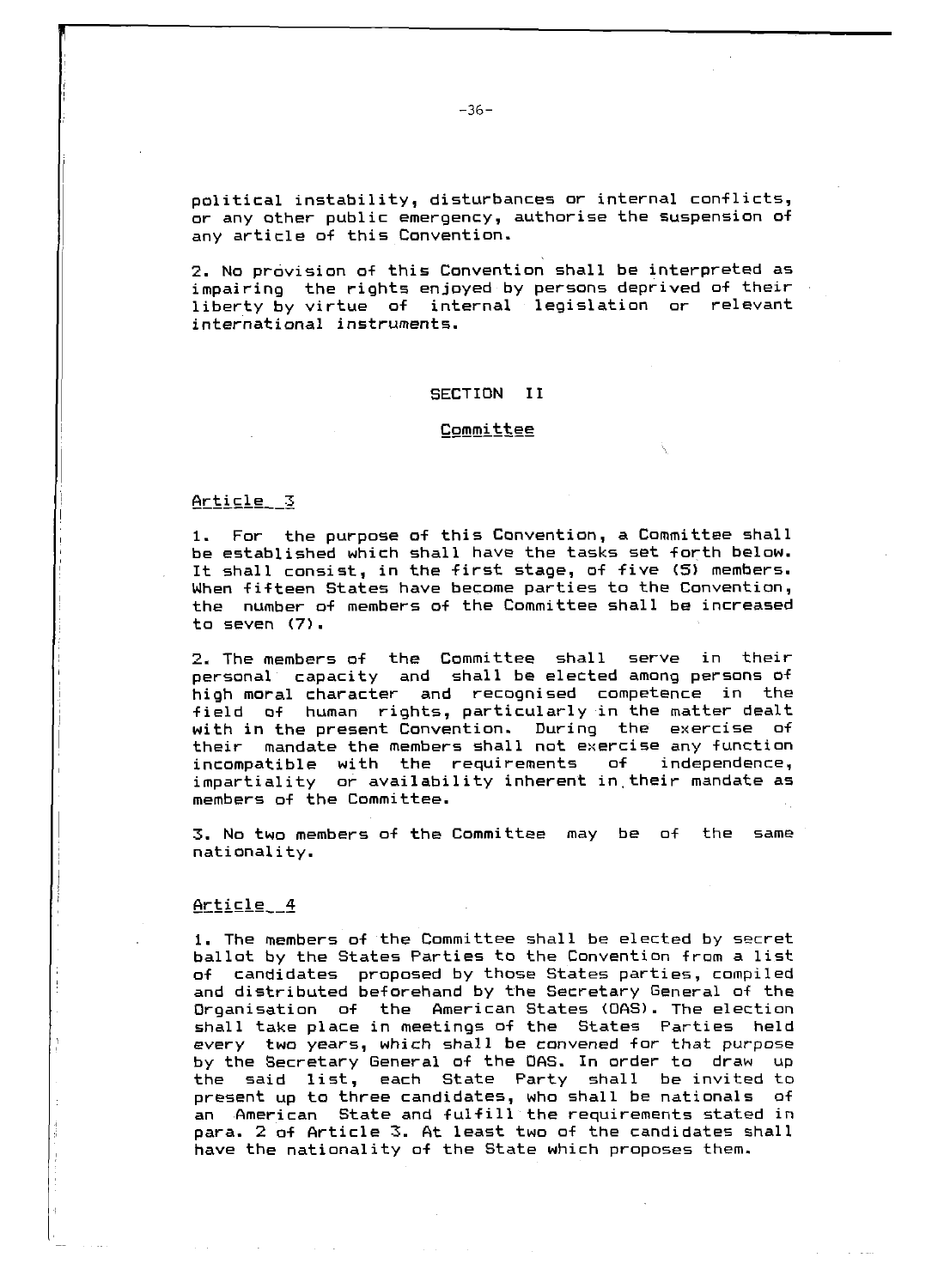2. The States Parties shall elect, in the first stage (Article 3, para. 1), five (5) titular members and five (5) deputy members. The latter shall occupy the seat of the former in case of absence in accordance with the internal rules of procedure to be established, provided, however, that there shall not be two members of the same nationality. When fifteen States shall have become parties to the Convention, seven (7) titular members and their seven (7) respective deputy members shall be elected in the same manner.

3. The titular members as well as the deputy members shall be elected for a period of four years, after which they may be reelected only once. The Committee shall be renewed partially every two years, in the manner established by the internal rules of procedure.

#### Article 5

1. The Committee shall meet in camera. It shall take its decisions by a majority of the members-present. Four members shall constitute a quorum as long as the Committee is composed of 5 members. When it is composed of 7 members (Article 3), the quorum shall be five.

2. The Committee shall adopt its own internal rules of procedures. It shall meet whenever the circumstances require but not less than twice a year.

3. The Committee shall have an Executive Secretary, who shall be designated by the States Parties in agreement with the Committee. The Executive Secretary shall be responsible  $for$  appointing the necessary staff and shall organise and supervise their work. He shall be responsible directly before the Committee.

#### SECTION III

#### **Yisits**

#### Article 6

1 The Committee shall be responsible for organising and carrying out periodic visits to any place of detention as well as to any place where a person-deprived of his liberty by a decision of a public authority for whatever reason is held or may be being held. In addition, and without prejudice to the periodic visits, the Committee shall be empowered to organise and to carry out visits at whatever time, when the circumstances so call for, in the sole opinion of the Committee. The object of the visits shall be the same as indicated in para. 1 of article 1.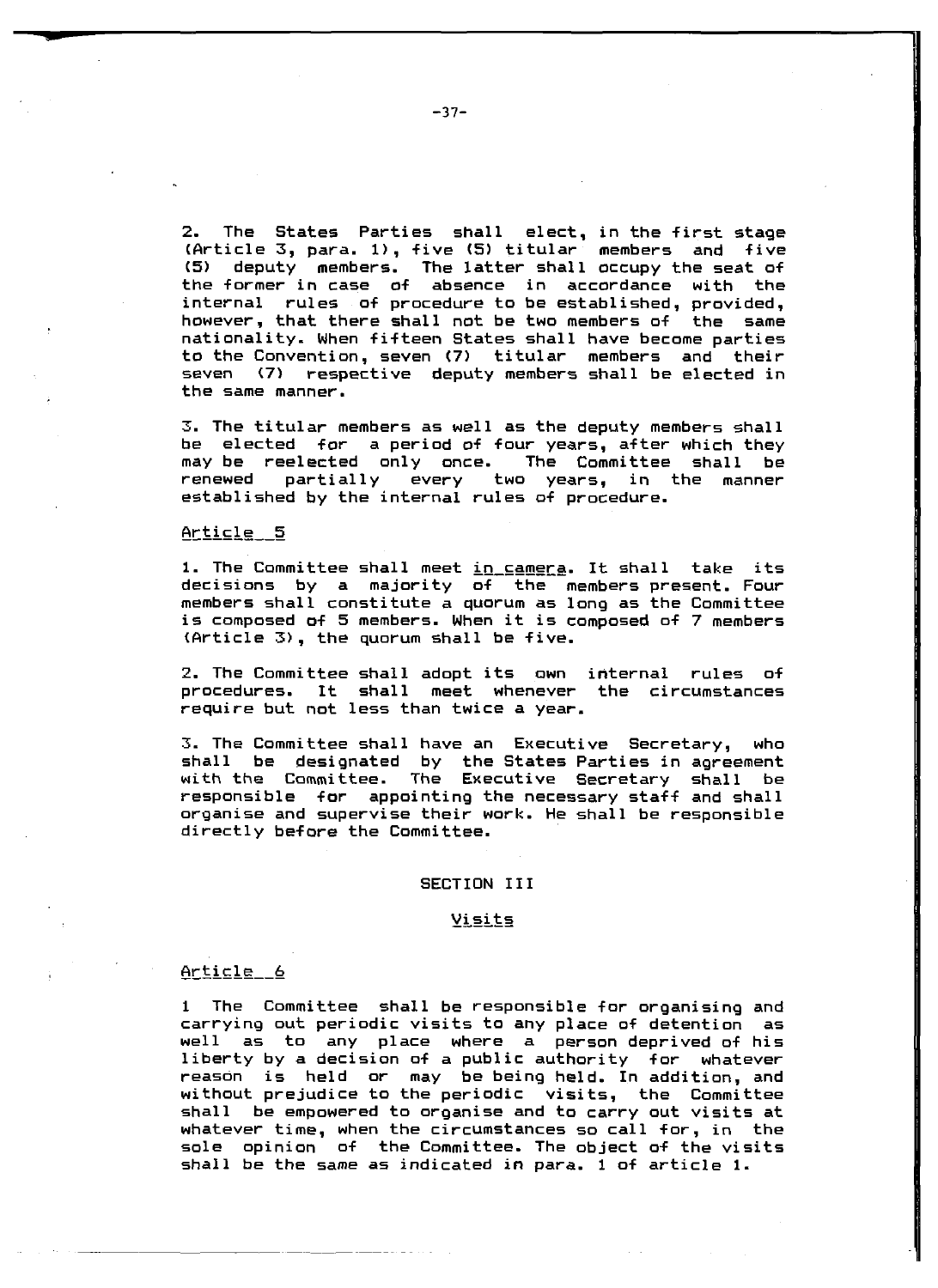2. The visits shall be carried out by persons designated to that effect by the Committee, at the time of each mission to a State party. Those persons shall be referred to as "delegates". They shall act following the instructions and under the responsability of the Comittee. The delegation shall be chaired by the person designated by the Committee.

3. While discharging out their functions, both the Committee as its delegates shall seek the cooperation of the competent authorities of the State concerned.

#### Article 7

1. The delegates mentioned in the previous article shall be selected from a list of persons drawn up by the Committee. To qualify for the list, a person shall be of high moral character, have a thorough knowledge and training in the issues dealt with in this Convention, and meet the other requirements which the internal rules of procedure of the Committee may set forth. Moreover, they must be nationals of an American State.

2. The Committee shall submit annually to each State Party the said list of persons, with any changes and modifications made in it. In exceptional cases, a State may, within 30 days of receiving this document, declare that one or more persons on the list can not be allowed to participate in visits to places within its jurisdiction.

#### Article\_\_0

1. The Committee shall notify the Government of the State Party concerned of its intention to carry out a mission and the names and the nationalities of the members of the delegation which will carry it out. After such notification, the delegates of the Committee can visit any place within the jurisdiction of that State where persons deprived of their liberty, within the meaning of article 1, are being held or where the delegates think they may be being held. These places include, inter alia, prisons, civil and military prisons and penitentiaries, places controlled by the police, the security or armed forces,  $civil$  and military interrogation centres, centres controlled by the judicial power, and, in general, any place of detention, or re-educational, corrective, or health institutions, including hospitals.

2. The delegates shall abstain from visiting those places which the delegates of a Protecting Power or of the International Committee of the Red Cross are empowered to visit, in accordance with the Geneva Conventions of 1949 and their Additional Protocols of 1977, and which they visit effectively.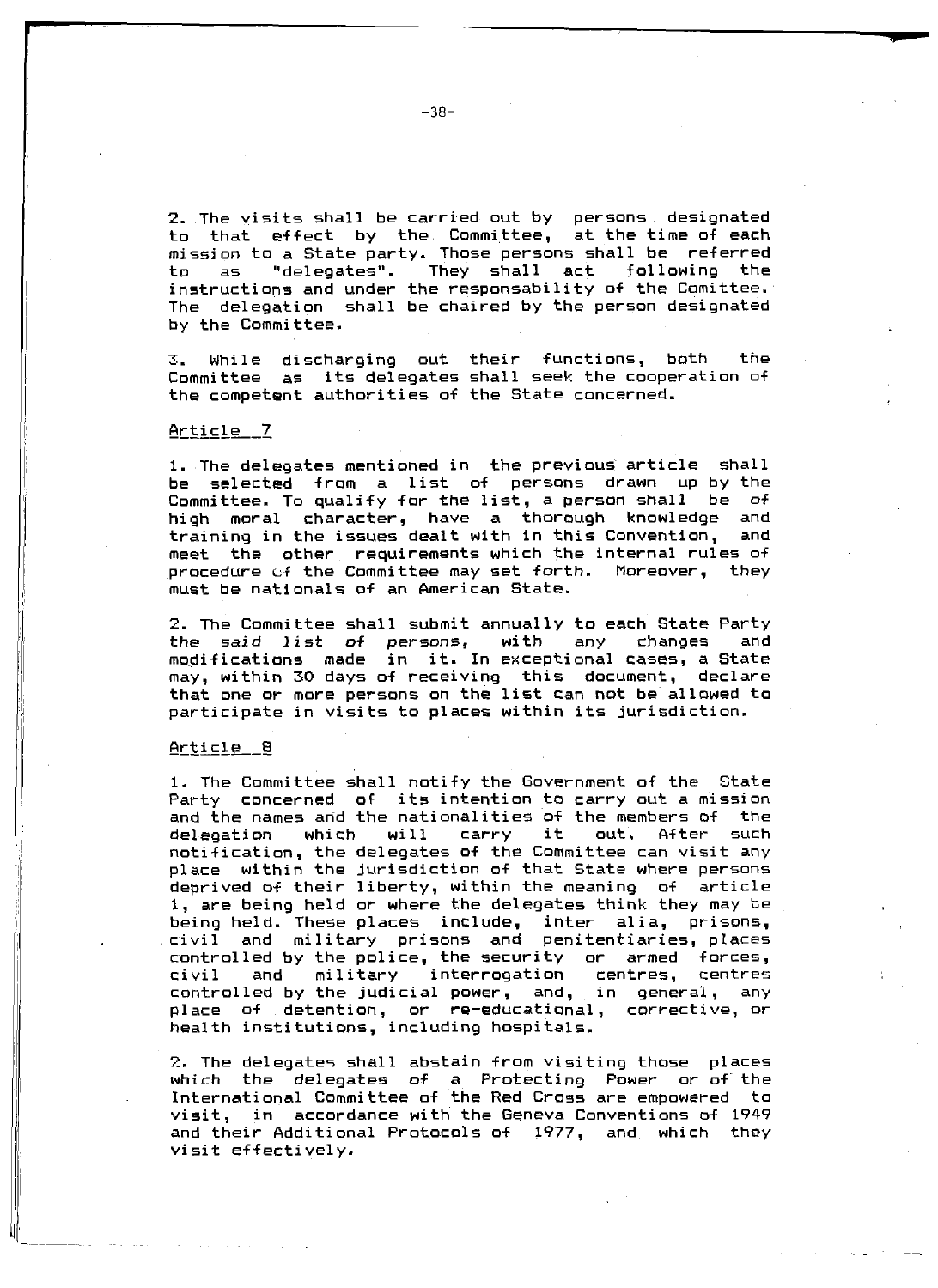## Article 9

1. The State Party in which a mission is to take place or is being carried out shall provide the Committee and its delegates with all the facilities necessary for the proper fulfilment of their task and shall not obstruct by any means or measures the programme of visits or any other activities which the delegation is carrying out specifically for or in relation to the visits. In particular, the State Party shall:

- a) provide the Committee or the delegates with full information on the places where persons deprived of their liberty are being held, including information which the delegates may request on specific persons;
- b) permit members of the delegation access to and freedom of movement within its territory;
- c) allow the delegates, during their mission, to move within any place where persons deprived of their liberty are being held or may be held;
- d) adopt the necessary measures to allow the delegates to interview in private, without witnesses and for the time they deem necessary, any person deprived of his liberty under the terms of Article 1.

2. The delegates may also communicate freely with the relatives, defence lawyers and the doctors of the persons deprived of their liberty, as well as with any other person or organisation considered likely to provide them with information to help them in fulfilling their mission.

#### Article 10

1. During the visits the delegates shall make sure, by all means at their disposal, that the persons deprived of their liberty have not been subjected to torture and that no other cruel, inhuman or degrading treatment or punishment has been inflicted upon them.

2. The delegates shall suggest in their confidential reports to the Committee the means which could be adopted in order to achieve better protection against torture and cruel, inhuman or degrading treatment or punishment.

3. If they deem it appropriate, the delegates can immediately communicate some of their observations to the competent authorities of the State visited.

4. No authority or official may order, apply, permit or tolerate sanctions against a person deprived of his liberty, nor shall such a person be prejudiced in any way

1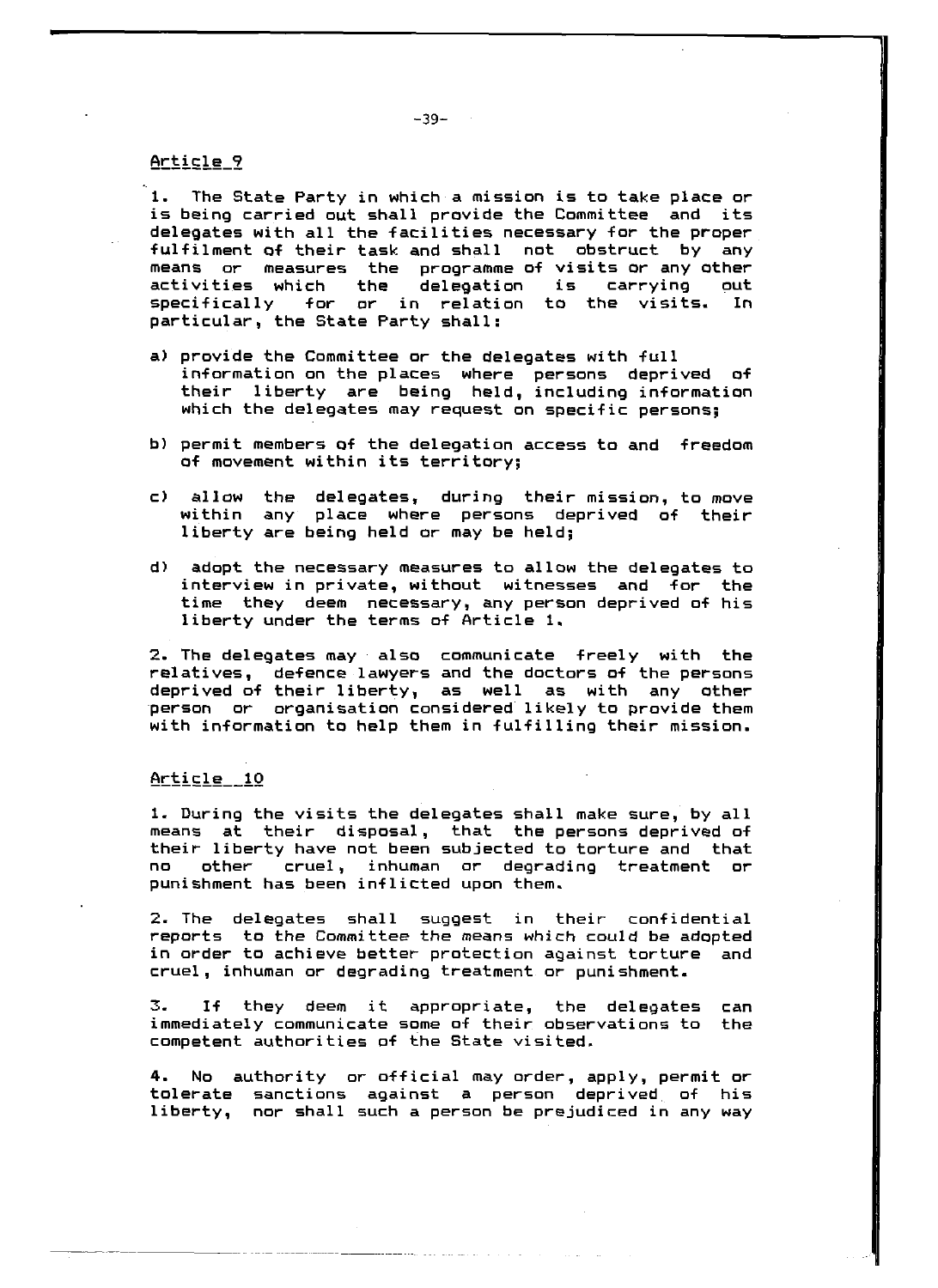because of the statements or affirmations made to the delegates, even if they were false.

#### Article  $11$

1. At the conclusion of a mission to a State Party, the Committee shall prepare a confidential report based on the information provided by and the observations, statements and views of the delegates, and containing the Committee's own observations and where appropriate their recommendations. The Committee will submit its report to the State visited, so that it can make any observations and commentaries upon it.

2. The Committee may also take the initiative to hold consultations with the State Party concerned, with a view to improving the treatment given to persons deprived of their liberty and, where appropriate, adopting measures for protecting them more adequately against torture or other cruel, inhuman or degrading treatment or punishment.

 $3.$  As a ge eral rule the reports, observations, statements and recomme dations of the Committee or its delegates, as well as the consultations with the authorities concerned, shall be confidential. However, as an exception and only in cases of non-co-operation of the government concerned, or of its refusal to improve the situation in accordance with the recommendations made by the Committee, the latter can make public its findings, observations and recommendations in whole or in part. Provided, however, that the Committee must publish its findings, observations and recommendations, whenever requested to do so by the State Party concerned.

4. Under no circumstances shall the Committee include in its communications to the Party, or in its publications, data or other information likely to affect or prejudice the honour, integrity or morality of any person who is or has been deprived of his liberty, or which can jeopardize his integrity or security, without the prior consent of the person concerned, or that of his legal representative.

#### SECTION IV

#### <u>General provisions</u>

#### $Article\_12$

**I**

The Committee shall submit each year a general report of its activities to the States Parties.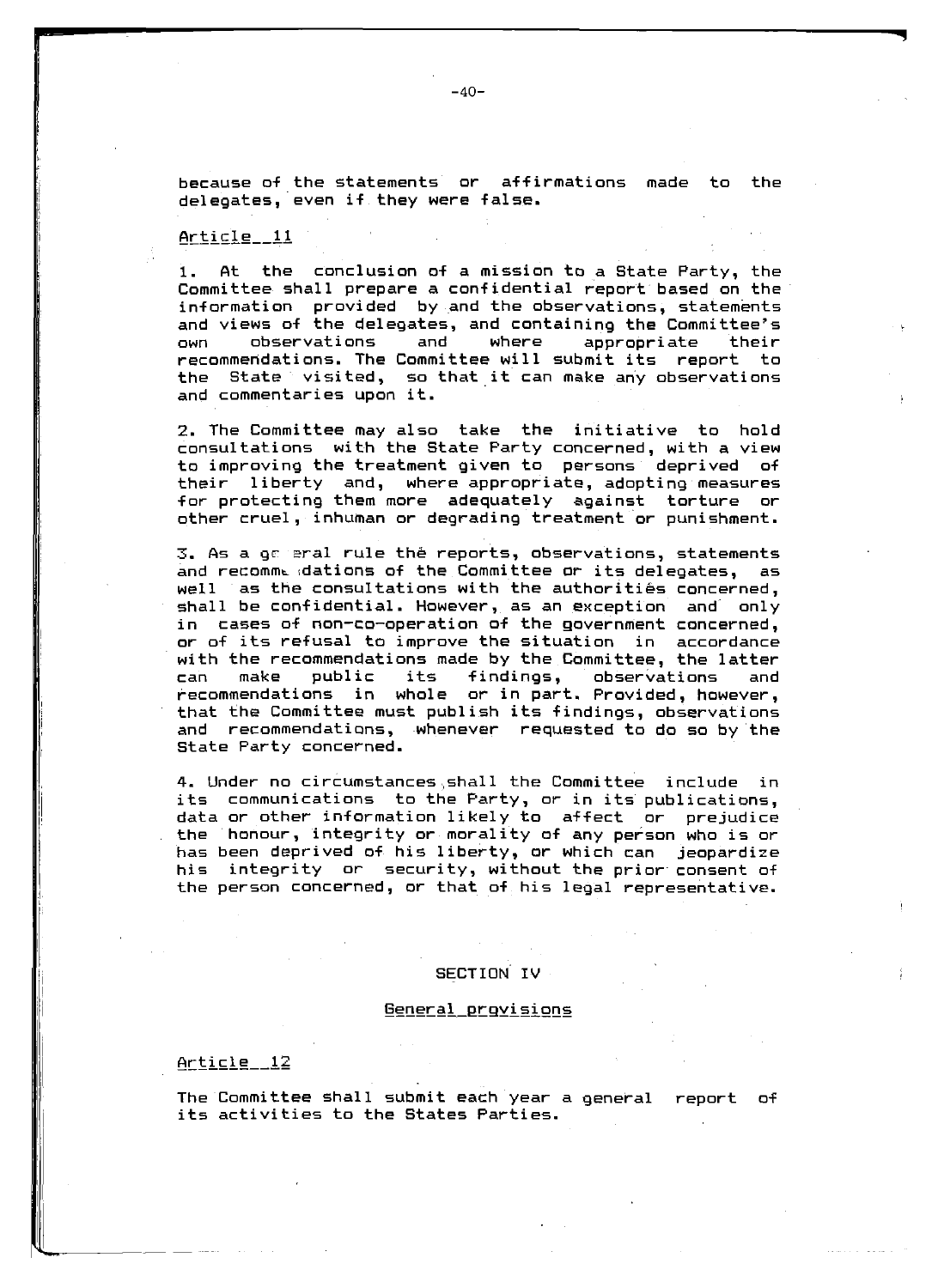#### Article 13

1. The members of the Committee, while exercising their functions, shall enjoy the same privileges and immunities as those given to the members of the Interamerican Commission on Human Rights by virtue of the treaties and agreements in force.

2. The same privileges and immunities shall be enjoyed by the delegates and staff of the Committee who will take part in the visits during the entire time they stay on the territory of the State where the mission is carried out and are in fact carrying it out.

3. The members of the Committee as well as the delegates and staff of the Committee shall be bound by the obligation to maintain confidential whatever they have learned while discharging their duties under the present Convention. This obligation of confidentiality shall remain in force not only during their term of office but also after its expiration.

## $Article_14$

The present Convention is open to signature, and later to ratification or accession, by any American-State. The instruments of ratification or instruments of accession shall be deposited with the General Secretary of the Organisation of American States.

#### Article 15

1. The present Convention shall enter into force on the first day of the month following the expiration of a period of three months after the date on which five (5) American States have expressed their consent to be bound by it, according to the provisions of Article 14.

2. For each State expressing later its consent to be bound by the Convention, the present Convention shall enter into force the first day of the month following the expiration of a period of three months after the date of the deposit of its own instrument of ratification or instrument of accession with the Secretary General.

#### <u>Article 16</u>

Any State may, by a declaration addressed to the Secretary General of the OAS, at the time of the signature or at the time of the deposit of its instrument of ratification or instrument of accession, or later on, express its will to extend the application of the present Convention to other territories of whose international relations it is responsible. In those territories, the Convention shall enter into force the first day of the month following the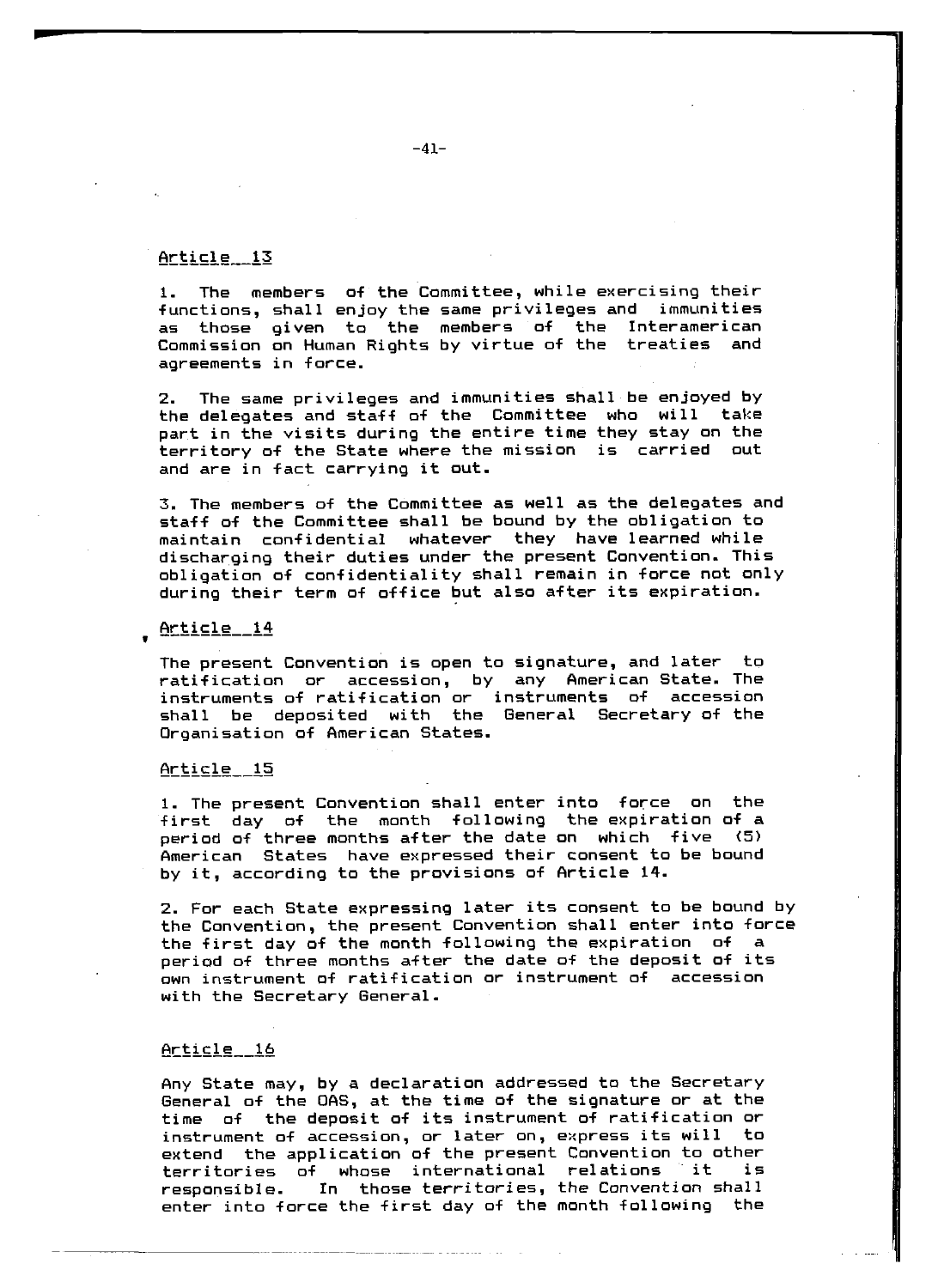expiration of a period of three months after the date of receipt of the declaration by the Secretary General.

#### $Arti  $el = 17$$

No reservation may be made in respect of the provisions of the present Convention.

#### $Arti<sub>ce</sub> = 18$

1. The States parties may, at any time, denounce the present Convention by means of a declaration addressed to the Secretary General of the OAS.

2. Such denunciation shall become effective on the first day of the month following the expiration of a period of twelve months after the date of receipt of the declaration by the Secretary General.

#### Article  $12$

The Secretary General of the OAS shall notifiy the American States of :

- a. any new signature of the Convention:
- b. the deposit of any instrument of ratification or accession;
- c. any date of entry into force of this Convention, as well as the date of entry into force for each State which has expressed its consent to be bound by it, in accordance with articles 14 and 15;
- d. the declarations made in accordance with Article 16 and the date after which they shall be effective:
- e. the names and nationalities of the persons who have been elected as titular or deputy members of the Committee  $(Article 4)$ , as well as any change in the composition thereof;
- f. any other act, notification or communication relating to this Convention, except for action taken in pursuance of  $Articles 8,9,10 and 11;$

IN WITNESS WHEREOF, the undersigned, being duly authorised thereto, have signed this Convention.

DONE at .........., the...... 19.... in English, French, Portuguese and Spanish, all texts being equally authentic. The originals are deposited in the ar chives of the Secretary General of the OAS. The Secretary General shall transmit certified copies to each American State.

 $-42-$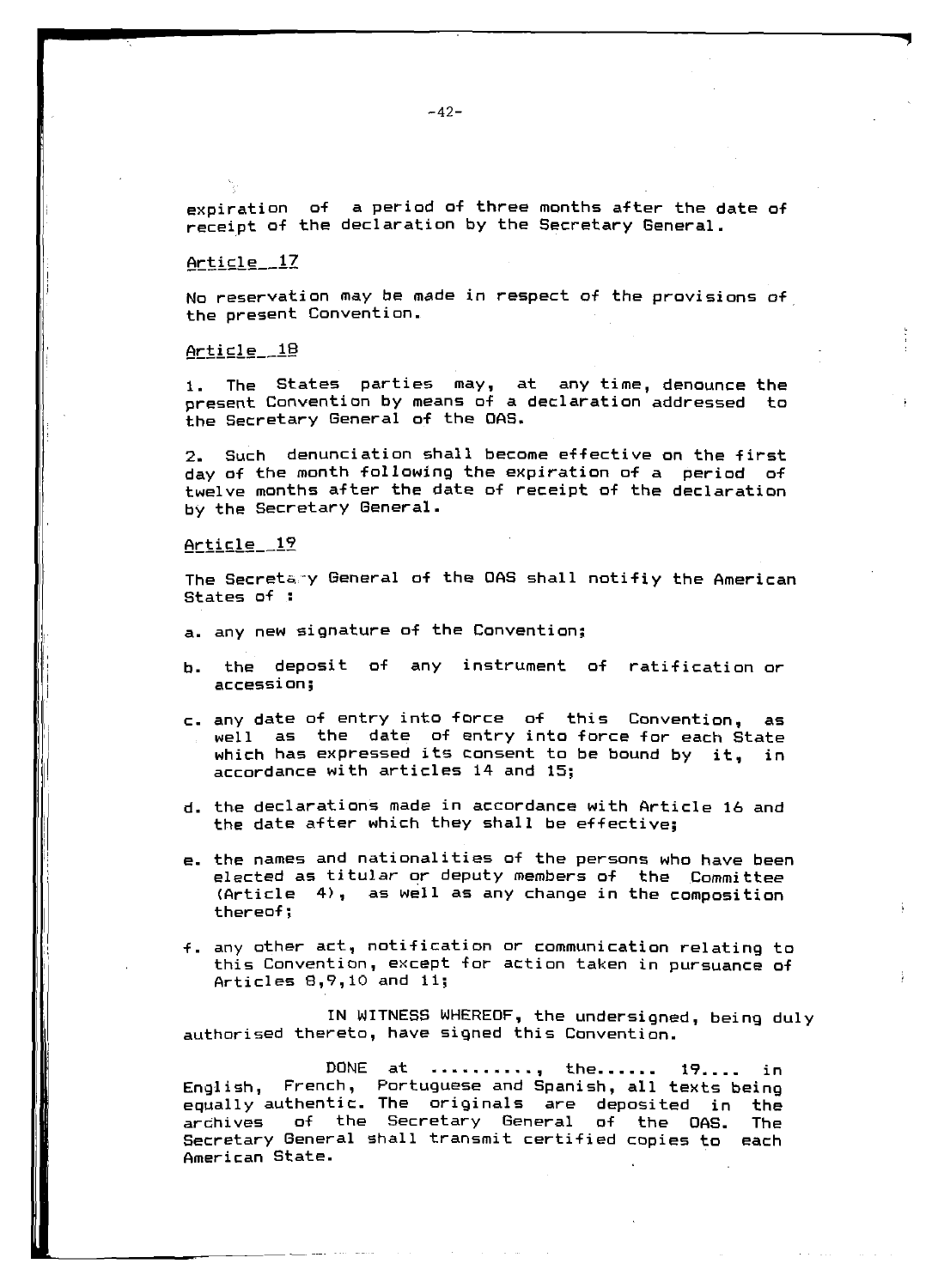#### E/CN.4/1986/L.11/Add.10

#### Annex III

## 1986/56. Torture and other cruel, inhuman or degrading treatment or punishment 3/

The Commission on Human Rights,

Considering the obligation of States under the Charter of the United Nations, in particular article 55 thereof, to promote universal respect for, and observance of, human rights and fundamental freedoms,

Recalling article 5 of the Universal Declaration of Human Rights and article 7 of the International Covenant on Civil and Political Rights, which provide that no one shall be subjected to torture or to cruel, inhuman or degrading treatment or punishment,

Recalling with satisfaction General Assembly resolution 39/46 of 10 December 1984, by which the Assembly adopted and opened for signature, ratification and accession the Convention against Torture and Other Cruel, Inhuman or Degrading Treatment or Punishment,

Convinced that international co-operation and control mechanisms or systems are important elements in the struggle to eliminate torture and cruel, inhuman or degrading treatment or punishment,

Recalling that, on 6 March 1980, the Government of Costa Rica submitted to the Commission a draft optional protocol to the draft convention against torture and other cruel, inhuman or degrading treatment or punishment which was under consideration by the Commission at that time,

Recalling that the draft optional protocol concerned provides for a system of periodic visits by a committee of experts to places of detention or imprisonment within the jurisdiction of States parties,

Noting the draft European convention against torture, which is based on ideas similar to those contained in the draft optional protocol,

1. Recommends that other interested regions, where a consensus exists, should consider the possibility of preparing a draft convention containing ideas similar to those set out in the draft optional protocol;

2. Requests the Secretary-General to submit to the Commission on Human Rights, at its forty-fourth session, a progress report on the work relating to the preparation of such conventions,

3. Also decides to defer consideration of the draft optional protocol submitted by Costa Rica until the forty-fifth session of the Commission.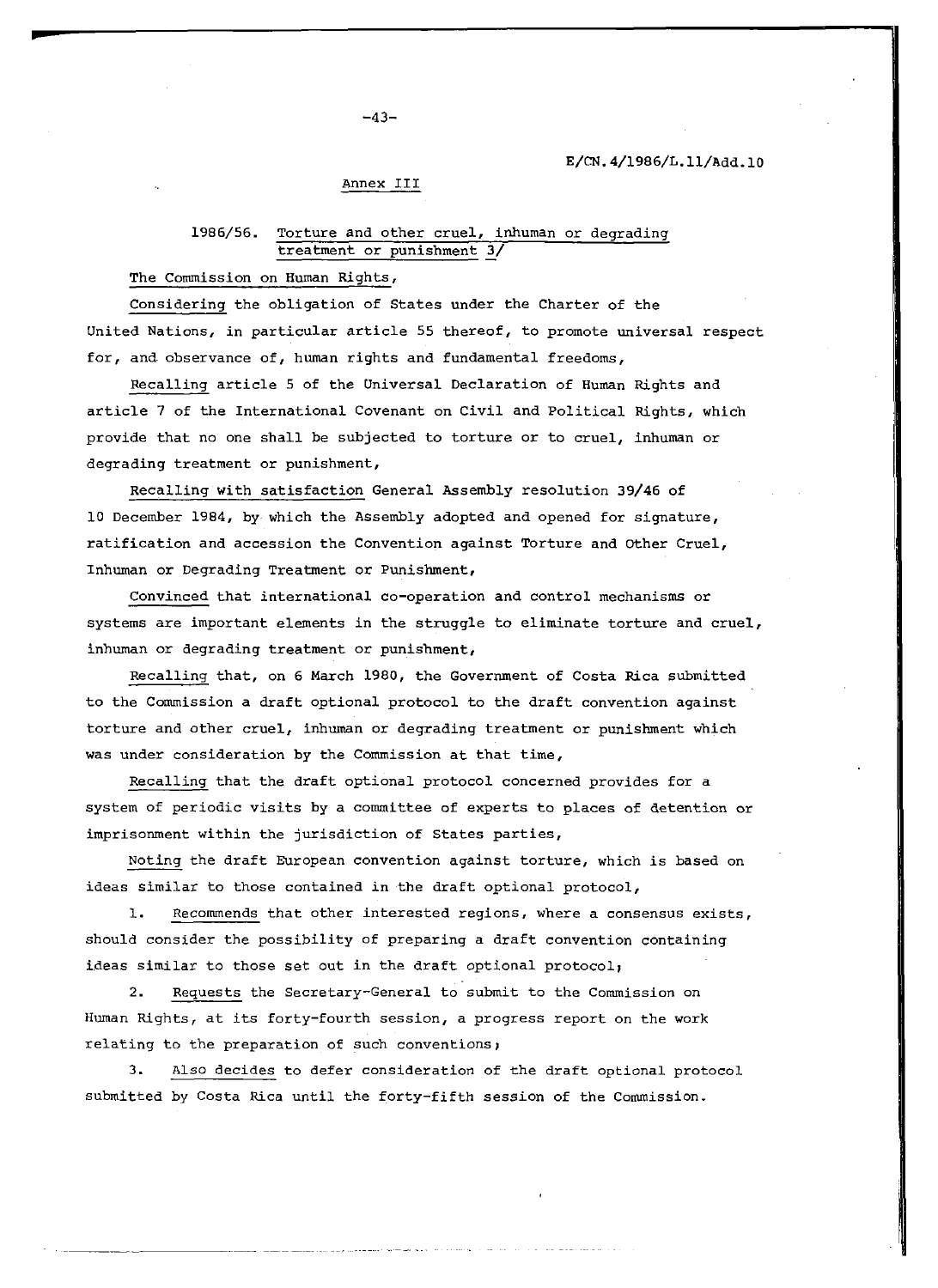#### Annex IV

## LIST OF THE PARTICIPANTS

The participants were invited in their personal capacities and not as representatives of their respective governments or organisations. Ranks and organisations are indicated only for identification purposes.

Juan Alvarez Vita

Alejandro Artucio

Dario Bevilacqua

Carlos Calero Rodriguez

Philippe Comtesse

Leandro Despouy

B elisario Dos Santos Jr.

Gustavo Gallon Giraldo

Diego Garcia Sayan

Minister-Counselor, Social Affairs and Human Rights Lima, Peru.

International Commission of Jurists, Institute for Social and Legal Studies of Uruguay (IELSUR) Montevideo, Uruguay.

Canon, Member of CLAMOR, Sao Paulo, Brazil.

Ambassador to the United Nations. Rio de Janeiro, Brazil.

Head of the Service of Detention, International Committee of the Red Cross, (CICR). Geneva, Switzerland.

Ambassador, Chairman of the UN Sub-Commission for the Prevention of Discrimination and the Protection- of Minorities, Buenos Aires, Argentina.

Secretary General. Association of Latin American Lawyers (AALA), Sao Paulo, Brazil.

Permanent Committee on Human Rights, Bogota, Colombia.

Executive Secretary, Andean Commission of Jurists. Lima, Peru.

Antonio González de León Ambassador of Mexico in Brasilia. Brasilia, Brazil.

 $-44-$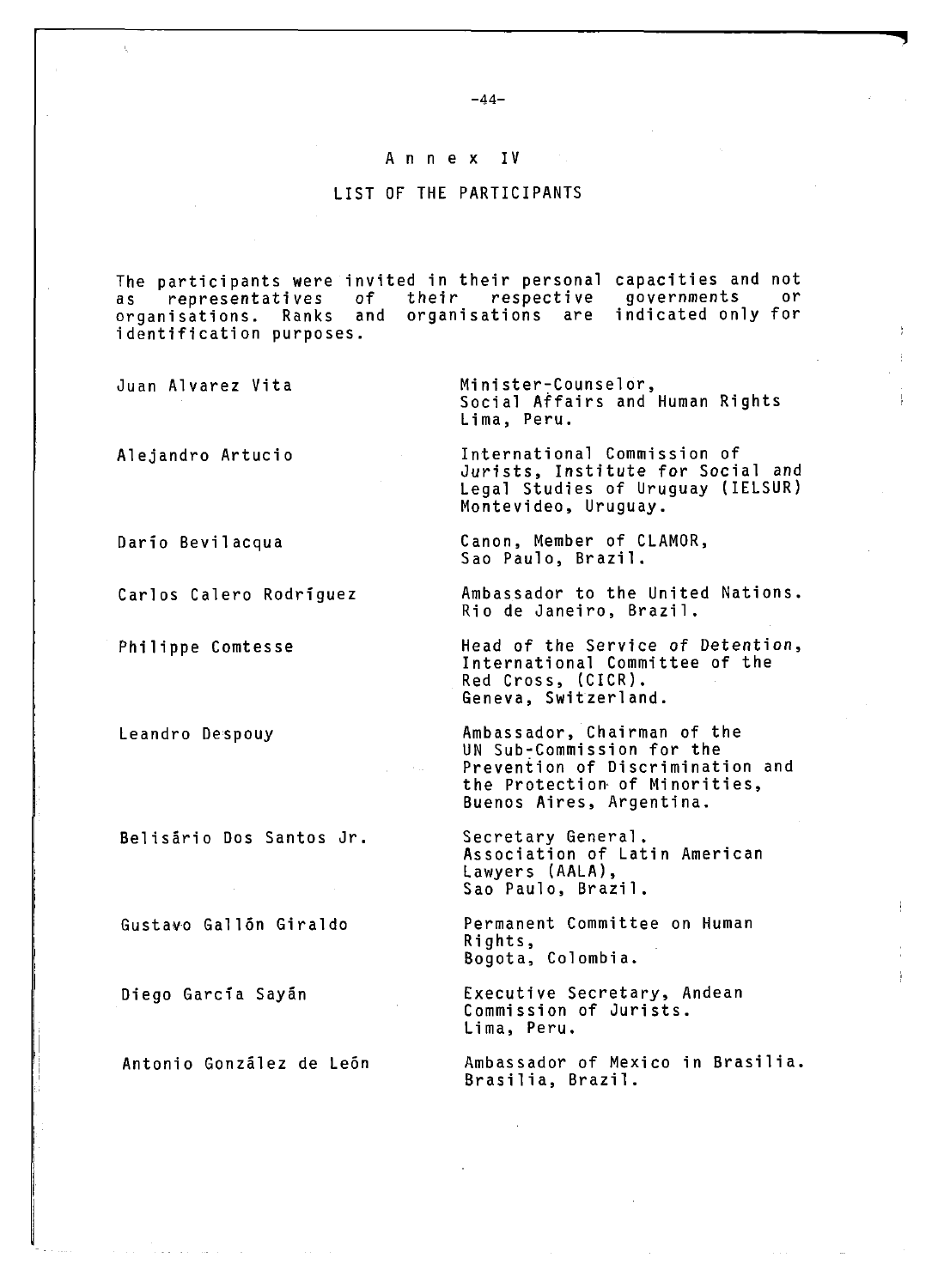Carlos A. González

Hector Gros Espiell

Jose Korzeniak

Niall MacDermot

Victor Alfonso Maldonado

Luis Mendez

Julieta Montaño

Luis Paulino Mora

Elizabeth Odio Benito

Eduardo Rabossi

Adela Reta

Pierre de Senarclens

Serrana Sienra

Edmundo Vargas Carreño

Dean, Faculty of Legal and Diplomatic Sciences, Catholic University. Asunción, Paraguay.

Judge at the Interamerican Court of Human Rights, San Jose, Costa Rica.

Professor of Constitutional Law. Montevideo, Uruguay.

Secretary General, International Commission of Jurists. Geneva, Switzerland.

Mexican Academy of Human Rights. Mexico City, Mexico.

Legal Officer, International Commission of Jurists. Geneva, Switzerland.

Permanent Assembly of Human Rights. Cochabamba, Bolivia.

Minister of Justice. San Jose, Costa Rica.

Former Minister of Justice. San Jose, Costa Rica.

Ambassador, Under-Secretary for Human Rights, Buenos Aires, Argentina.

Minister of Education and Culture, Montevideo, Uruguay.

Vice-Chairman of the Swiss Committee against Torture, Geneva, Switzerland.

Lawyer, Montevideo, Uruguay.

Executive Secretary of the Interamerican Commission on Human Rights (OAS), Washington, USA.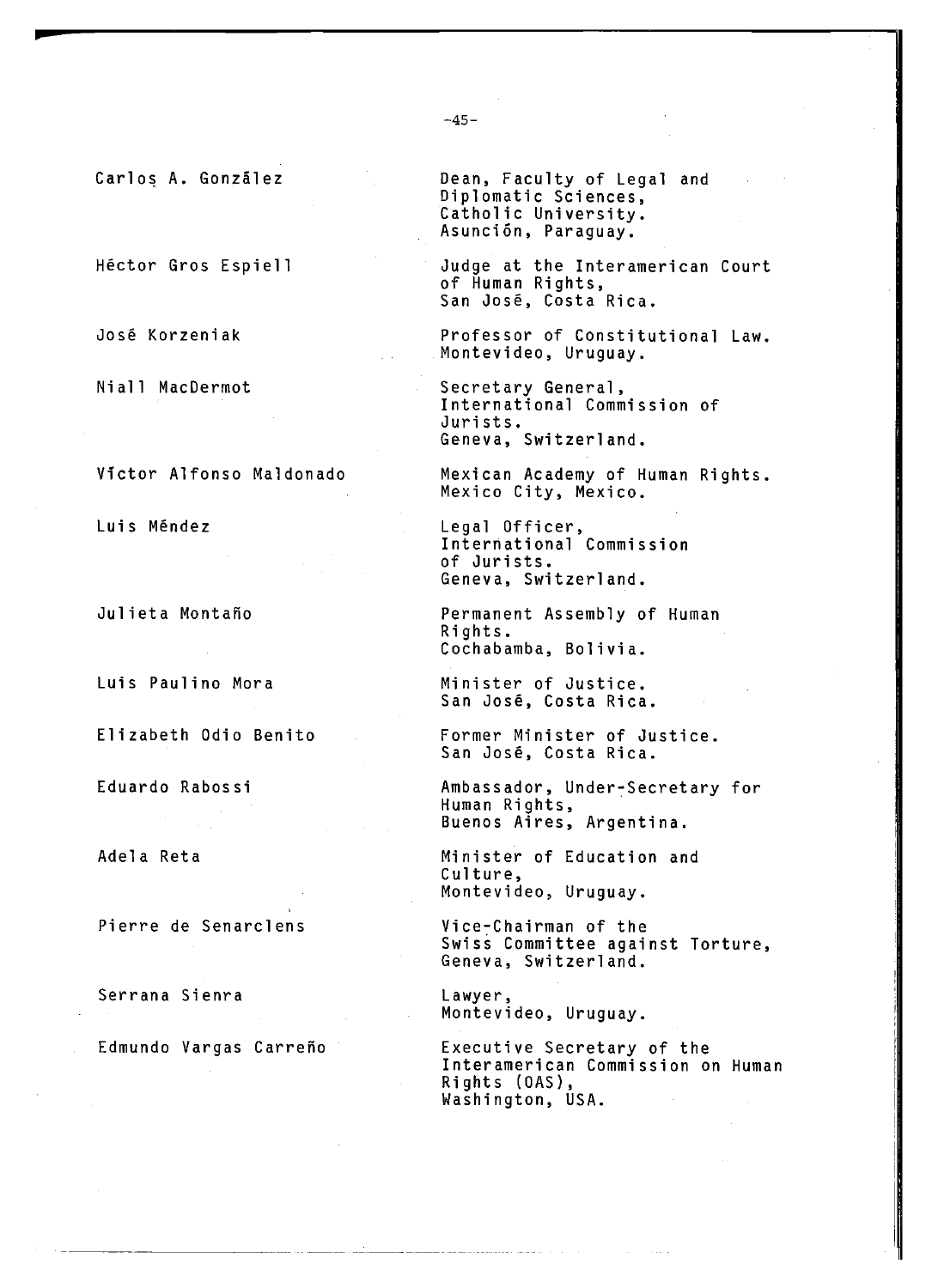Frangois de Vargas

Gustavo Villalobos

#### EXCUSED

Andres Aguilar

Cardinal Paulo Evaristo Arns

Raúl Cárdenal

Roberto Garretón Merino

Emilio Mignone

Fernando Cepeda Ulloa

Pedro Nikken

Enri que Palet

Julio Prado Val1ejo

Nigel Rodley

Alejandro Serrano Caldera

Rodolfo Stavenhagen

Secretary General, Swiss Committee against Torture. Geneva, Switzerland.

Vi caria de la Solidaridad. Santiago, Chile.

Member of the UN Human Rights Committee, Ambassador of Venezuela to the United Nations, New York, USA.

Archbishop of Sao Paulo, Sao Paulo, Brazil.

Professor, University of Mexico. Mexico.

Vicaria de la Solidaridad. Santiago, Chile.

Director, Center of Social and Legal Studies (CELS), Buenos Aires, Argentina.

Minister of Government, Bogota, Colombia.

Judge at the Inter-American Court of Human Rights. Caracas, Venezuela.

Executive Secretary. Vi caria de la Solidaridad. Santiago, Chile.

Professor, Member of the UN Human Rights Committee. Quito, Ecuador.

Legal Advisor, Amnesty International, London, Great Britain.

President of the Supreme Court of Justice, Managua, Nicaragua.

Chairman, Academy on Human Rights Mexi co.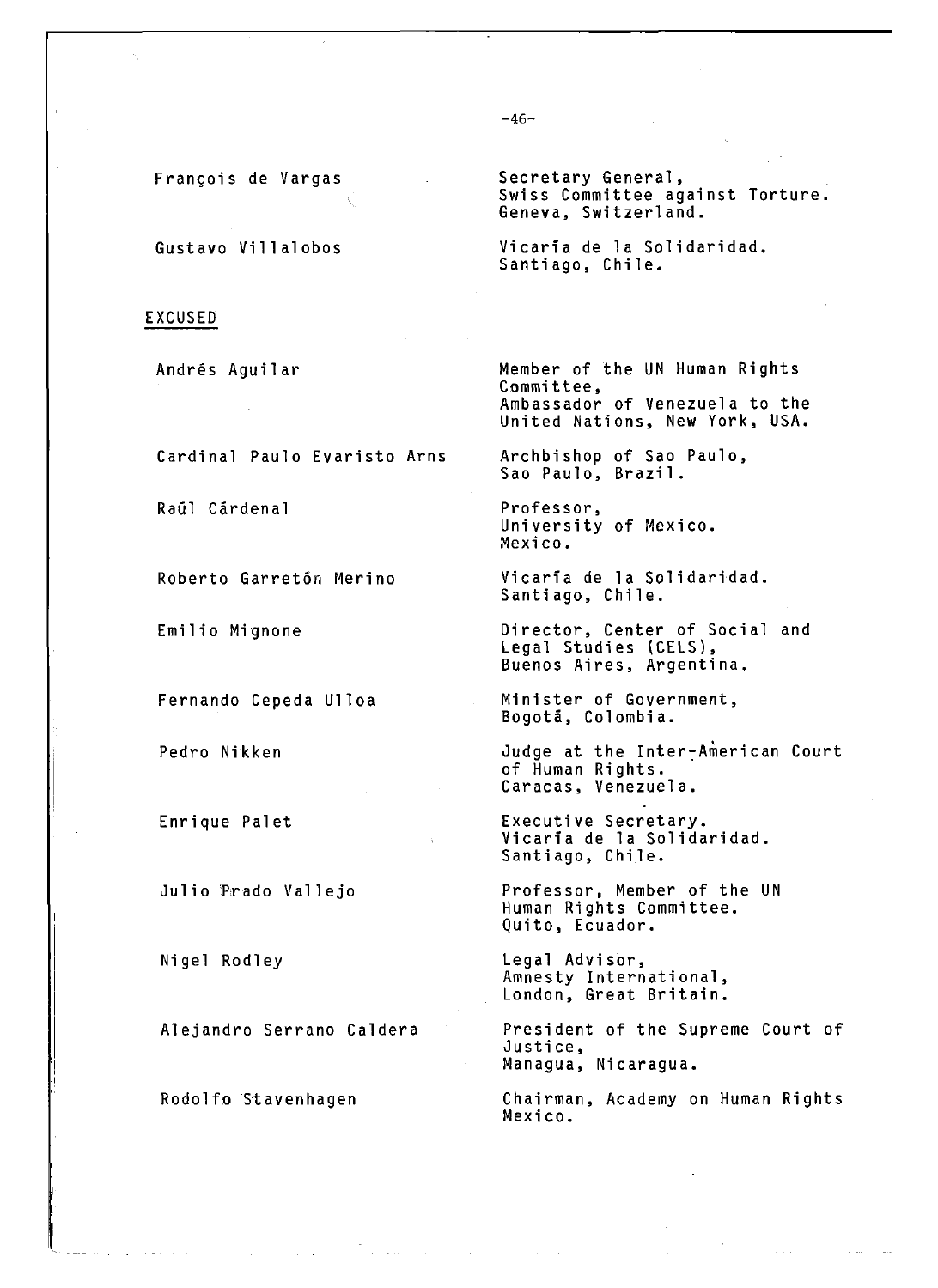Adolfo Vasquez Carrizosa

César Verduga

\*

Alberto Zumarán

Chairman, Permanent Committe on Human Rights. Bogota, Colombia.

Executive Secretary, Latin American Association on Human Rights (ALDHU). Quito, Ecuator.

Senator. Montevideo, Uruguay.